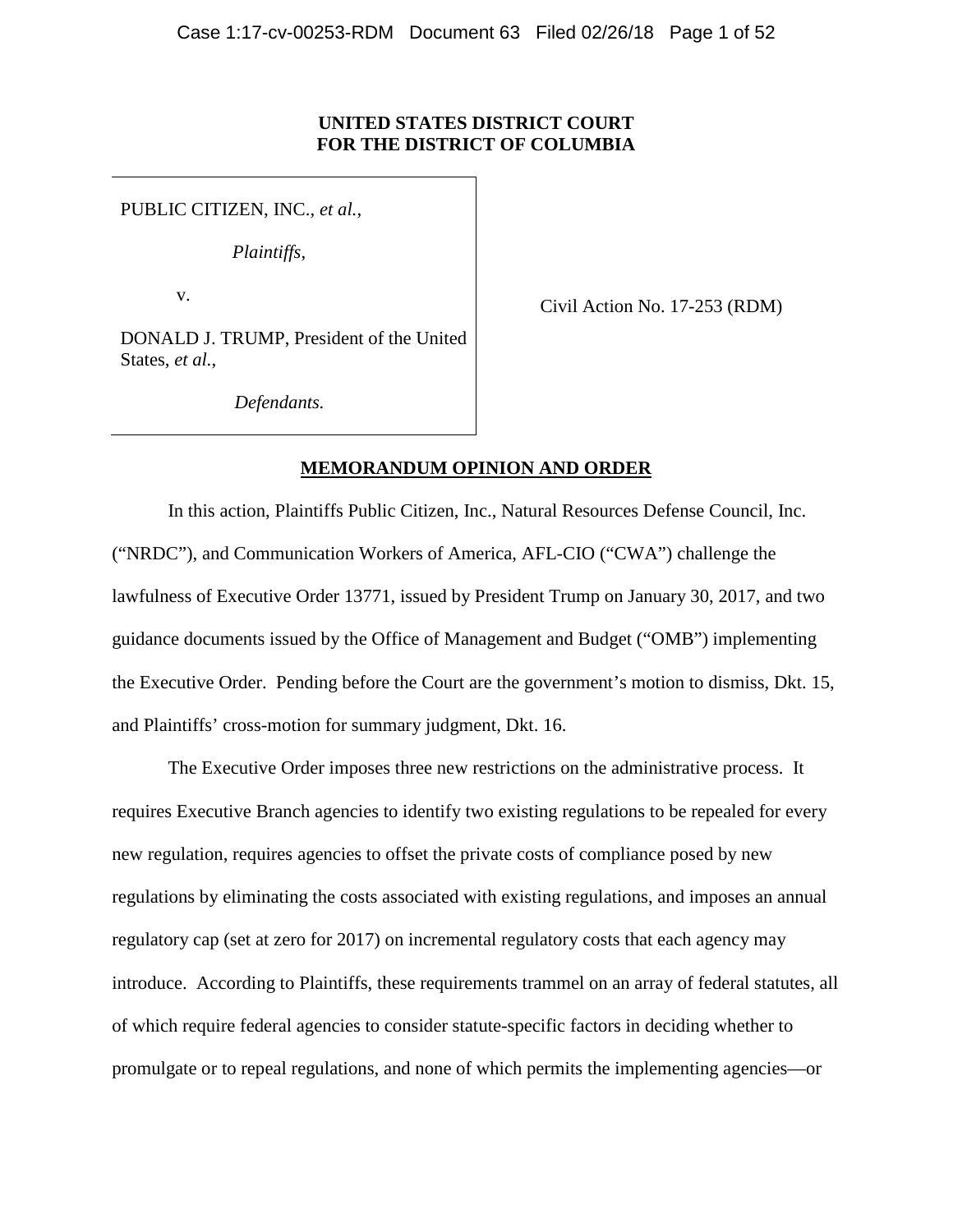### Case 1:17-cv-00253-RDM Document 63 Filed 02/26/18 Page 2 of 52

the President—to premise those decisions on the adoption or repeal of other, unrelated regulations.

Before reaching the merits of Plaintiffs' challenge, however, the Court must first satisfy itself that it has Article III jurisdiction. *See Steel Co. v. Citizens for a Better Env't*, 523 U.S. 83, 94–95 (1998). As explained below, the Court concludes that Plaintiffs have failed to meet their burden of plausibly alleging or proffering facts that, if accepted as true, would establish that they have standing to sue. Plaintiffs approach the standing requirement from multiple tacks. They seek to establish "associational standing" by identifying an array of regulatory actions that, they contend, the Executive Order will likely delay or preclude and by arguing that their members will suffer harm as a result. But, as to some of those regulatory actions, they fail to identify particular members who will be harmed. As to others, they fail to allege facts sufficient to show that the relevant agency would have issued the rule absent the Executive Order. And, as to yet others, they fail plausibly to allege or otherwise to show that any delay of the regulatory action attributable to the Executive Order will *substantially increase* the risk that any of their members will be harmed or that any of their members will face a *substantial probability* of harm once such an increase in risk is taken into account. *See Pub. Citizen, Inc. v. Nat'l Highway Traffic Safety Admin*., 489 F.3d 1279, 1295 (D.C. Cir. 2007).

Alternatively, Plaintiffs contend that they have "organizational standing" to sue—that is, that they have standing to sue in their own right. They allege, in particular, that Executive Order 13771 has a chilling effect on their missions to encourage agencies to adopt regulations designed to protect public health and safety (Public Citizen), to protect the environment (NRDC), and to protect workers' rights (CWA). Plaintiffs assert that, as things now stand, if they contemplate proposing a new rule, they must evaluate whether the cost of the new rule—the loss of two or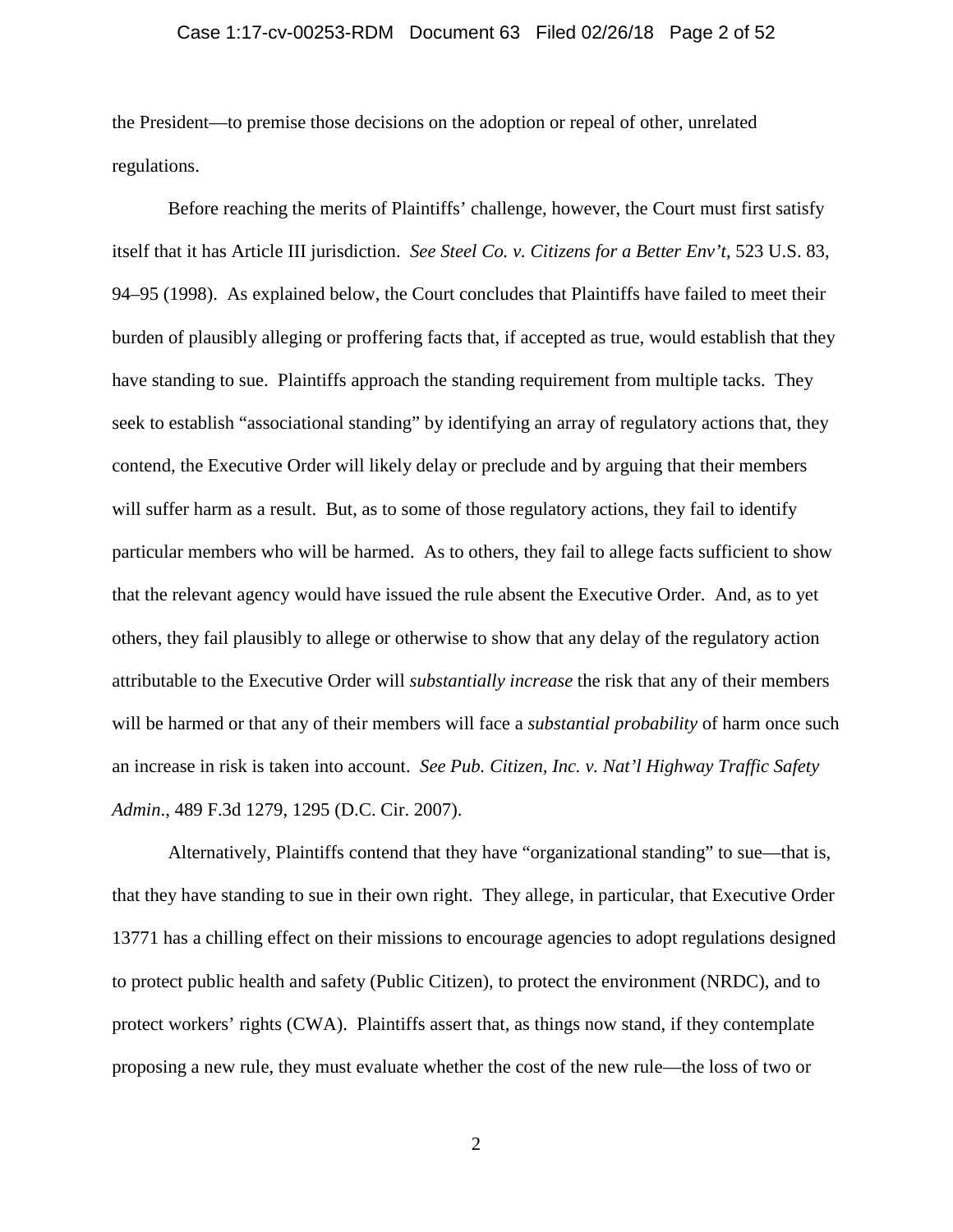### Case 1:17-cv-00253-RDM Document 63 Filed 02/26/18 Page 3 of 52

more unknown existing rules—is worth the benefit of the new rule. The burden of merely considering the issue, however, is insufficient to establish organizational standing. And Plaintiffs do not assert that they have actually declined—or will actually decline—to pursue a new rule out of concern that the Executive Order will require the relevant agency to rescind two existing rules.

This is not to say that a plaintiff—or, indeed, that the present Plaintiffs—will never be able to establish standing to challenge the Executive Order. On the present record, however, the Court must conclude that it lacks jurisdiction. The Court, accordingly, will grant the government's motion to dismiss, Dkt. 15, and will deny Plaintiffs' motion for summary judgment, Dkt. 16.

### **I. BACKGROUND**

#### **A. Executive Order 13771**

On January 30, 2017, the President issued Executive Order 13771, entitled "Reducing Regulation and Controlling Regulatory Costs." Exec. Order No. 13771, 82 Fed. Reg. 9339. The Executive Order imposes three new restrictions on the authority of agencies to adopt or to propose new regulations: the "two for one" requirement, an "offset" requirement, and an "annual cap" on the net costs of private compliance with covered regulations. Each of these requirements is discussed only briefly in the Executive Order, leaving it to the Director of OMB to flesh out the requirements—and exceptions—in guidance and in the course of implementing the Executive Order.

Under the "two for one" requirement, "whenever an executive department or agency ... publicly proposes for notice and comment or otherwise promulgates a new regulation," the agency must "identify at least two existing regulations to be repealed." Exec. Order No. 13771 § 2(a). This requirement works in tandem with the "offset" requirement, which requires agencies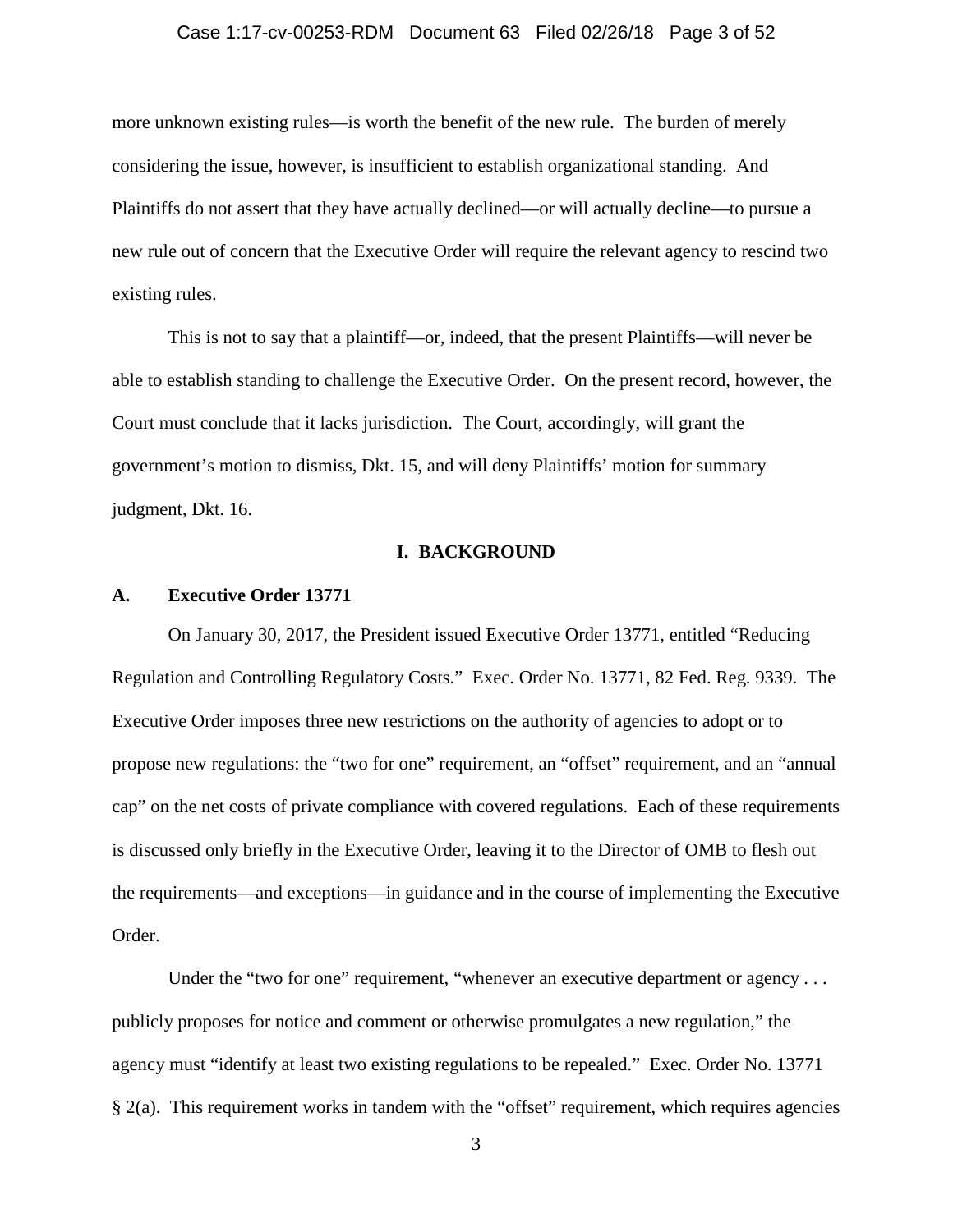### Case 1:17-cv-00253-RDM Document 63 Filed 02/26/18 Page 4 of 52

to offset "any new incremental cost associated with new regulations" by eliminating "existing costs associated with at least two prior regulations." *Id.* § 2(c). Finally, the "annual cap" provision works in the aggregate and prohibits agencies from adopting new regulations that exceed their "total incremental cost allowance" for the year. *Id.* § 3(d). This cap, or total incremental cost allowance, is based on the costs of any new regulations adopted in the relevant year, less any cost savings achieved through the repeal of existing regulations. *Id*. The cap was set at zero for fiscal year 2017, *id*. § 2(b), and must be reset every year by the Director of OMB, *id*. § 3(d). The total cost allowance for the fiscal year may be zero, positive (i.e., permitting a net increase in total regulatory costs), or negative (i.e., requiring a net reduction in overall regulatory costs). *Id.* For 2018, the caps vary by agency from zero to negative \$196 million in annualized costs. Office of Mgmt. & Budget, *Regulatory Reform: Two-for-One Status Report and Regulatory Cost Caps* 1–2 (2017) [hereinafter *Two-for-One Report*].[1](#page-3-0)

The Executive Order states that it "shall be implemented consistent with applicable law" and that "[n]othing in th[e] [O]rder shall be construed to impair or otherwise affect . . . the authority granted by law to an executive department or agency." Exec. Order No. 13771 § 5. Similar provisos appear within particular provisions. *See id.* § 2(a) (two-for-one requirement applies "[u]nless prohibited by law"); *id.* § 2(c) (offset requirement applies "to the extent permitted by law" and any elimination of costs must comport "with the Administrative Procedure Act and other applicable law"). The Executive Order also exempts certain types of regulations and authorizes the OMB Director to exempt other "categor[ies] of regulations." *Id.*  $§$  4.

<span id="page-3-0"></span> $\frac{1}{1}$ <sup>1</sup> Available at https://www.reginfo.gov/public/pdf/eo13771/FINAL\_TOPLINE\_All\_ 20171207.pdf.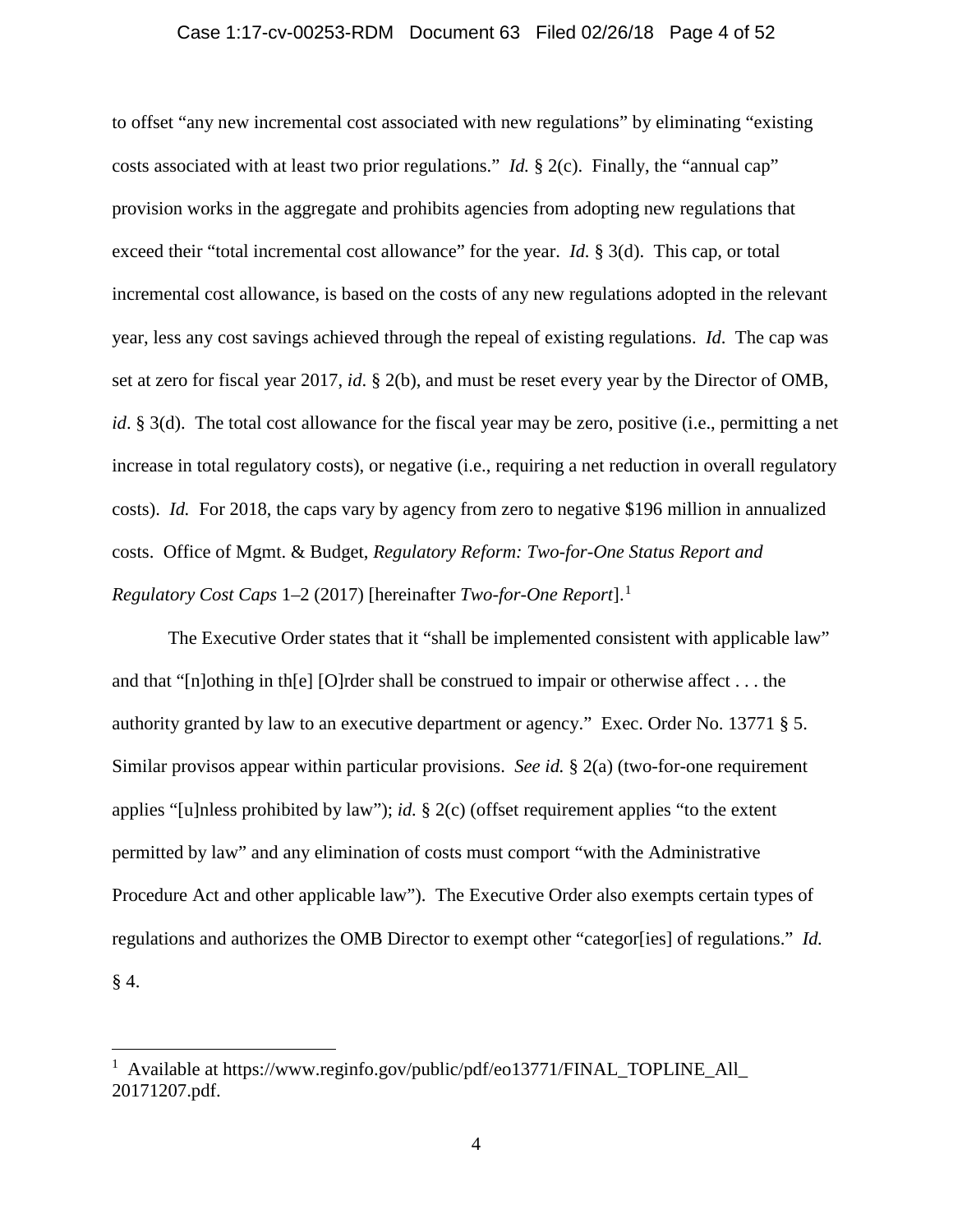# **B. OMB Guidance**

OMB issued interim guidance on February 2, 2017, and followed up with final guidance on April 5, 2017. *See* Office of Mgmt. & Budget, Interim Guidance Implementing Section 2 of the Executive Order of January 30, 2017 (2017) [hereinafter Interim Guidance]; Office of Mgmt. & Budget, Guidance Implementing Executive Order 13771 (2017) [hereinafter Final Guidance]. Several important clarifications and refinements are set forth in these guidance documents.

First, the Executive Order does not apply to all regulatory actions, but only to "significant regulatory action[s]" and "significant guidance document[s]." Final Guidance, Q&A 2. A regulatory action or guidance document is "significant" if it is likely to "[h]ave an annual effect on the economy of \$100 million or more" or to meet other criteria.<sup>[2](#page-4-0)</sup> Exec. Order No. 12866 § 3(f), 3 C.F.R. 638 (1994). A "deregulatory action," in contrast, is "an action" that "has been finalized" and the "total costs" of which are "less than zero." Final Guidance, Q&A 4. Deregulatory actions need not qualify as "significant" and thus take a "wide[r] range" of forms than regulatory actions. *Id.*

Second, unlike prior executive orders, *cf.* Exec. Order No. 12866, Executive Order 13771 focuses only on compliance costs borne by regulated parties, without regard to the public benefit

<span id="page-4-0"></span> $\frac{1}{2}$ <sup>2</sup> In full, a "significant regulatory action" is an action likely (1) to "[h]ave an annual effect on the economy of \$100 million or more" or to "adversely affect in a material way the economy, . . . the environment, public health or safety, or [s]tate, local, or tribal governments or communities;" (2) to "[c]reate a serious inconsistency or otherwise interfere with an action taken or planned by another agency;" (3) to "[m]aterially alter the budgetary impact of entitlements, grants, user fees, or loan programs or the rights and obligations of recipients thereof;" or (4) to "[r]aise novel legal or policy issues arising out of legal mandates, the President's priorities, or the principles set forth in [Executive Order 12866]." Exec. Order No. 12866 § 3(f), 3 C.F.R. 638 (1994). The OMB guidance incorporates the definition of "significant regulatory action" set forth in Executive Order 12866 and the definition of "significant guidance document" from OMB's Final Bulletin for Agency Good Guidance Practices. *See* Final Guidance, Q&A 2–3. There are no material differences between these definitions.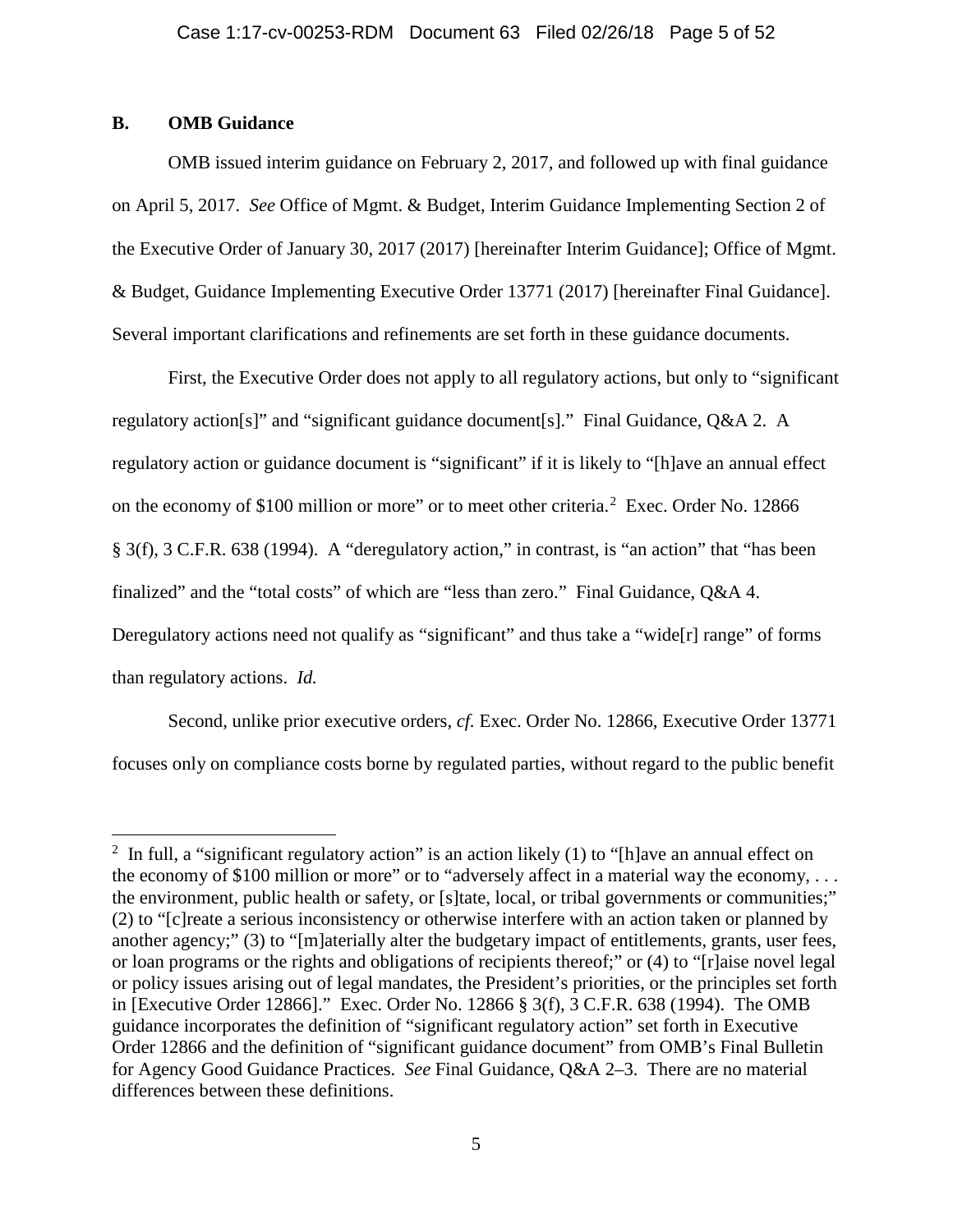### Case 1:17-cv-00253-RDM Document 63 Filed 02/26/18 Page 6 of 52

of the existing or proposed rule. Accordingly, a regulation that imposes \$100 million in costs, but that saves \$1 billion in losses, is not treated as generating a net savings of \$900 million; rather, its adoption would be treated as a \$100 million cost, and its repeal would count as \$100 million in savings. *See* Final Guidance, Q&A 21, 32; Interim Guidance at 4. The guidance provides additional details on accounting. In calculating costs and savings for purposes of the Executive Order, agencies are required to determine the present value of the costs or savings of the regulatory action (or deregulatory action) "over the full duration of the expected effects of the action." Final Guidance, Q&A 25. An agency's "total incremental cost" for a fiscal year "means the sum of all costs from" significant regulatory actions and guidance documents "minus the cost savings from . . . deregulatory actions." Final Guidance, Q&A 8.

Third, the Executive Order recognizes that certain federal statutes prohibit agencies from considering costs in determining whether a significant regulatory action is warranted. With respect to those regulatory actions, the OMB guidance acknowledges that the Executive Order cannot—and does not—"change the agency's obligations under [such a] statute." Final Guidance, Q&A 18. But, even though agencies are not permitted to consider costs in deciding whether to promulgate these regulations, they are still "generally . . . required to offset the costs of such regulatory actions through other deregulatory actions taken pursuant to statutes that do not prohibit consideration of costs." *Id.* Likewise, if an agency faces an imminent statutory or judicial deadline for taking a regulatory action, the Executive Order "does not prevent" the agency from taking the regulatory action in a timely manner, even if it cannot first satisfy the requirements of the Executive Order. Final Guidance, Q&A 33. The agency must, however, "offset [the] regulatory action[] as soon as practicable thereafter." *Id.*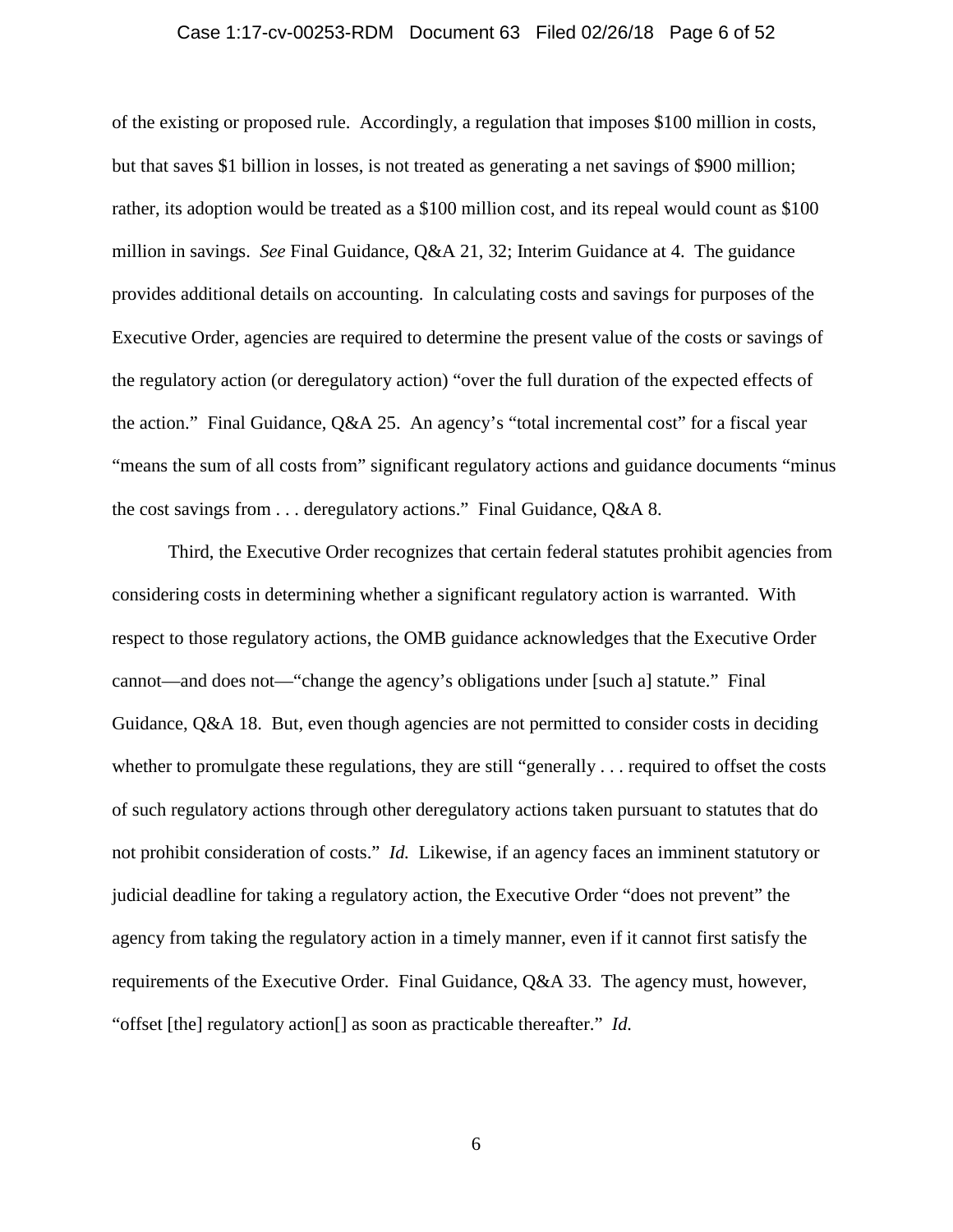### Case 1:17-cv-00253-RDM Document 63 Filed 02/26/18 Page 7 of 52

Fourth, agencies are permitted to "bank" cost savings and deregulatory actions "for use in the same or a subsequent fiscal year" to offset significant regulatory actions or guidance documents and to meet their "total incremental cost allowance[s]." Final Guidance, Q&A 29. An agency that, for example, takes four deregulatory actions in fiscal year 1 may take two covered regulatory actions in year 1 or in future fiscal years. *Id.* "Similarly, if an agency issues two . . . deregulatory actions with total cost savings of \$200 million," and issues a "regulatory action with a cost of \$150 million" in fiscal year 1, "the agency may bank the surplus cost savings of \$50 million to offset the costs of another . . . regulatory action" in a future fiscal year. *Id.* "To the extent practicable," however, agencies must take any required offsetting "deregulatory actions before or concurrently with the . . . regulatory actions they are intended to offset." Final Guidance, Q&A 38.

Finally, as counsel for the government acknowledged at oral argument, neither the Executive Order nor the OMB guidance provides a clear mechanism for notifying members of the public whether and when a proposed (or possible) regulatory action might be delayed or abandoned due to the requirements of the Executive Order. *See* Dkt. 56 at 64 (Tr. Oral Arg. 64:7–22) ("I suspect [that information on delayed or abandoned regulatory actions] will not be public."). With respect to deregulatory actions, the Unified Agenda of Regulatory and Deregulatory Actions should "include, to the extent practicable, ... deregulatory actions that ... are sufficient to offset [any] regulatory actions" subject to the Executive Order. Final Guidance, Q&A 37. And when a regulatory action is allowed under the Executive Order, the Federal Register notice must indicate that the action is subject to the Executive Order. *Id.* But that Federal Register notice need not identify the required "offsetting . . . deregulatory actions." *Id.* Furthermore, although the Executive Order requires that agencies identify offsetting deregulatory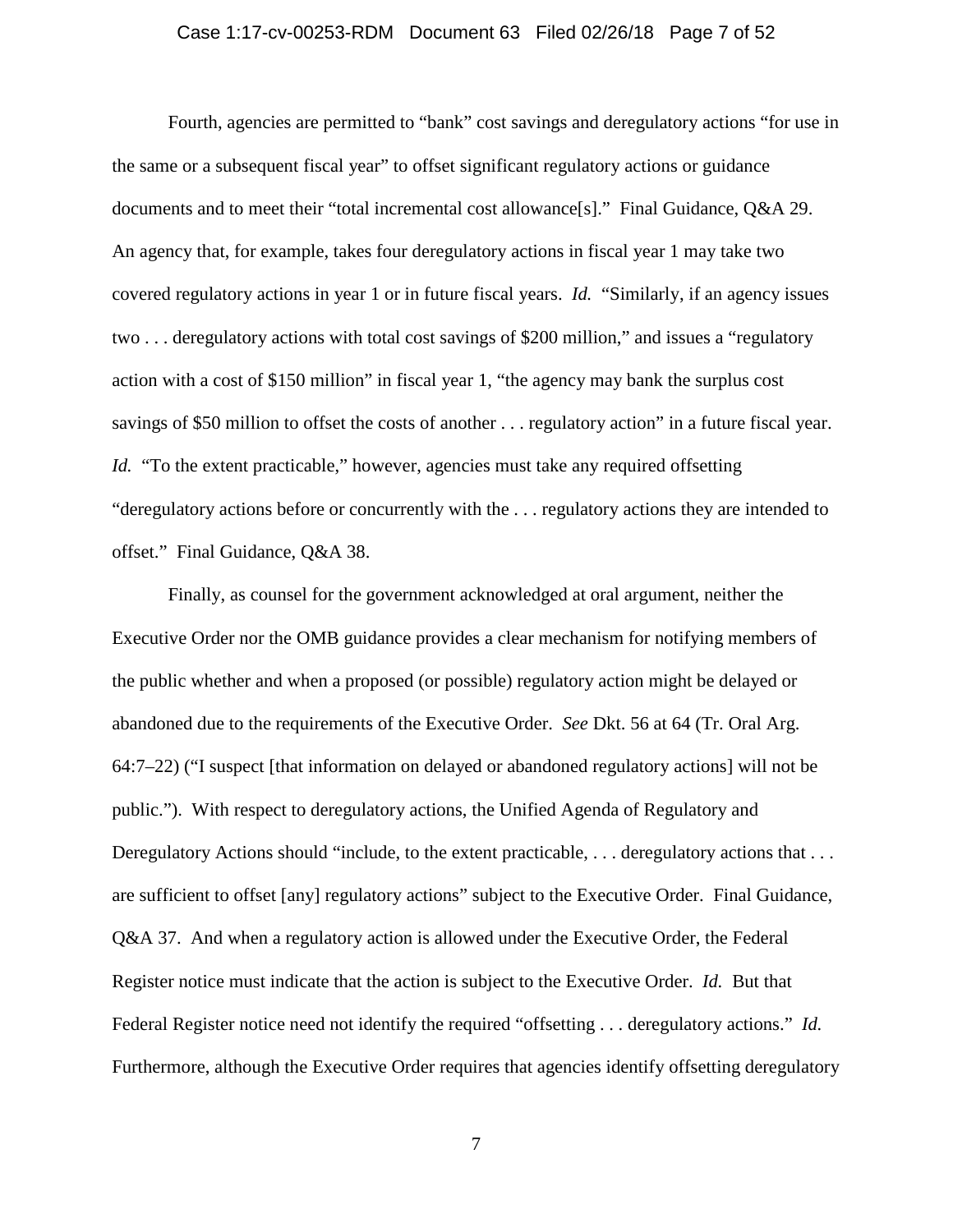### Case 1:17-cv-00253-RDM Document 63 Filed 02/26/18 Page 8 of 52

actions as a condition of taking new regulatory actions, the OMB guidance precludes agencies from relying on the Executive Order "as the basis or rationale, in whole or in part, for" taking the deregulatory action. *Id.* As a result, neither the Executive Order nor the OMB guidance provides a mechanism for notifying interested parties that an otherwise desirable regulation is being delayed or withheld in order to comply with the Executive Order or that a deregulatory action was initiated in order to comply with the Executive Order.

## **C. Procedural History**

On February 8, 2017, Plaintiffs filed this action against the President, the Director of OMB, the heads of thirteen federal agencies, and the United States. Dkt. 1. Plaintiffs are Public Citizen, which is a national consumer advocacy group, NRDC, which is a national environmental and public health organization, and the CWA, which is an international labor union. Dkt. 14 at 4–7 (Am. Compl. ¶¶ 12–14). Each of these organizations has hundreds of thousands of members and seeks to advance its members' interests by, among other things, securing legal and regulatory protections through litigation and advocacy before federal agencies. *Id.* (Am. Compl.  $\P\P 12-14$ ).

Two months after Plaintiffs filed suit, the government moved to dismiss the complaint for lack of standing and for failure to state a claim, Dkt. 9, and fourteen states filed an amicus brief in support of the government addressing the merits of the dispute, Dkt. 12. In response, Plaintiffs filed an amended complaint as of right that, among other things, added further allegations relating to their standing to sue.<sup>[3](#page-7-0)</sup> Dkt. 14 (Am. Compl.). The government has now renewed its motion to dismiss, Dkt. 15, and Plaintiffs have moved for summary judgment, Dkt. 16. The fourteen states have also renewed their amicus filing, Dkt. 19, and other amici have

<span id="page-7-0"></span> <sup>3</sup>  $3$  For concision, the Court will refer to Plaintiffs' amended complaint as "the complaint."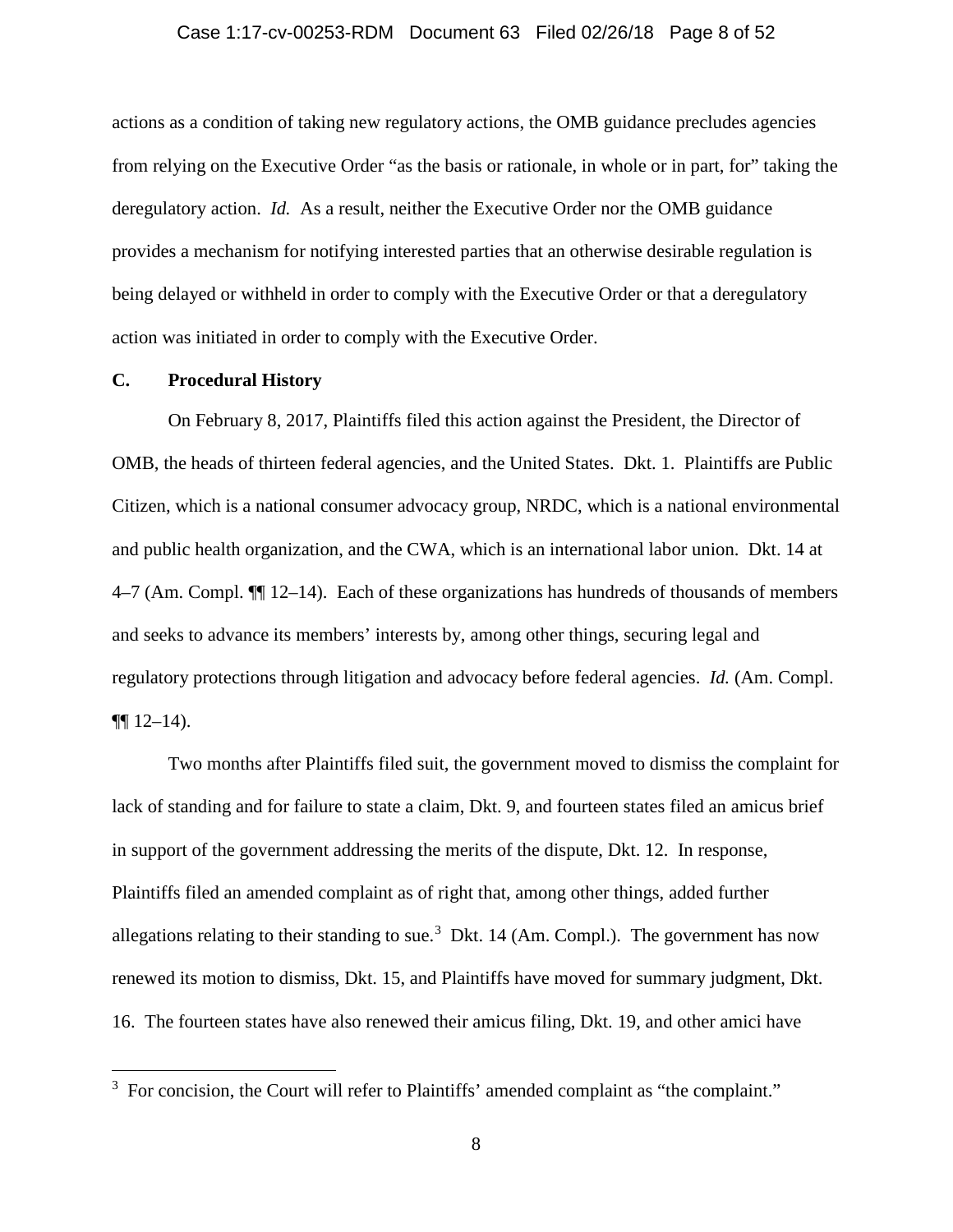### Case 1:17-cv-00253-RDM Document 63 Filed 02/26/18 Page 9 of 52

filed in support of the government, Dkt. 39, and in support of Plaintiffs, Dkt. 25; Dkt. 26; Dkt. 31; Dkt. 40.

The centerpiece of Plaintiffs' case—and the foundation for their five claims—is their contention that Executive Order 13771 necessarily "impose[s] rulemaking requirements beyond and in conflict with the requirements of the" Administrative Procedure Act ("APA") and "the statutes from which . . . federal agencies derive their rulemaking authority." Dkt. 14 at 4 (Am. Compl. ¶ 8); *see id.* at 17–43 (Am. Compl. ¶¶ 63–124) (describing potential applications of the Executive Order that demonstrate "how the . . . Order directs agencies to act unlawfully and why it is unconstitutional"). As a result, Plaintiffs allege, the Executive Order (1) exceeds the President's authority under Article II and usurps Congress's power to legislate; (2) conflicts with the President's duty to execute legislation under the Take Care Clause; and (3) directs federal agencies to take action that is ultra vires. *Id.* at 43–46 (Am. Compl. ¶¶ 125–51). Plaintiffs further allege (4) that the OMB guidance documents are also ultra vires and (5) that the guidance documents violate the APA. *Id.* at 47–49 (Am. Compl. ¶¶ 152–65). Plaintiffs seek a declaration that the Executive Order is unconstitutional and that it and the OMB guidance are invalid, and they seek an injunction barring the OMB Director and various agencies from implementing the Executive Order. *Id*. at 49 (Am. Compl. Prayer).

## **II. LEGAL STANDARD**

"The party invoking federal jurisdiction bears the burden of establishing" each of the elements of Article III standing, although "the manner and degree of evidence required" varies with "the successive stages of the litigation." *Lujan v. Defs. of Wildlife*, 504 U.S. 555, 561 (1992). "At the pleading stage, general factual allegations of injury resulting from the defendant's conduct" will often suffice. *Id.*; *see also Owner-Operator Indep. Drivers Ass'n v.*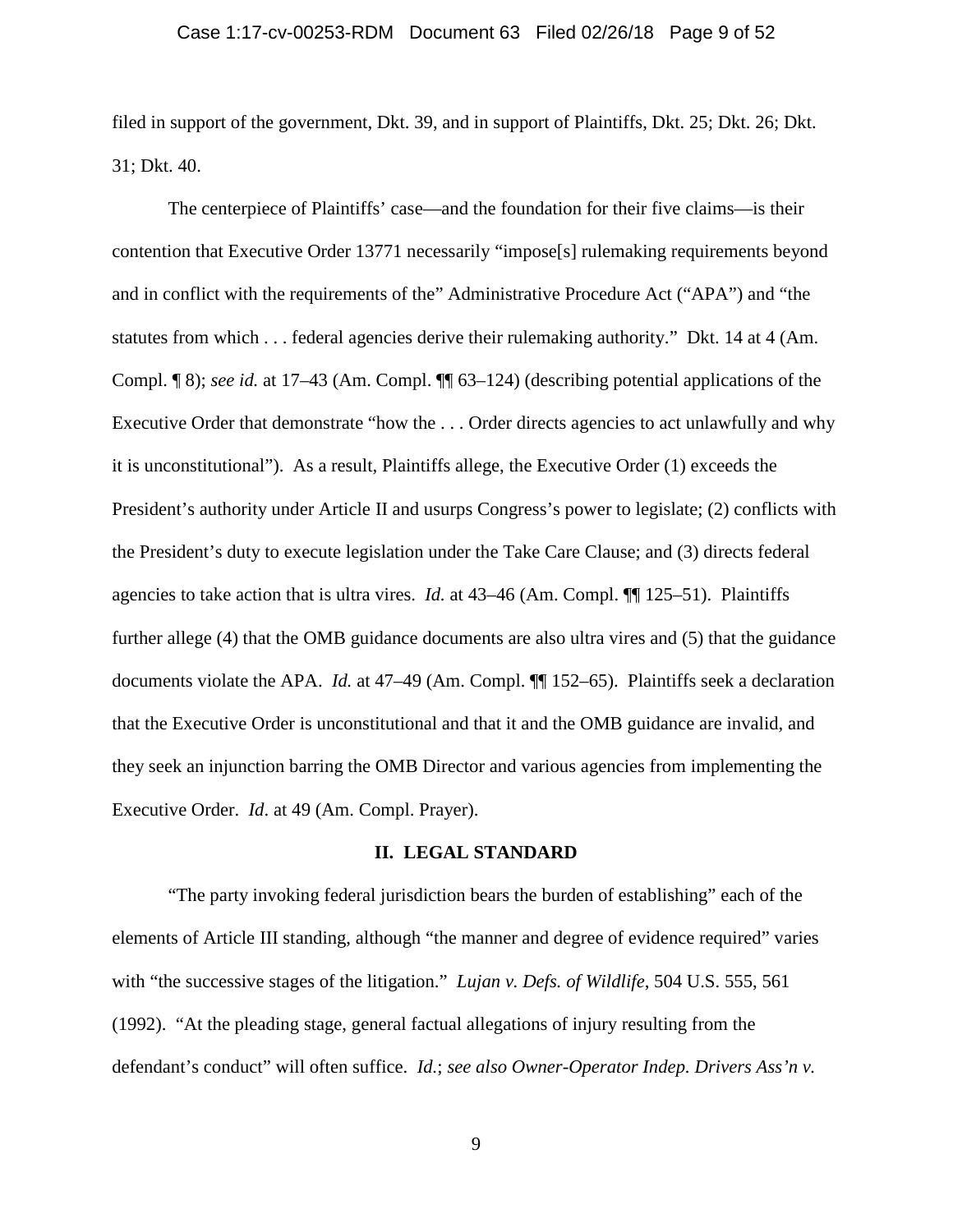# Case 1:17-cv-00253-RDM Document 63 Filed 02/26/18 Page 10 of 52

*Dep't of Transp*., 879 F.3d 339, 346–47 (D.C. Cir. 2018). But, "[w]here a motion to dismiss a complaint present[s] a dispute over the factual basis of the court's subject matter jurisdiction[,] . . . the court may not deny the motion to dismiss merely by assuming the truth of the facts alleged by the plaintiff and disputed by the defendant." *Feldman v. FDIC*, 879 F.3d 347, 351 (D.C. Cir. 2018) (internal quotation marks and citation omitted). Rather, the Court "must go beyond the pleadings and resolve any disputed issues of fact . . . necessary to a ruling []on the motion to dismiss;" in doing so, however, the Court must also ensure that Plaintiffs have been accorded "ample opportunity to secure and [to] present evidence relevant to the existence of jurisdiction." *Id.* (internal quotation marks and citations omitted). Prior to discovery, the Court must accord Plaintiffs "the benefit of all reasonable inferences," and, in the absence of "evidentiary offerings," the Court must avoid "assessing the credibility of [their] allegations." *Id.*

### **III. ANALYSIS**

"Because Article III limits federal judicial jurisdiction to cases and controversies, *see* U.S. Const. art. III, § 2, federal courts are without authority" to decide disputes unless the plaintiff has standing—that is, "'a personal stake in the outcome of the controversy [sufficient] to warrant *his* invocation of federal-court jurisdiction.'" *Chamber of Commerce v. EPA*, 642 F.3d 192, 199 (D.C. Cir. 2011) (quoting *Summers v. Earth Island Inst*., 555 U.S. 488, 493 (2009)). As the Court will discuss below, standing doctrine includes various permutations. Across all contexts, however, "the irreducible constitutional minimum of standing contains three elements." *Lujan*, 504 U.S. at 560. First, the plaintiff must allege (and must eventually prove) that she has suffered, or faces an imminent threat of suffering, an "injury in fact." *Id.* Conjectural or hypothetical threats of injury will not suffice. *Id.* Second, the plaintiff must allege (and must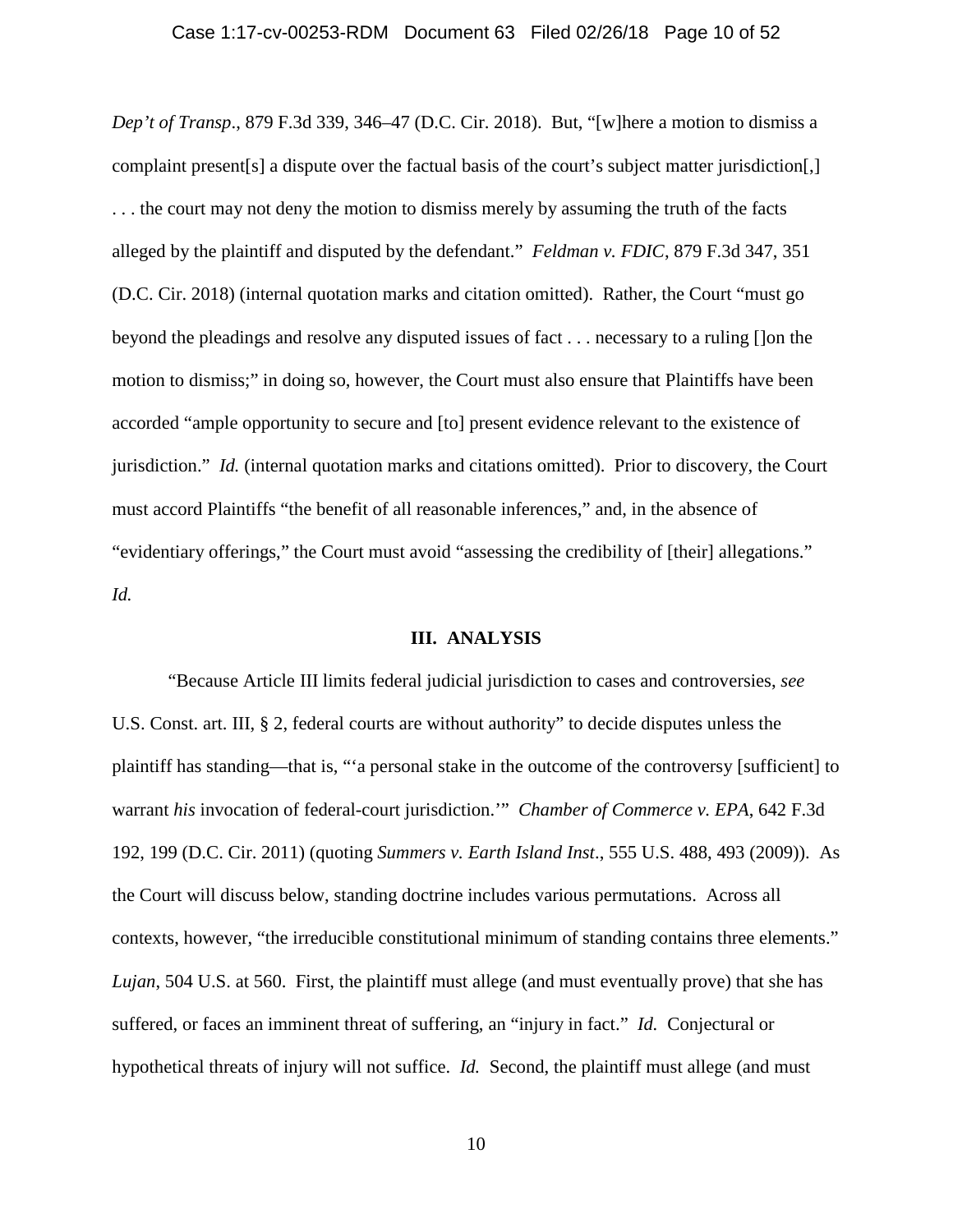### Case 1:17-cv-00253-RDM Document 63 Filed 02/26/18 Page 11 of 52

eventually prove) facts sufficient to establish a "causal connection between [that] injury and the conduct complained of." *Id.* In other words, the injury must "be fairly traceable to the challenged action of the defendant, and not the result of the independent action of some third party." *Id.* (internal quotation marks, alterations, and citation omitted). Third, the injury must be redressable "by a favorable decision." *Id.* at 561. Again, speculation will not suffice; rather, the plaintiff must allege (and must eventually prove) that it is "likely" that judicial intervention will rectify or prevent the asserted wrong. *Id.*

When an association seeks to invoke the jurisdiction of a federal court, it can establish standing in one of two ways. It can assert "associational standing" to sue on behalf of its members. *See Hunt v. Wash. State Apple Advert. Comm'n*, 432 U.S. 333, 343 (1977). Or it can assert "organizational standing" to sue on its own behalf. *See People for the Ethical Treatment of Animals v. USDA*, 797 F.3d 1087, 1093 (D.C. Cir. 2015) [hereinafter *PETA*]. Here, Plaintiffs attempt to satisfy both of these standards. The Court will first address Plaintiffs' array of arguments for associational standing and will then turn to their single theory of organizational standing.

## **A. Associational Standing**

"Even in the absence of injury to itself, an association may have standing solely as the representative of its members." *Warth v. Seldin*, 422 U.S. 490, 511 (1975). In *Hunt v. Washington State Apple Advertising Commission*, the Supreme Court set forth the criteria for associational standing. 432 U.S. 333. Under the so-called *Hunt* test, a plaintiff at the motion to dismiss stage must plausibly allege or otherwise offer facts sufficient to permit the reasonable inference (1) that the plaintiff has at least one member who "would otherwise have standing to sue in [her] own right;" (2) that "the interests" the association "seeks to protect are germane to [its] purpose;" and (3) that "neither the claim asserted nor the relief requested requires the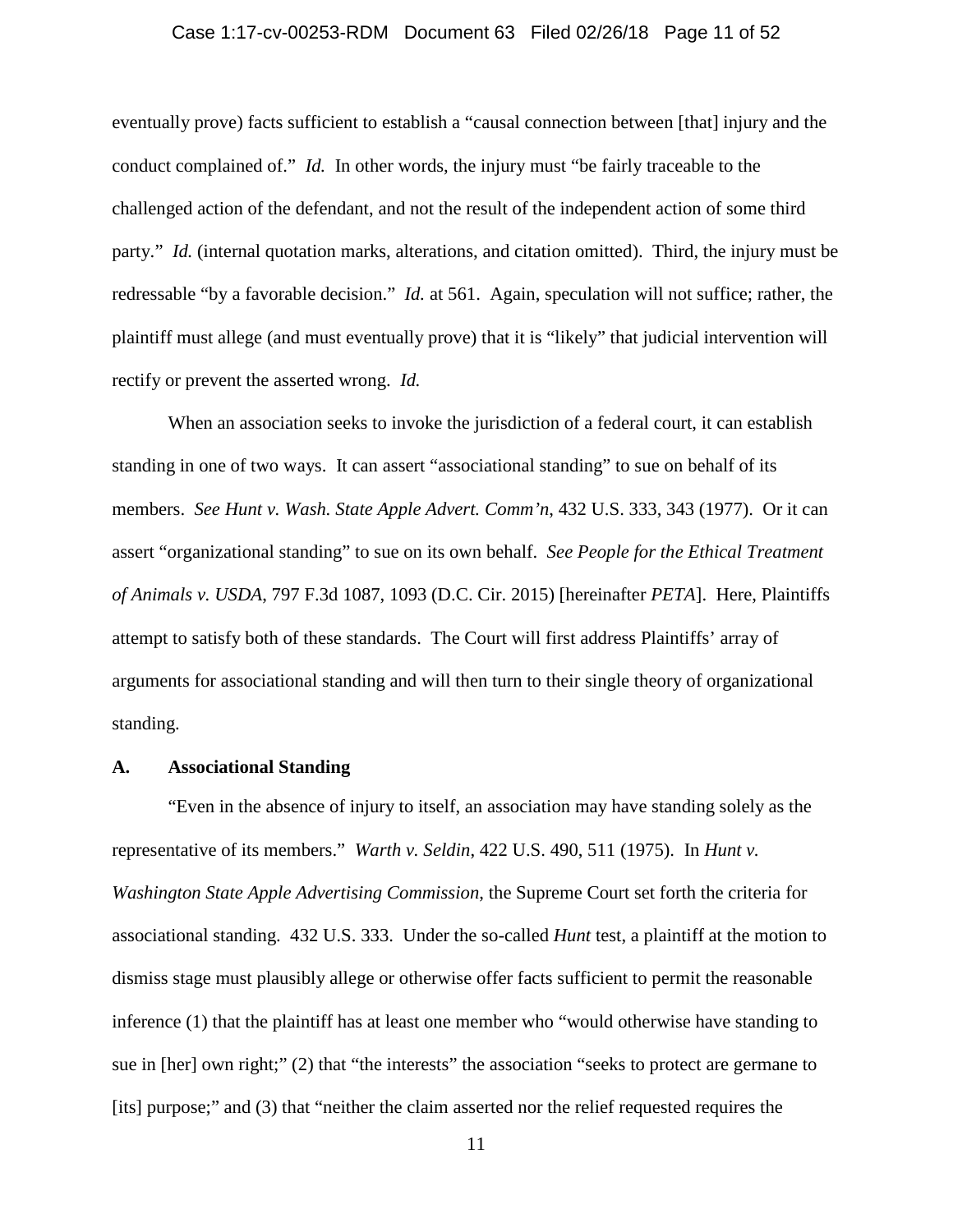#### Case 1:17-cv-00253-RDM Document 63 Filed 02/26/18 Page 12 of 52

participation of [the] individual members in the lawsuit." *Id.* at 343. The government does not dispute that Plaintiffs' allegations satisfy the second and third elements of the *Hunt* test, and the Court (which must satisfy itself that it has jurisdiction) agrees that neither factor poses a hurdle.

In contrast, the first element—the requirement that at least one member of the association have standing to sue in her own right—is not so easily satisfied. In an impressive effort to do so, Plaintiffs point to over a dozen putative regulatory actions that they contend would benefit their members and that, they further assert, have been or will be delayed, weakened, or barred as a result of Executive Order 13771 and the OMB guidance. For ease of discussion, the Court will consider these putative regulatory actions in categories corresponding to the reasons why Plaintiffs fail to meet the first element of the *Hunt* test.

## 1. *Regulatory Actions Affecting Unidentified Members*

At the threshold, the first element of the *Hunt* test requires that the plaintiff-association identify at least one *specific* member who has suffered, or is likely to suffer, an injury in fact. *Summers*, 555 U.S. at 498; *see also Sierra Club v. Morton*, 405 U.S. 727, 735 (1972). "[I]t is not enough" for the association "to aver that unidentified members have been injured." *Chamber of Commerce*, 642 F.3d at 199.

With respect to several of the putative regulatory actions Plaintiffs identify, they have made no effort—either in their complaint or in the multiple declarations they have submitted—to identify a specific member who has suffered, or who is likely to suffer, an injury in fact due to the Executive Order's effect on the regulatory action. [4](#page-11-0) As to some of these putative regulatory

<span id="page-11-0"></span> $\frac{1}{4}$ <sup>4</sup> These include (1) two Environmental Protection Agency ("EPA") proposed rules that would "phase out trichloroethylene . . . for use in vapor degreasing, aerosol degreasing, and spot cleaning in dry cleaning facilities," Dkt. 14 at 28 (Am. Compl. ¶ 90); (2) "critical life-saving and environment-protecting air pollution limits" from the EPA, *id.* at 42–43 (Am. Compl. ¶ 124); (3)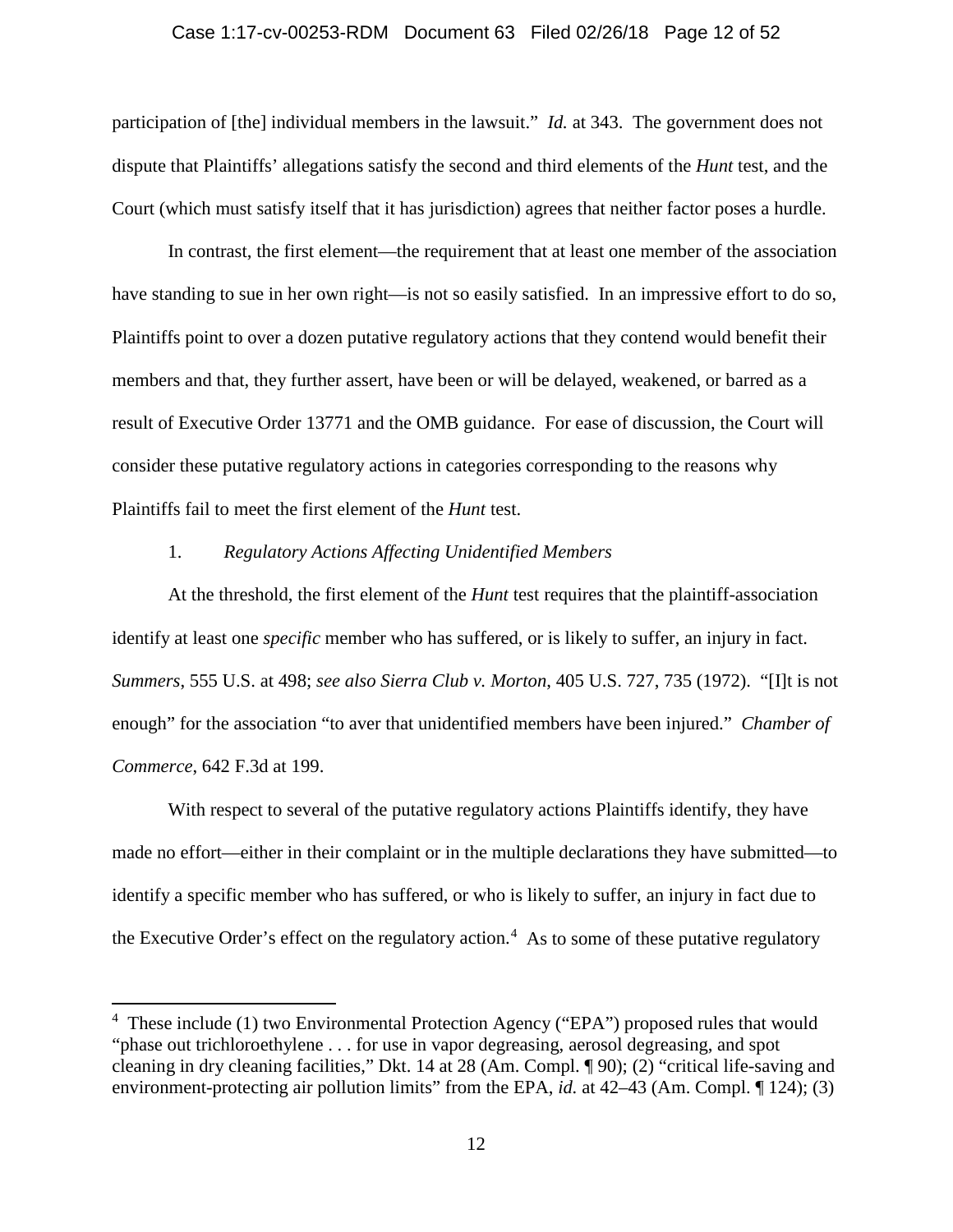## Case 1:17-cv-00253-RDM Document 63 Filed 02/26/18 Page 13 of 52

actions, Plaintiffs might nonetheless contend that the consequences are so sweeping that "there is a substantial likelihood that at least one member may have suffered an injury-in-fact." *Am. Chemistry Council v. Dep't of Transp.*, 468 F.3d 810, 820 (D.C. Cir. 2006). But, as the Court of Appeals has cautioned, "[i]t is not enough to show . . . that there is a substantial likelihood that at least one member [of the association] has standing." *Id.* Instead, "[a]t the very least, the identity of the party suffering an injury in fact must be firmly established." *Id.* As a result, Plaintiffs cannot rely on these putative regulatory actions to satisfy the first element of the *Hunt* test.

# 2. *Unspecified Regulatory and Deregulatory Actions*

 $\overline{a}$ 

Plaintiffs also assert that their members will be injured by agencies' decisions to forgo or weaken potential regulatory actions and by the repeal of existing regulations. With respect to foregone or weakened regulatory actions, Plaintiffs have not alleged or otherwise proffered any facts identifying specific regulatory initiatives that have been, or are likely to be, discarded or weakened as a result of Executive Order 13771. Quoting a former Environmental Protection Agency ("EPA") Administrator, Plaintiffs do contend that it is "likely" that "the EPA and other agencies will stop seeking new regulations so they can protect existing rules." Dkt. 47 at 23.

a possible "occupational health standard for styrene, an industrial chemical that can harm workers[,]" from the Occupational Safety and Health Administration, *id.* at 23 (Am. Compl. ¶ 77); (4) a Mine Safety and Health Administration ("MSHA") proposed rule "requiring underground coal mine operators to equip [certain mobile] equipment with proximity detection systems" designed to "reduce mining deaths from pinning, crushing, or striking injuries," *id.* at 26 (Am. Compl. ¶ 84); (5) "potential" MSHA rules that would "protect miners against diesel exhaust emissions and silicosis," Dkt. 16-17 at 8 (Wagner Decl. ¶ 20); (6) a citizen petition filed with the Food and Drug Administration relating to the tracking of tobacco sales, Dkt. 16-3 at 5–6 (R. Weissman Decl. ¶ 12); (7) a Department of Transportation withdrawn proposal "to require air carriers and ticket agents to clearly disclose to consumers certain information about fees for checked bags," Dkt. 61 at 2, and other unspecified Department of Transportation rules, Dkt. 16 at 27; and, finally, (8) five Department of Housing and Urban Development withdrawn proposals, "including one entitled 'Floodplain Management Protection of Wetlands Minimum Property Standards for Flood Hazard Exposure; Building to the Federal Flood Risk Management Standard,'" Dkt. 61 at 2–3.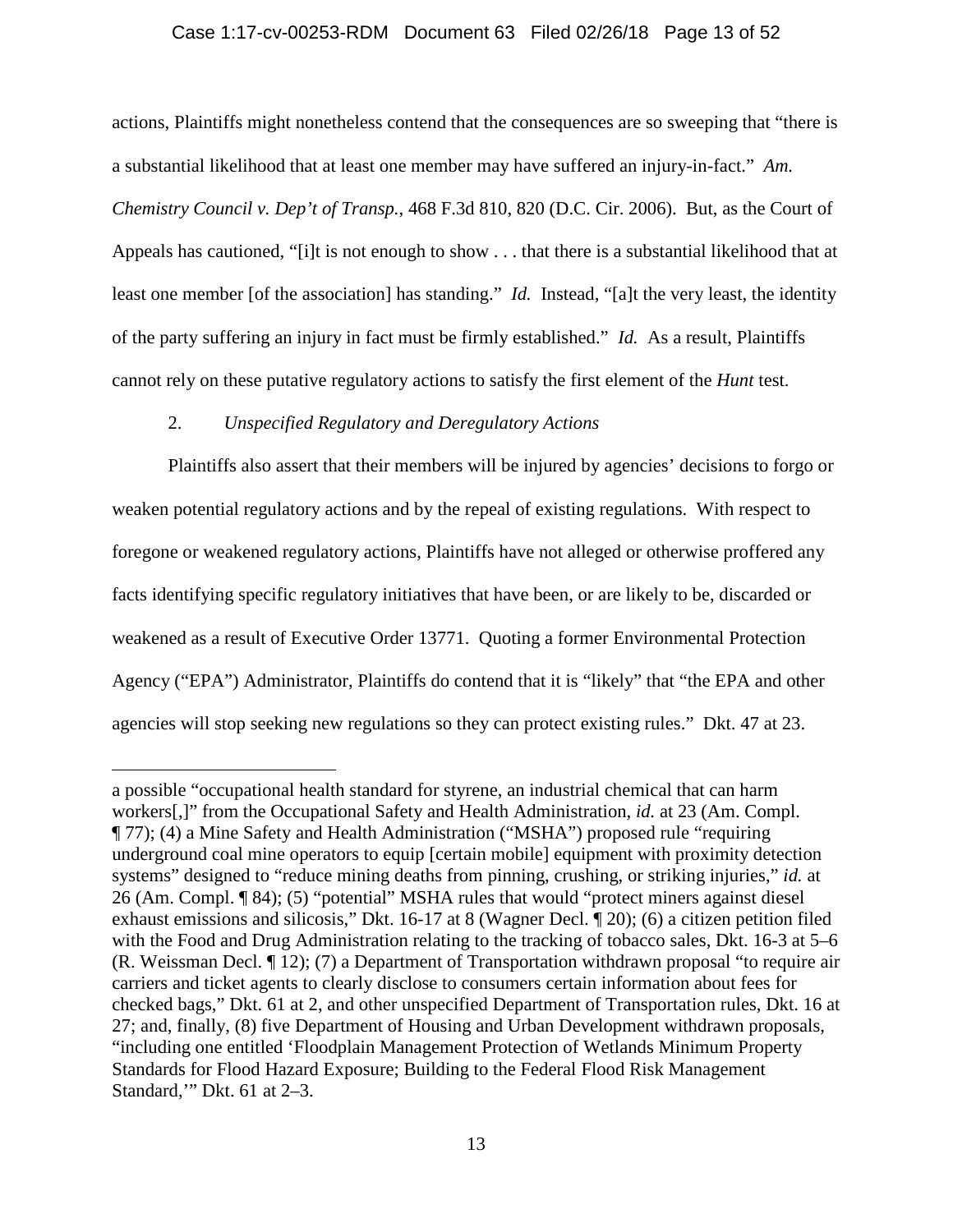### Case 1:17-cv-00253-RDM Document 63 Filed 02/26/18 Page 14 of 52

The Court must, of course, accept well-pleaded factual allegations as true. *Arpaio v. Obama*, 797 F.3d 11, 19 (D.C. Cir. 2015). It may not, however, assume the truth of "mere conclusory statements," *Williams v. Lew*, 819 F.3d 466, 472 (D.C. Cir. 2016), and it must reject vague and "overly speculative" predictions about "future events," *Arpaio*, 797 F.3d at 21. The former EPA Administrator's expectation and the other assertions that Plaintiffs offer are both speculative and conclusory. In the absence of some greater specificity, predictions that agencies are likely to stop issuing new regulations in order to comply with the Executive Order's requirements are inadequate to establish associational standing.

Plaintiffs also allege that members of Public Citizen (including two identified members) will suffer injury because the Executive Order will cause agencies to "repeal regulations that protect their concrete interests," Dkt. 14 at 4–5 (Am. Compl. ¶ 12), and that members of the CWA (including two identified members) will suffer injury because the Executive Order will "caus[e] agencies" to "repeal regulations that protect the members' health and safety at work" or that otherwise protect "workplace rights," *id.* at 7 (Am. Compl. ¶ 14). *See also id*. at 5–6 (Am. Compl. ¶ 13) (alleging that agencies will "repeal . . . important health [and] environmental regulations" due to the Executive Order). Neither the complaint nor the declarations offered by the two members of Public Citizen and the two members of the CWA, however, identify any specific regulations that have been repealed, or are likely to be repealed, as a result of the Executive Order. *See* Dkt. 16-7 at 2–3 (Fleming Decl. ¶¶ 4–6) (Public Citizen member asserting only that the Executive Order will likely cause agencies "to delay, weaken, or forgo" regulations); Dkt. 16-10 at 2–3 (T. Weissman Decl. ¶¶ 4–6) (same); Dkt. 16-5 at 2 (Abbott Decl. ¶ 7) (CWA member asserting only that the Executive Order may cause agencies to delay, weaken, or forgo "a new standard for workplace exposure to infectious diseases"); Dkt. 16-6 at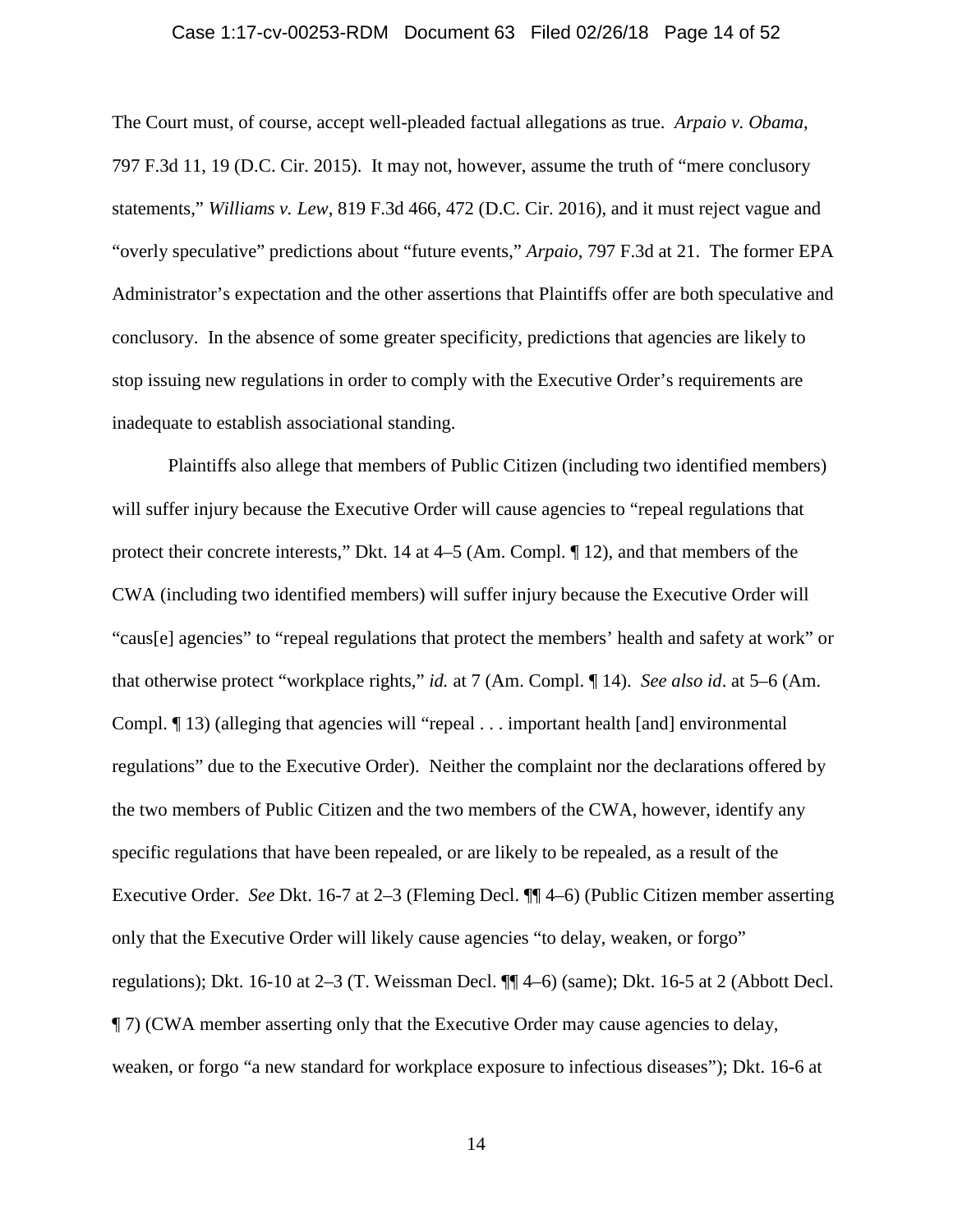### Case 1:17-cv-00253-RDM Document 63 Filed 02/26/18 Page 15 of 52

2–5 (Bauer Decl. ¶¶ 6–8) (CWA member asserting only that various workplace protections would not have been obtained "without the existence of the [Occupational Health and Safety Administration's] Lead Standard and CWA making sure Verizon was complying with the law"); *see also* Dkt. 16-2 at 3 (LeGrande Decl. ¶ 8) (noting that Bauer "would be harmed by the repeal of such an existing standard" but failing to aver that such a repeal was likely to occur). Absent greater specificity, such predictions are too abstract and too speculative to support standing. *See Arpaio*, 797 F.3d at 21.

In any event, it appears that Plaintiffs have abandoned their contention that their members will be injured by the repeal of beneficial regulations pursuant to the Executive Order. The government's motion to dismiss argues, for example, that Plaintiffs' asserted concern about the repeal of favorable regulations "is entirely speculative." Dkt. 15-1 at 28. Plaintiffs, in turn, offer no response to this argument, and, indeed, make no mention of their allegation that specific members will be harmed by the repeal of regulations. *See* Dkt. 47 at 19–30 (omitting mention of injury due to repeal); *see also* Dkt. 16 at 26–30 (same). The government, in reply, concludes that "Plaintiffs [have] abandon[ed] any claim of injury on behalf of their members from the potential future repeal of regulations." Dkt. 51 at 13. The Court agrees. *See* Local Civil Rule 7(b); *see also Sandoval v. U.S. Dep't of Justice*, --- F. Supp. 3d ---, 2017 WL 5075821, at \*6 (D.D.C. Nov. 2, 2017).

## 3. *Delay of Regulatory Actions*

The lion's share of Plaintiffs' efforts is directed at showing that Executive Order 13771 has already delayed—and will continue to delay—the issuance of new regulatory actions.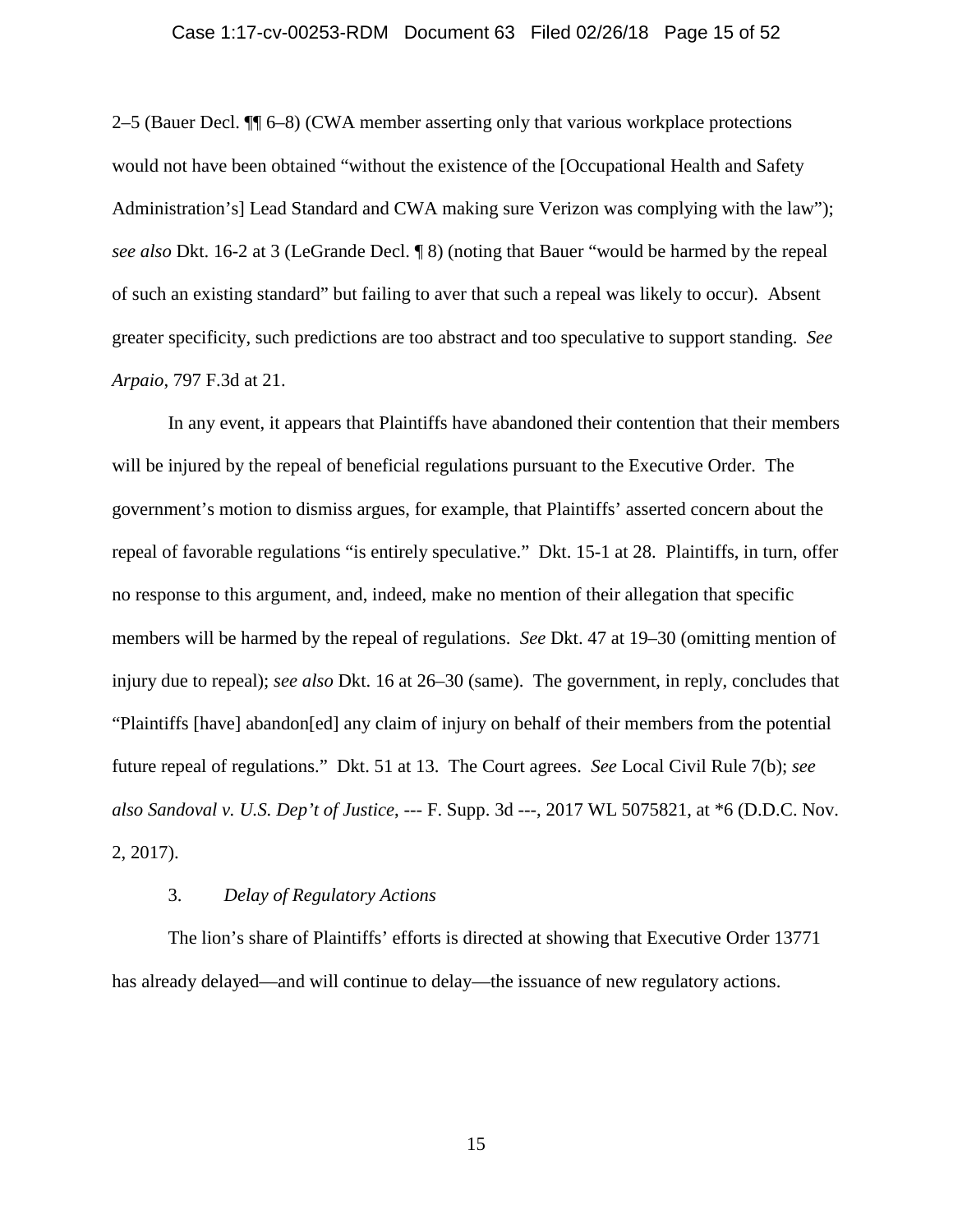Plaintiffs offer eight examples of putative regulatory actions that, they say, have been or will be

delayed due to the Executive Order: [5](#page-15-0)

- (1) An unspecified regulation on greenhouse gas emissions. *See* Dkt. 47 at 25; Dkt. 16-13 at 9 (Winegrad Decl. ¶ 18).
- (2) A citizen petition filed by Public Citizen requesting that the Food and Drug Administration ("FDA") "withdraw approval of the use of medically important antibiotics in livestock and poultry." Dkt. 16-3 at 5–6 (R. Weissman Decl. ¶¶ 12–13).
- (3) A request for information on occupational exposure to infectious diseases in healthcare settings from the Occupational Safety and Health Administration ("OSHA"). *See* Dkt. 14 at 23–25 (Am. Compl. ¶¶ 78, 81); Dkt. 16 at 28; Dkt. 47 at 21–22.
- (4) A proposed rule banning the use of certain chemicals in paint remover from the EPA. *See* Dkt. 14 at 28–30 (Am. Compl. ¶¶ 91, 95); Dkt. 47 at 22–23.

<span id="page-15-0"></span> <sup>5</sup> <sup>5</sup> Two other proposed rules on which Plaintiffs rely cannot support standing because those rules are now final. According to Plaintiffs, an EPA rule regulating mercury discharges from dental offices was delayed due to the Executive Order. Dkt. 47 at 24; *see* Dkt. 16 at 27; Dkt. 16-4 at 6– 7 (Wetzler Decl. ¶¶ 13–14); Dkt. 47-3 at 2 (Heimbinder Decl. ¶ 8). As Plaintiffs concede, however, "delay of this rule is no longer ongoing." Dkt. 47 at 24 n.7. Plaintiffs also claim standing based on the delay of a rule from the National Marine Fisheries Service designating certain areas along the East Coast as critical habitat for the Atlantic sturgeon. *See* Dkt. 14 at 38– 40 (Am. Compl. ¶¶ 113–17); Dkt. 47 at 25; Dkt. 16-4 at 9 (Wetzler Decl. ¶ 17); Dkt. 16-13 at 9– 11 (Winegrad Decl. ¶¶ 19–23). That rule, however, is also now final. *See* Endangered and Threatened Species; Designation of Critical Habitat for the Endangered New York Bight, Chesapeake Bay, Carolina and South Atlantic Distinct Population Segments of Atlantic Sturgeon, 82 Fed. Reg. 39,160 (Aug. 17, 2017) (to be codified at 50 C.F.R. pt. 226). As a result, the declaratory and injunctive relief Plaintiffs seek would not affect the risk of the underlying harms—physical injury due to mercury and diminished odds of observing Atlantic sturgeon in their natural habitat—that these rules address. "[P]ast harm" does not establish standing to seek "forward-looking relief." *Morgan Drexen, Inc. v. Consumer Fin. Prot. Bureau*, 785 F.3d 684, 689 (D.C. Cir. 2015); *see also City of Los Angeles v. Lyons*, 461 U.S. 95, 102 (1983) ("[P]ast exposure to illegal conduct does not in itself show a present case or controversy regarding injunctive relief . . . if unaccompanied by any continuing, present adverse effects." (internal quotation marks and citation omitted)). Plaintiffs have not argued, moreover, that this case falls within the exception to the mootness doctrine for "disputes capable of repetition, yet evading review." *FEC v. Wis. Right to Life, Inc.*, 551 U.S. 449, 462 (2007).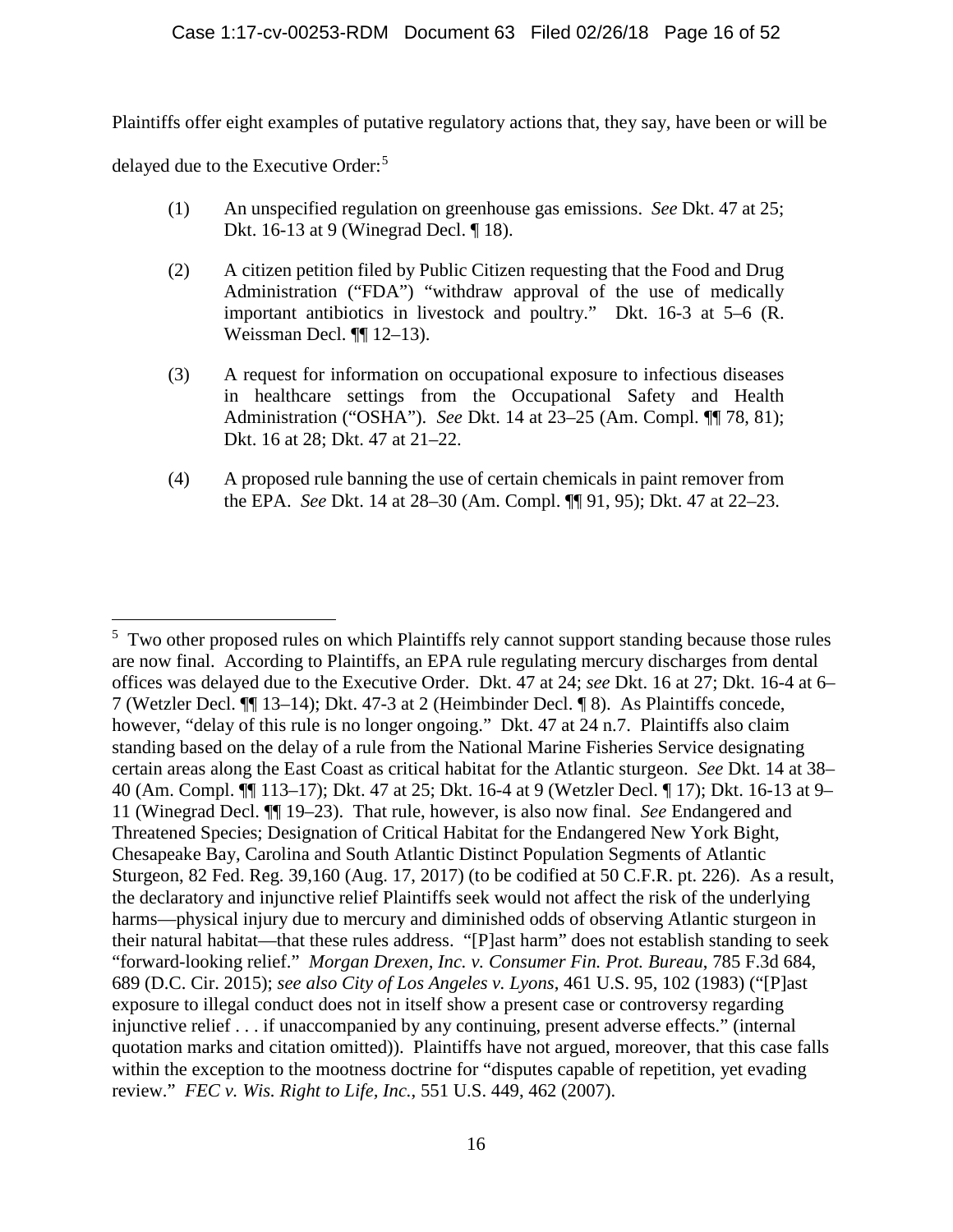- (5) A proposed rule setting energy efficiency standards for residential conventional cooking products from the Department of Energy. *See* Dkt. 14 at 34–36 (Am. Compl. ¶¶ 106, 109); Dkt. 47 at 20–21, 25.
- (6) A proposed rule mandating vehicle-to-vehicle ("V2V") communications technology on light vehicles from the National Highway Traffic Safety Administration ("NHTSA"). *See* Dkt. 14 at 19–20 (Am. Compl. ¶¶ 68, 69); Dkt. 47 at 25.
- (7) A proposed rule mandating speed-limiting devices on certain commercial vehicles from NHTSA. *See* Dkt. 14 at 18–20 (Am. Compl. ¶¶ 67, 69); Dkt. 47 at 25.
- (8) A proposed rule requiring certain railroads that transport petroleum oil to develop oil spill response plans from the Pipeline and Hazardous Materials Safety Administration ("PHMSA"). *See* Dkt. 14 at 31–33 (Am. Compl. ¶¶ 98, 102); Dkt. 47 at 25.

Plaintiffs contend that the delay of each of these potential or proposed rules will prolong their members' exposure to the risks the putative rules are designed to mitigate, such as death, bodily injury, or financial loss. Dkt. 47 at 24–25. And they argue that these risks would likely be redressed by a favorable decision. *Id.* at 29–30.

Plaintiffs are correct that injuries that have not yet occurred, but that are "threatened," may at times satisfy the injury-in-fact requirement. *Warth*, 422 U.S. at 499. A threatened injury "may suffice" if it "is 'certainly impending,' or [if] there is a 'substantial risk' that the harm will occur." *Susan B. Anthony List v. Driehaus*, 134 S. Ct. 2334, 2341 (2014) (quoting *Clapper v. Amnesty Int'l USA*, 568 U.S. 398, 409, 414 n.5 (2013)); *see also Attias v. Carefirst, Inc.*, 865 F.3d 620, 626–27 (D.C. Cir. 2017) ("[T]he [Supreme] Court [has] clarified that a plaintiff can establish standing by satisfying *either* the 'certainly impending' test *or* the 'substantial risk' test."). But "[a]llegations of *possible* future injury" premised on "attenuated chain[s] of inferences" will not suffice. *Clapper*, 568 U.S. at 409, 414 n.5 (internal quotation marks and citation omitted); *see also Sierra Club v. EPA*, 755 F.3d 968, 973 (D.C. Cir. 2014) ("[Plaintiffs] claiming increased health risks [must] demonstrate a substantial probability that they will be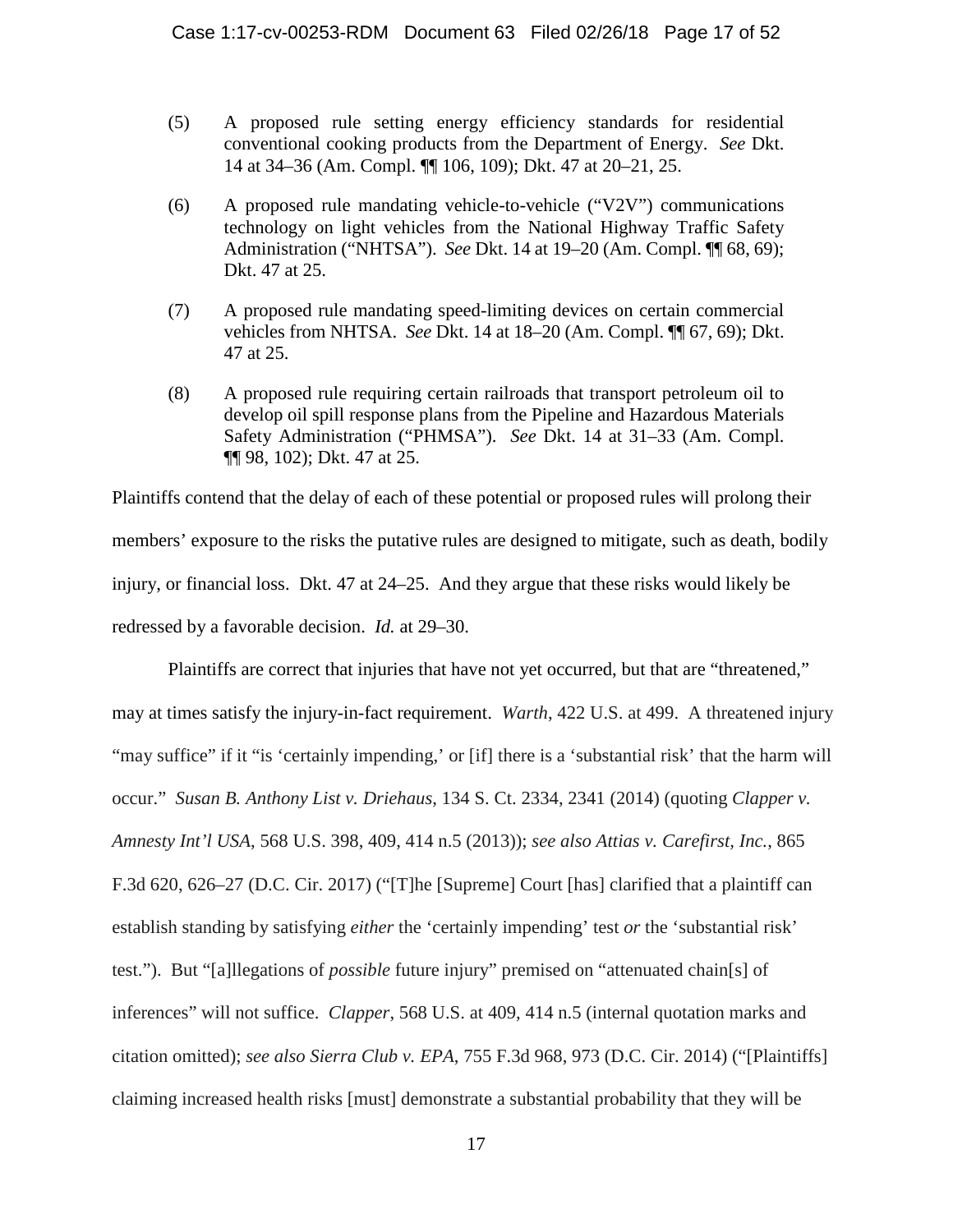### Case 1:17-cv-00253-RDM Document 63 Filed 02/26/18 Page 18 of 52

injured." (internal quotation marks, alterations, and citations omitted)). The key to shifting an alleged "injury from 'conjectural' to 'imminent,'" is the ability plausibly to aver or show that "there is a substantial probability of injury." *Chamber of Commerce*, 642 F.3d at 200 (internal quotation marks, alterations, and citations omitted).

Plaintiffs cannot plausibly allege that the delay in finalizing the regulatory actions at issue here will *certainly* cause their members injury; instead the delay will, at most, *increase the risk* that the identified individuals might someday suffer an injury. Although the D.C. Circuit has recognized that "increases in risk can at times be 'injuries in fact' sufficient to confer standing," *Nat. Res. Def. Council v. EPA*, 464 F.3d 1, 6 (D.C. Cir. 2006), the governing standard is not easily met. In evaluating a claim of standing based on an increased risk of harm, the Court must begin by "consider[ing] the ultimate alleged harm"—such as death, bodily injury, or financial loss—as the "concrete and particularized injury," and must then "determine whether the increased risk of such harm makes injury to an individual citizen sufficiently imminent for standing purposes." *Attias*, 865 F.3d at 627 (quoting *Food & Water Watch, Inc. v. Vilsack*, 808 F.3d 905, 915 (D.C. Cir. 2015)). To satisfy this test, Plaintiffs must aver facts or proffer evidence sufficient to show both a "*substantially* increased risk of harm" and a "*substantial*  probability of harm with that increase taken into account." *See Food & Water Watch*, 808 F.3d at 914 (quoting *Pub. Citizen*, 489 F.3d at 1295). Moreover, because increased-risk-of-harm cases often depend on the government's regulation of someone else, *see Pub. Citizen*, 489 F.3d at 1295, they implicate a further level of uncertainty: the asserted injury "hinge[s] on the response of the regulated . . . third party . . . and perhaps on the response of others as well," *Lujan*, 504 U.S. at 562. To demonstrate that "the [government's] actual action has caused the substantial risk of harm," *Clapper*, 568 U.S. at 414 n.5, the plaintiff must, therefore, allege or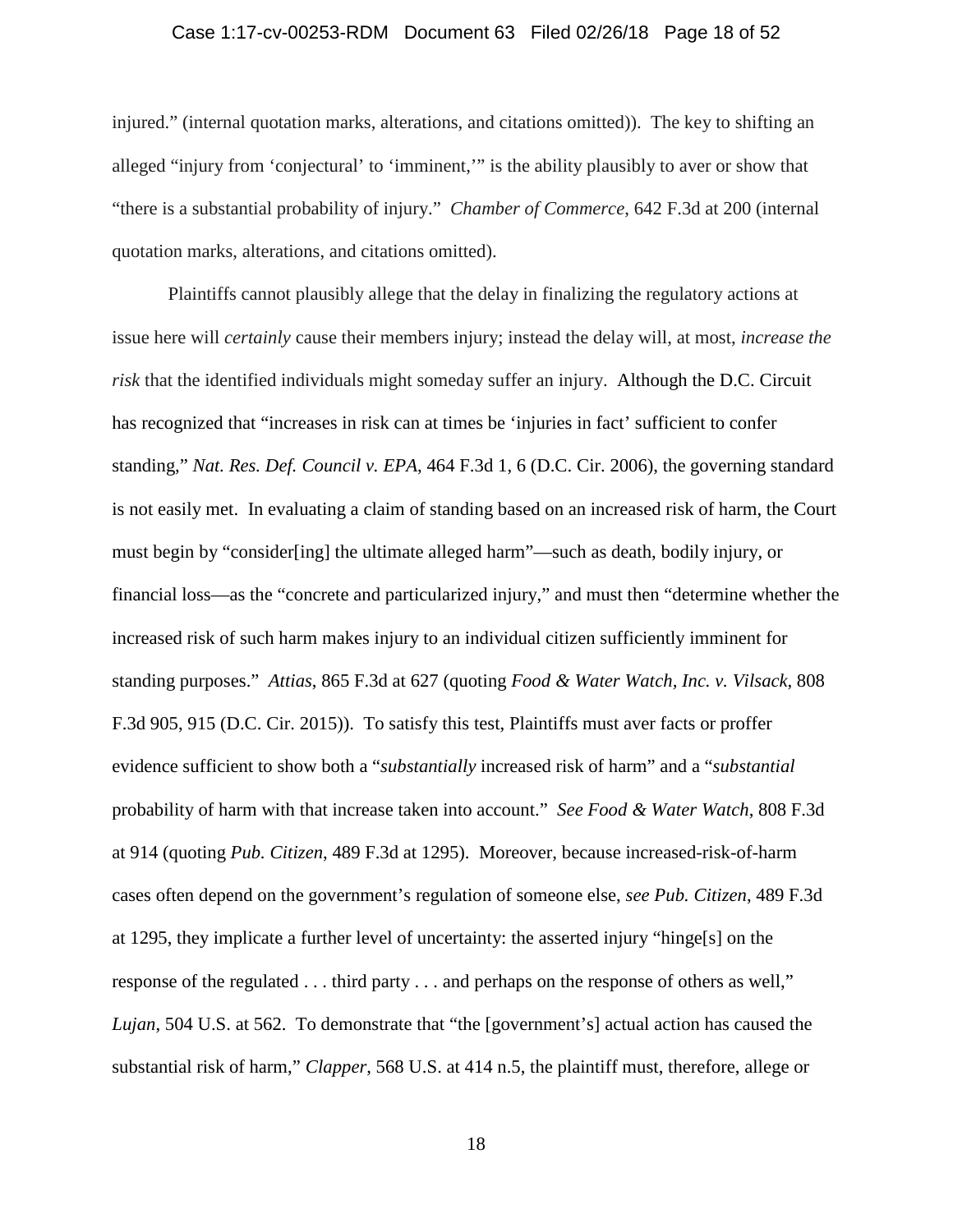# Case 1:17-cv-00253-RDM Document 63 Filed 02/26/18 Page 19 of 52

show that the relevant third parties will react to the challenged action in such manner as to create that substantial risk, *Lujan*, 504 U.S. at 562. In considering such a causal chain, the Court must reject as overly speculative "predictions of future injury that are not normally susceptible of labelling as 'true' or 'false.'" *Arpaio*, 797 F.3d at 21 (internal quotation marks and citations omitted).

In the present context, these requirements mean that Plaintiffs must plausibly allege or show, *first*, that the relevant agency intended to issue the regulation in question; *second*, that Executive Order 13771 will likely cause the agency to delay issuance of the regulation; *third*, that—with the relevant period of delay taken into account—an identified member of one of the associations will face a substantial probability of a concrete injury; and, *finally*, that the period of delay attributable to the Executive Order will substantially increase that risk of harm. As explained below, the Court concludes that Plaintiffs have not plausibly alleged that the relevant agencies otherwise intended to issue two of the eight regulatory actions they identify, and their allegations regarding a third putative regulatory action only barely, if at all, clear this first hurdle. With respect to the remaining five putative regulatory actions, however, Plaintiffs have met that burden, and have also plausibly alleged that the Executive Order has delayed, or is likely to delay, the regulatory action. They have not, however, plausibly alleged that at least one of their members faces a substantial risk of a concrete harm due to the delay in finalizing any of the identified regulatory actions.

### a. Whether the Agency Otherwise Intended To Take the Regulatory Action

Plaintiffs must first plausibly allege or show that the putative regulatory actions that they have identified would have been taken in the absence of Executive Order 13771. That is a difficult task because it implicates "how independent decisionmakers"—here, executive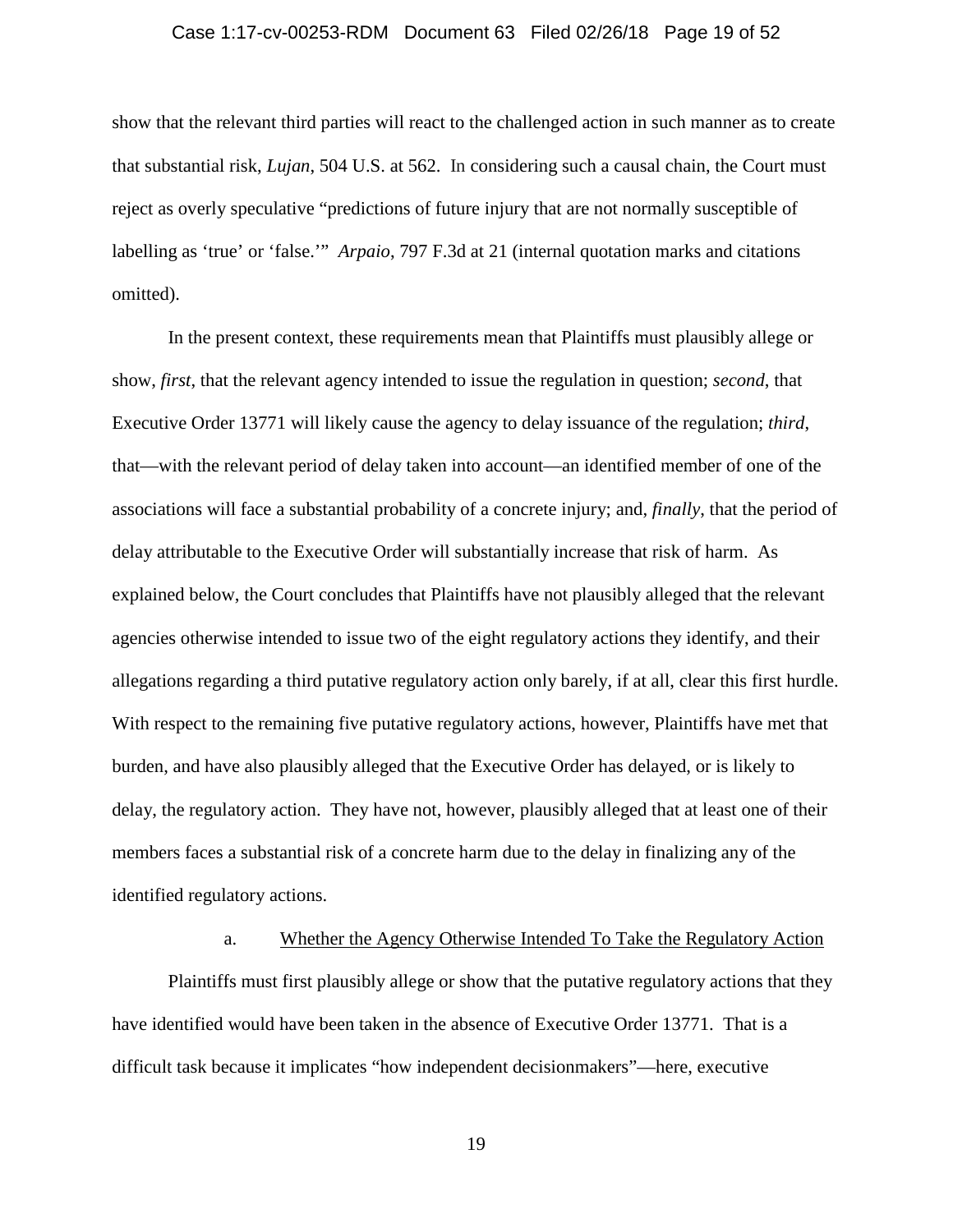#### Case 1:17-cv-00253-RDM Document 63 Filed 02/26/18 Page 20 of 52

agencies—"will exercise their judgment." *Clapper*, 568 U.S. at 413. The task is not impossible, however. Although mere speculation will not suffice, *id*. at 414, a plaintiff can establish the requisite likelihood of third-party action by relying on (1) the third party's past practices, *see Susan B. Anthony*, 134 S. Ct. at 2345; (2) the third party's representations concerning its future conduct, *id.*; and (3) "experience and common sense," *Attias*, 865 F.3d at 628 (quoting *Ashcroft v. Iqbal*, 556 U.S. 662, 679 (2009)). In considering any such evidence or allegations, however, the Court must take care not to place itself in the role of policymaker or to second-guess the "broad and legitimate discretion" of the other branches of government. *DaimlerChrysler Corp. v. Cuno*, 547 U.S. 332, 345 (2006) (quoting *ASARCO Inc. v. Kadish*, 490 U.S. 605, 615 (1989) (opinion of Kennedy, J.)). Accordingly, in the absence of clear markers—such as proposed rules or agency pronouncements—the Court should avoid speculating about how governmental entities "will exercise their discretion." *Clapper*, 568 U.S. at 412; *see id.* at 410–12 (injury depended in part on whether the Attorney General and Director of National Intelligence would decide to surveil plaintiffs' foreign contacts); *DaimlerChrysler*, 547 U.S. at 344 (injury depended in part on "how [state] legislators [would] respond to a reduction in revenue"); *R.J. Reynolds Tobacco Co. v. FDA*, 810 F.3d 827, 830 (D.C. Cir. 2016) (injury depended on whether the FDA would propose and issue a rule adverse to plaintiffs' economic interests). Applying these standards, the Court will consider, in turn, each of the specific regulatory actions Plaintiffs have identified.

*First*, Plaintiffs contend that at least one member of NRDC is suffering a harm due to the delay of "rules to curb climate change." Dkt. 47 at 25. NRDC member Gerald Winegrad avers that "global warming and [the] consequent sea level rise could deprive [him] of water supply, use of [his] land and home, and recreational opportunities." Dkt. 16-13 at 8–9 (Winegrad Decl.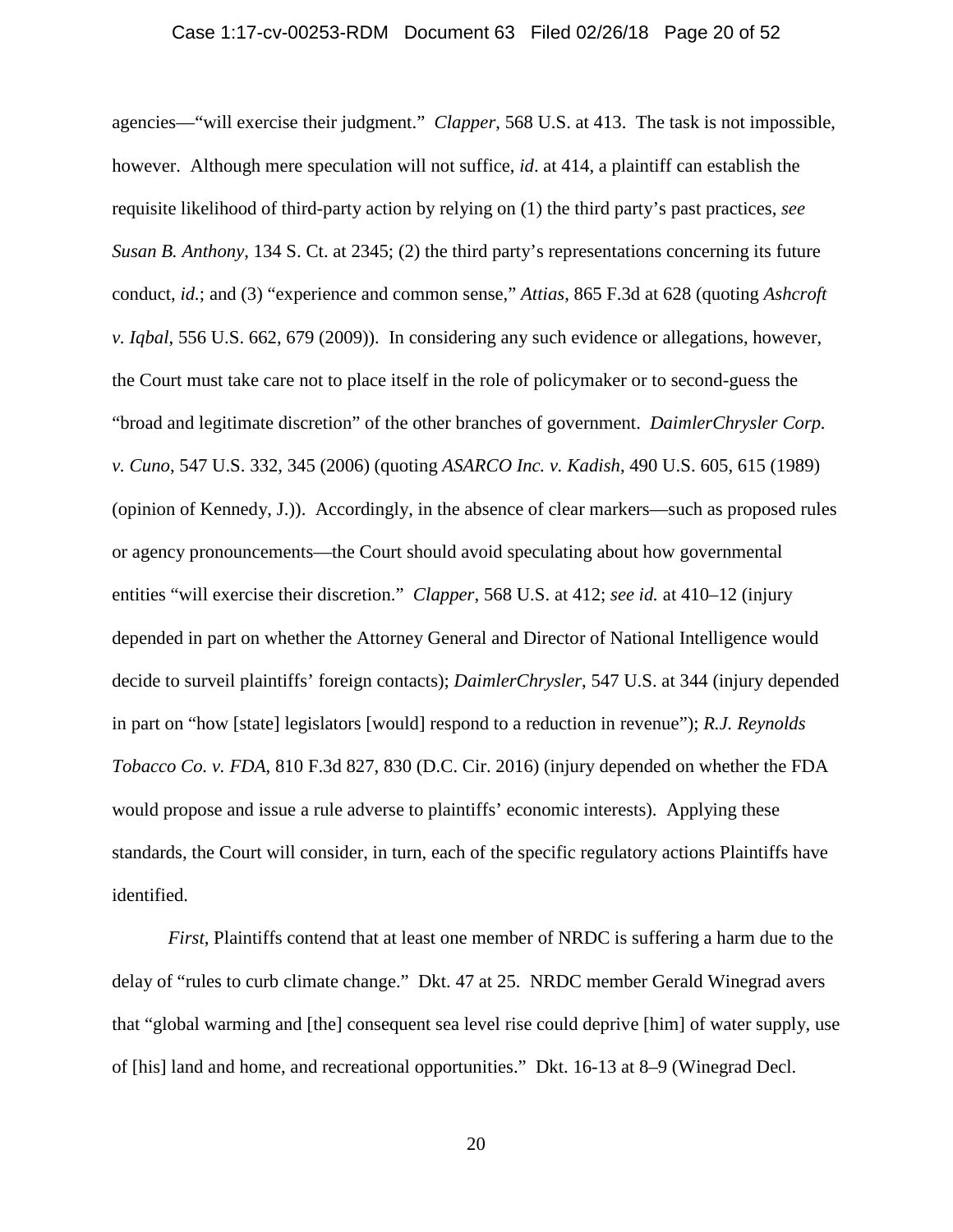#### Case 1:17-cv-00253-RDM Document 63 Filed 02/26/18 Page 21 of 52

 $\P$  17). He "believe<sup>[s]</sup> that regulation of greenhouse gas emissions is important to ... prevent exacerbating the global warming problem and its effects on [him] and [his] property." *Id.* at 9 (Winegrad Decl. ¶ 18). Finally, he expresses concern that the Executive Order "will reverse, halt or delay these crucial regulations, to [his] detriment." *Id.* (Winegrad Decl. ¶ 18). Plaintiffs, however, have not identified any proposed rule or other specific putative regulatory action that might address Winegrad's concerns. As a result, the Court cannot determine whether any identifiable regulatory action has been—or likely will be—delayed due to the Executive Order and, if so, how that delay might have affected Winegrad. Any injury allegedly stemming from the prospect that the Executive Order has delayed the issuance of unspecified regulations relating to a broadly defined area of concern is too abstract and speculative to support standing.

*Second*, Plaintiffs rely on a citizen petition in which Public Citizen asked the FDA to "withdraw approval of the use of medically important antibiotics in livestock and poultry." Dkt. 16-3 at 5–6 (R. Weissman Decl. ¶ 12). Public Citizen member Dr. Anthony So, a physician, attests that "the use of antibiotics in animal feed increases [his] risk of infection and lowers the effectiveness of available treatments for infections from antibiotic-resistant bacteria." Dkt. 16-8 at 2–3 (So Decl. ¶ 7). Public Citizen member Terri Weissman shares that concern, averring that she and her children "would benefit directly" if the FDA granted Public Citizen's petition. Dkt. 16-10 at 2–3 (T. Weissman Decl. ¶ 6). Plaintiffs, however, have not alleged or provided any evidence that the FDA ever intended to grant or seriously considered granting the petition. Plaintiffs jump over this antecedent question, arguing instead that delay is inevitable. Delay, however, is possible only if the FDA was otherwise inclined to withdraw its approval for the use of medically important antibiotics in livestock and poultry.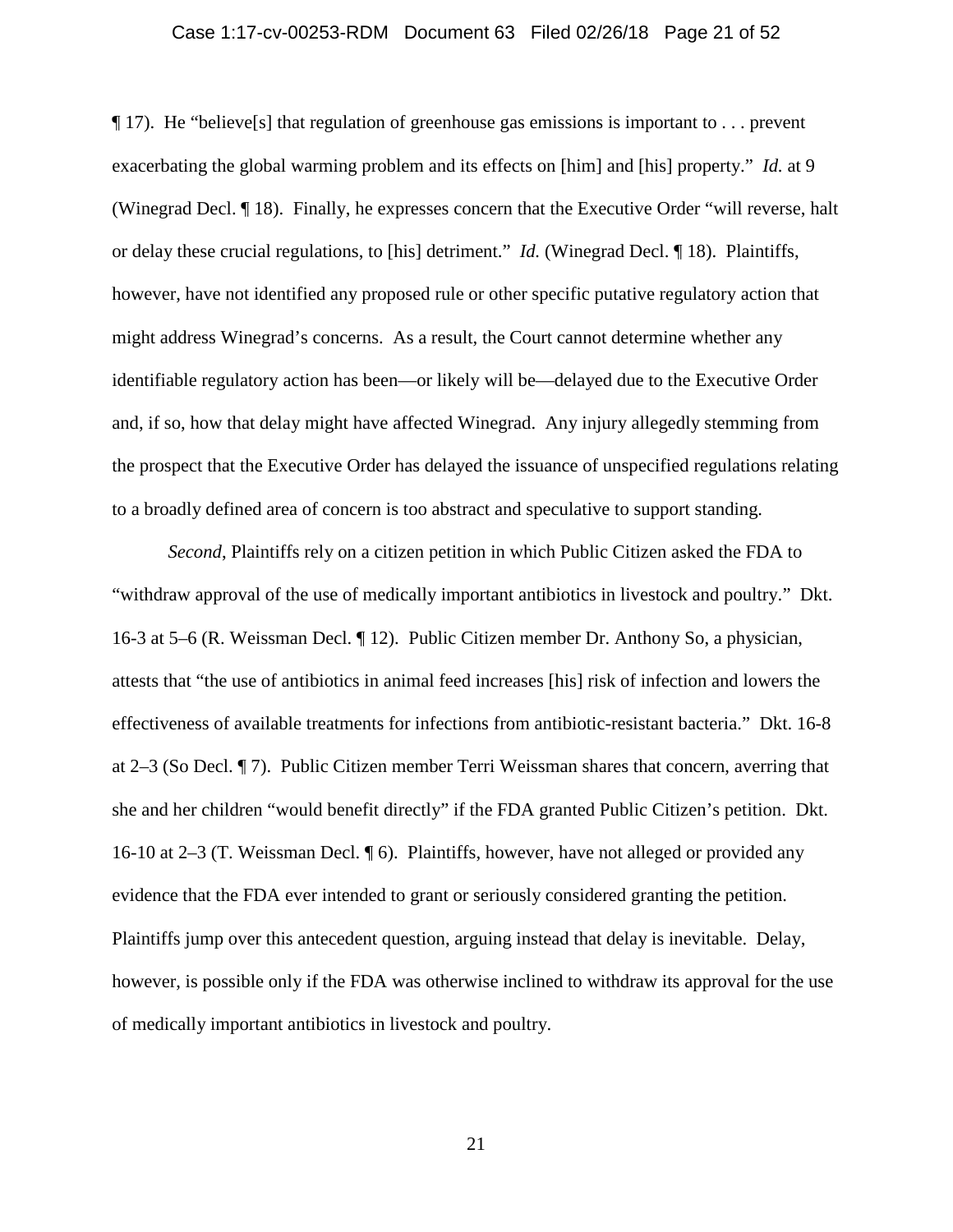### Case 1:17-cv-00253-RDM Document 63 Filed 02/26/18 Page 22 of 52

*Third*, Plaintiffs contend that OSHA "is developing a standard to protect healthcare employees and employees in other high-risk environments from exposure to dangerous pathogens" and that the Executive Order "will necessarily delay issuance of [any such] new health or safety standards." Dkt. 47 at 21–22. Unlike the prior two examples, Plaintiffs' complaint and other submissions suggest that OSHA was poised to take this regulatory action prior to issuance of the Executive Order. Their complaint alleges that OSHA was in the process of developing the infectious disease standard and that the agency anticipated issuing a proposed rule in October 2017. Dkt. 14 at 23 (Am. Compl. ¶ 78). Public records, moreover, support that allegation.<sup>[6](#page-21-0)</sup> In May 2010, OSHA issued a request for information "on occupational exposure to infectious agents in settings where healthcare is provided . . . and [in other] healthcare-related settings." Request for Information on Infectious Diseases, 75 Fed. Reg. 24,835, 24,835 (May 6, 2010). After reviewing the comments, meeting with stakeholders, and completing a Small Business Regulatory Enforcement Fairness Act review, OSHA announced in the spring of 2016 that it was "developing a standard to ensure that employers establish . . . comprehensive infection

<span id="page-21-0"></span> <sup>6</sup> <sup>6</sup> The Unified Agenda of Regulatory and Deregulatory Actions, issued in the spring and fall of each year, provides information on the status of "regulatory and deregulatory activities under development throughout the Federal Government." Office of Mgmt. & Budget, *About the Unified Agenda*, https://www.reginfo.gov/public/jsp/eAgenda/StaticContent/UA\_About.jsp. The various editions of the Unified Agenda illuminate the progress of a potential rule over time and are available online. *See* Office of Mgmt. & Budget, *Reginfo.gov*, https://www.reginfo.gov/ public/jsp/Utilities/index.jsp. The status of a particular rulemaking at a certain point in time can be ascertained by searching OMB's website using the Regulatory Identification Number ("RIN") corresponding to the rulemaking and then selecting the appropriate edition of the Unified Agenda. *See* Office of Mgmt. & Budget, *Search of Agenda/Regulatory Plan*, https://www. reginfo.gov/public/do/eAgendaSimpleSearch. For concision, when discussing the regulatory history of a particular rulemaking, the Court will provide the RIN in a footnote and cite the relevant version of the Unified Agenda (e.g., "Fall 2017 Agenda") in the text. The Court may take judicial notice of Executive Branch statements and reports pursuant to Federal Rule of Evidence 201. *See Abhe & Svoboda, Inc. v. Chao*, 508 F.3d 1052, 1059 (D.C. Cir. 2007).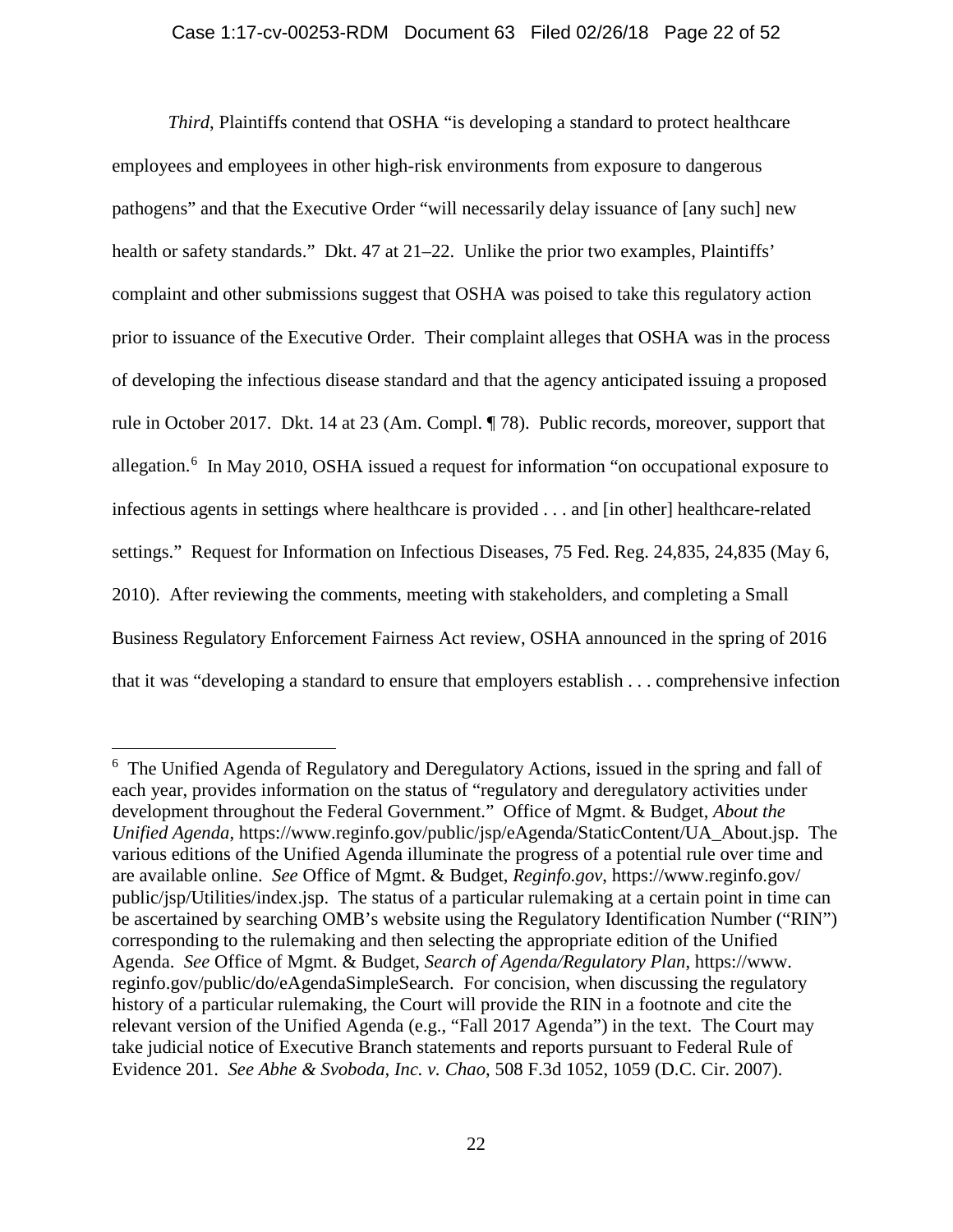#### Case 1:17-cv-00253-RDM Document 63 Filed 02/26/18 Page 23 of 52

control program[s] and control measures to protect employees from . . . exposure[] to pathogens that can cause significant disease."<sup>[7](#page-22-0)</sup> Spring 2016 Agenda. At that time, OSHA anticipated that it would issue a Notice of Proposed Rulemaking ("NPRM") in March 2017, *id.*, although the agency subsequently pushed this date back to October 2017, Fall 2016 Agenda. After Executive Order 13771 issued, however, the infectious disease standard was moved to the "Long-Term Actions" section of the Unified Agenda, Spring 2017 Agenda, where it remains, Fall 2017 Agenda.

It is not obvious what follows from these facts and allegations, and neither party has briefed the issue. On one hand, there is evidence that OSHA intended to issue an NPRM (and, presumably, eventually a final rule) before the Executive Order was issued. On the other hand, the rulemaking process is inherently inchoate until an agency issues an NPRM, which then serves as a benchmark for agency action and triggers the requirement that the agency offer a reasoned explanation if it ultimately decides not to go forward as proposed. *See Williams Nat'l Gas Co. v. FERC*, 872 F.2d 438, 450 (D.C. Cir. 1989). The decision whether to issue an NPRM, moreover, is often policy-laden and, in that respect, beyond the judicial ken.

Because the parties have not addressed this issue, the Court will assume (without deciding) for present purposes that the infectious disease standard would have issued but for the Executive Order. As explained below, however, that assumption will prove insufficient to permit Plaintiffs to establish standing using the infectious disease standard as their hook.<sup>[8](#page-22-1)</sup>

<span id="page-22-0"></span> <sup>7</sup>  $7$  RIN: 1218–AC46.

<span id="page-22-1"></span><sup>&</sup>lt;sup>8</sup> Plaintiffs have offered even less with respect to a potential rule "amend[ing] energy efficiency standards for consumer refrigerators and freezers." Dkt. 16-12 at 3 (Quigley Decl. ¶ 10). They aver that the Department of Energy was "expected to issue a notice of proposed rulemaking in 2017." *Id.* (Quigley Decl. ¶ 10). They offer no basis to conclude, however, that the Department intended to amend the relevant standards. The Spring 2017 edition of the Unified Agenda stated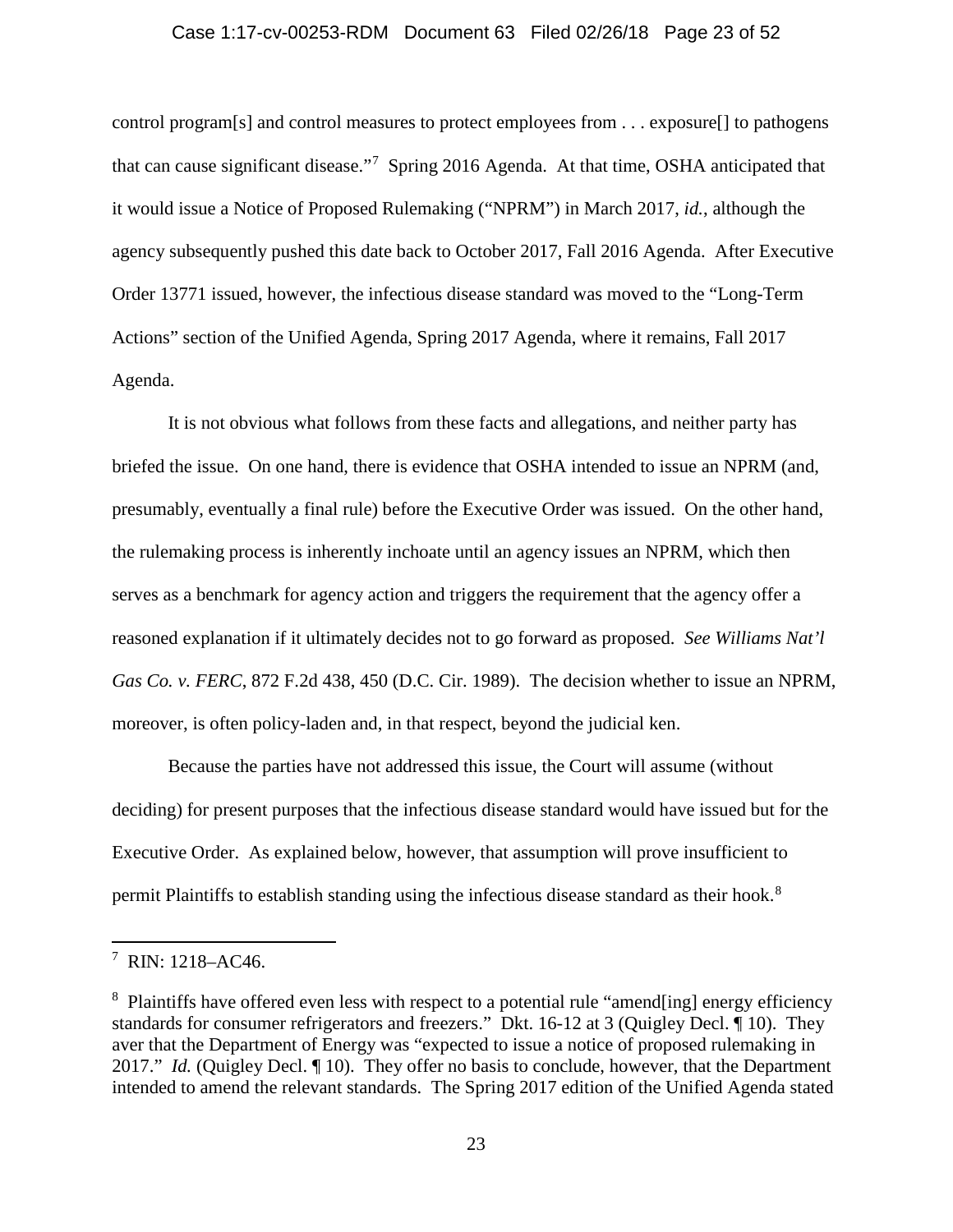### Case 1:17-cv-00253-RDM Document 63 Filed 02/26/18 Page 24 of 52

*Finally*, the remaining five potential regulatory actions more easily clear this first hurdle. Each involves a proposed rule, and the NPRMs shed significant light on "whether the [agencies] [intended to] issue . . . final rule[s]." *R.J. Reynolds*, 810 F.3d at 830. An NPRM typically reflects an agency's preliminary assessment that the proposed rule—or some "logical outgrowth" of it—should be adopted. *Envtl. Integrity Project v. EPA*, 425 F.3d 992, 996 (D.C. Cir. 2005). To be sure, an NPRM "in no way [binds] the agency to promulgate a final rule if further reflection, or changed circumstances," persuade the agency "that no regulatory change [is] warranted." *Williams Nat'l Gas*, 872 F.2d at 450. But, as noted above, any such withdrawal is subject to judicial review and must be supported by "a reasoned explanation." *Id*. Moreover, because the NPRM must include "the terms or substance of the proposed rule or a description of the subjects and issues involved," 5 U.S.C. § 553(b)(3), it also provides the Court—and the public—information on "what [such a rule] would say," *R.J. Reynolds*, 810 F.3d at 830. There is, accordingly, at least a plausible basis to conclude that the relevant agencies actually intended to finalize the five rules that they proposed.

### b. Whether Executive Order 13771 Has Caused Delay

Plaintiffs devote most of their attention to the next question: whether the delay in finalizing the OSHA infectious disease standard and the five proposed rules was caused by Executive Order 13771. *See* Dkt. 47 at 19–30. The Court must, of course, avoid any undue intrusion on the discretion of the Executive Branch to set policy priorities, *see Allen v. Wright*,

 $\overline{a}$ 

that the Department "*may* propose and adopt more stringent standards" or, alternatively, that it "*may* . . . issue a determination that no amendments to the current standards are required." Spring 2017 Agenda (RIN: 1904–AD80) (emphasis added). And the most recent edition indicates that the Department intends to issue a request for information at an undetermined date. Fall 2017 Agenda. Plaintiffs, accordingly, have not plausibly alleged that the Department planned to issue a final rule "amend[ing] [the relevant] energy efficiency standards." Dkt. 16-12 at 3 (Quigley Decl. ¶ 10).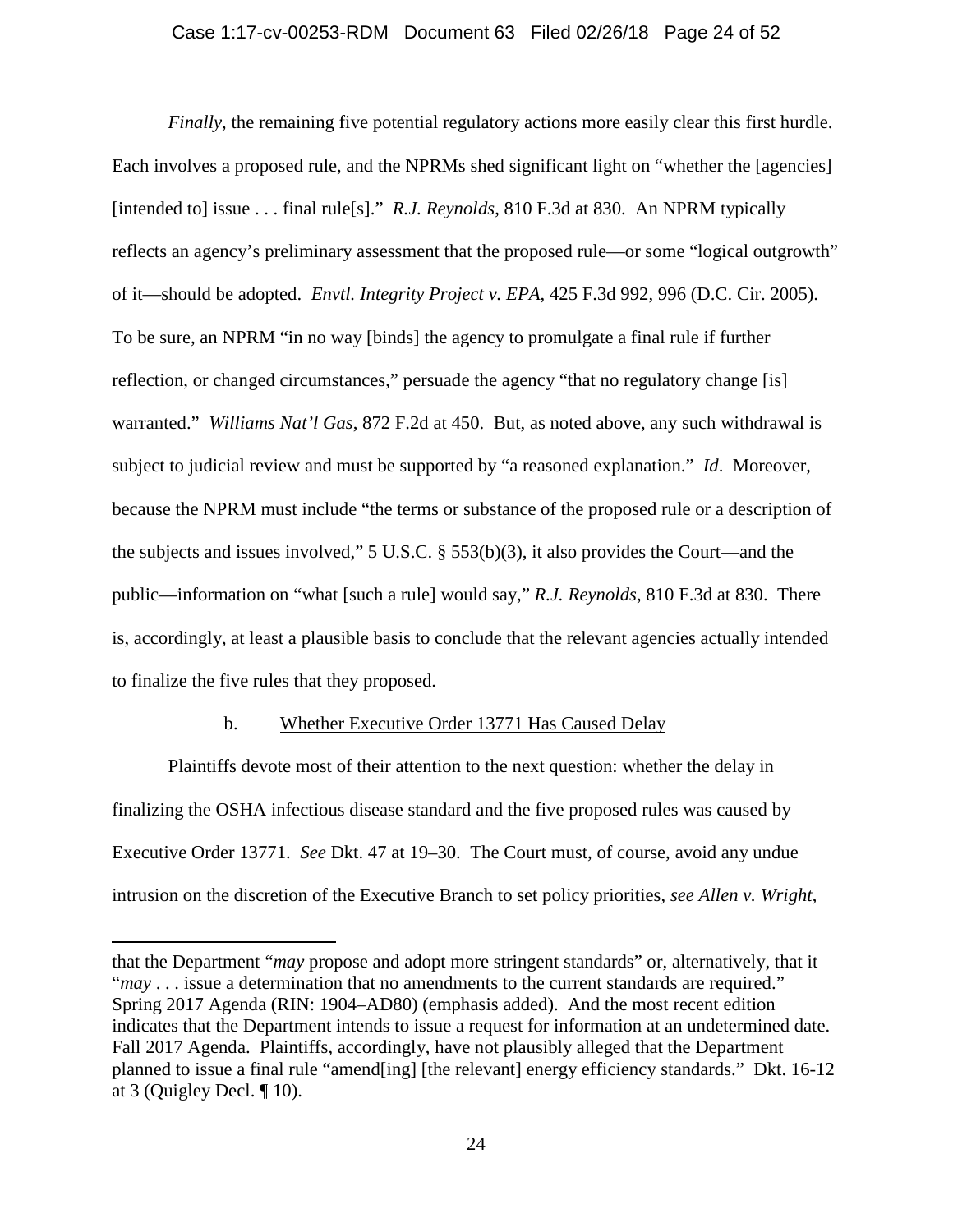#### Case 1:17-cv-00253-RDM Document 63 Filed 02/26/18 Page 25 of 52

468 U.S. 737, 759–61 (1984); *Pub. Citizen*, 489 F.3d at 1291–92, and "may not assume a particular exercise of [an agency's] discretion in establishing standing," *DaimlerChrysler*, 547 U.S. at 346. That does not mean, however, that the Court must disregard evidence or plausible allegations that the Executive Order has caused delay.

With respect to the OSHA standard and the five proposed rules, there is some rulespecific evidence that Executive Order 13771 has contributed to delay. As to the OSHA standard, prior to issuance of the Executive Order, OSHA indicated that it was developing a standard and that it anticipated issuing an NPRM in October 2017.<sup>[9](#page-24-0)</sup> Fall 2016 Agenda. After the Executive Order issued, however, the standard was moved to the "Long-Term Actions" section of the Unified Agenda. Spring 2017 Agenda. Similarly, after the Executive Order issued, three of the proposed rules Plaintiffs have identified were moved from the "Final Rule Stage" to the "Long-Term Actions" section of the Unified Agenda.<sup>10</sup> Fall 2017 Agenda. A fourth rule was scheduled for final action in December 2016,  $^{11}$  $^{11}$  $^{11}$  Fall 2016 Agenda, but, after the Executive Order issued, the window for final action was pushed back to September 2017, Spring 2017 Agenda, and then pushed back further to accommodate the anticipated issuance of a Supplemental NPRM in October 2018, Fall 2017 Agenda. Finalization of the fifth proposed rule

<span id="page-24-0"></span><sup>—&</sup>lt;br>9 <sup>9</sup> RIN: 1218–AC46.

<span id="page-24-1"></span><sup>&</sup>lt;sup>10</sup> RINs: 2070–AK07 (proposed EPA rule banning the use of certain chemicals in paint remover); 2127–AK92 (proposed NHTSA rule mandating speed-limiting devices on certain commercial vehicles); 2127–AL55 (proposed NHTSA rule mandating V2V communications technology on light vehicles).

<span id="page-24-2"></span><sup>&</sup>lt;sup>11</sup> RIN: 1904–AD15 (proposed Department of Energy rule setting energy efficiency standards for residential conventional cooking products).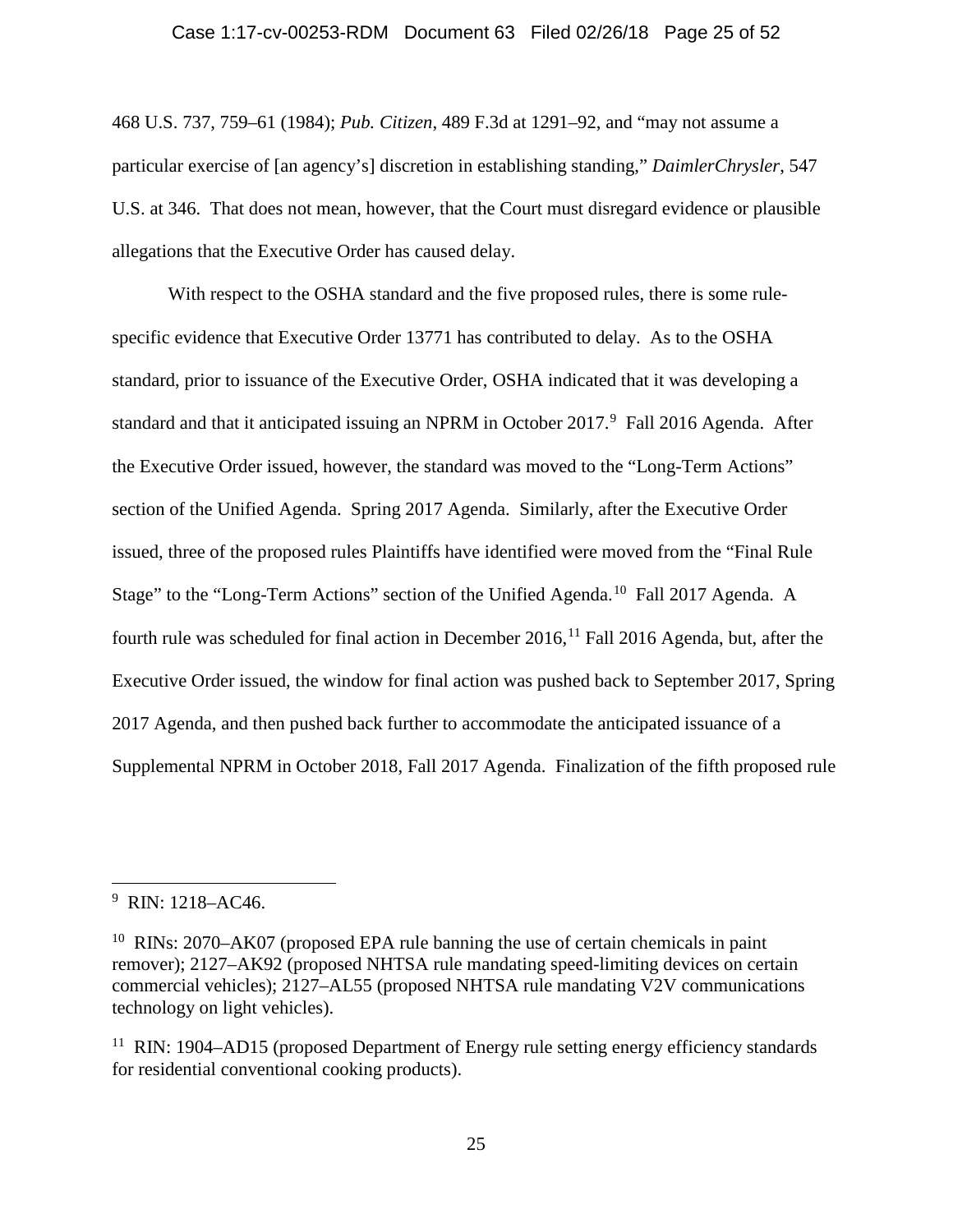#### Case 1:17-cv-00253-RDM Document 63 Filed 02/26/18 Page 26 of 52

has been successively postponed from July 2017 to December 2017 to July 2018.<sup>12</sup> Fall 2016 Agenda; Spring 2017 Agenda; Fall 2017 Agenda.

To be sure, these delays might be attributed to a change in administration and a shift in policy priorities, without regard to the Executive Order. The government's own statements, however, arguably undercut this theory. Three of the NPRMs that Plaintiffs identify, for example, were proposed by the Department of Transportation. *See* Federal Motor Vehicle Safety Standards; V2V Communications, 82 Fed. Reg. 3854 (proposed Jan. 12, 2017) [hereinafter V2V Rule]; Federal Motor Vehicle Safety Standards; Federal Motor Carrier Safety Regulations; Parts and Accessories Necessary for Safe Operation; Speed Limiting Devices, 81 Fed. Reg. 61,942 (proposed Sept. 7, 2016) [hereinafter Speed-Limiting Device Rule]; Hazardous Materials: Oil Spill Response Plans and Information Sharing for High-Hazard Flammable Trains, 81 Fed. Reg. 50,068 (proposed July 29, 2016) [hereinafter Oil Spill Response Plan Rule]. As is typical when a change in administration occurs, the Department announced in January 2017 that "many rule schedules [would] need to be revised" to permit review "by new [Department] leadership." U.S. Dep't of Transp., *Significant Rulemaking Report Archive* (Feb. 9, 2018).<sup>13</sup> The next month, however, the Department offered a different explanation for suspending the rulemaking schedules: to permit "evaluat[ion] in accordance with" Executive Order 13771. *Id.* The Department issued similar notices every month for the next five months. *Id.* Currently, the "[n]ext [a]ction[s]" on two of the proposed rules (the V2V communications technology rule and

<span id="page-25-0"></span> $12$  RIN: 2137–AF08 (proposed PHMSA rule requiring certain railroads that transport petroleum oil to develop oil spill response plans).

<span id="page-25-1"></span><sup>&</sup>lt;sup>13</sup> Available at https://cms.dot.gov/regulations/significant-rulemaking-report-archive.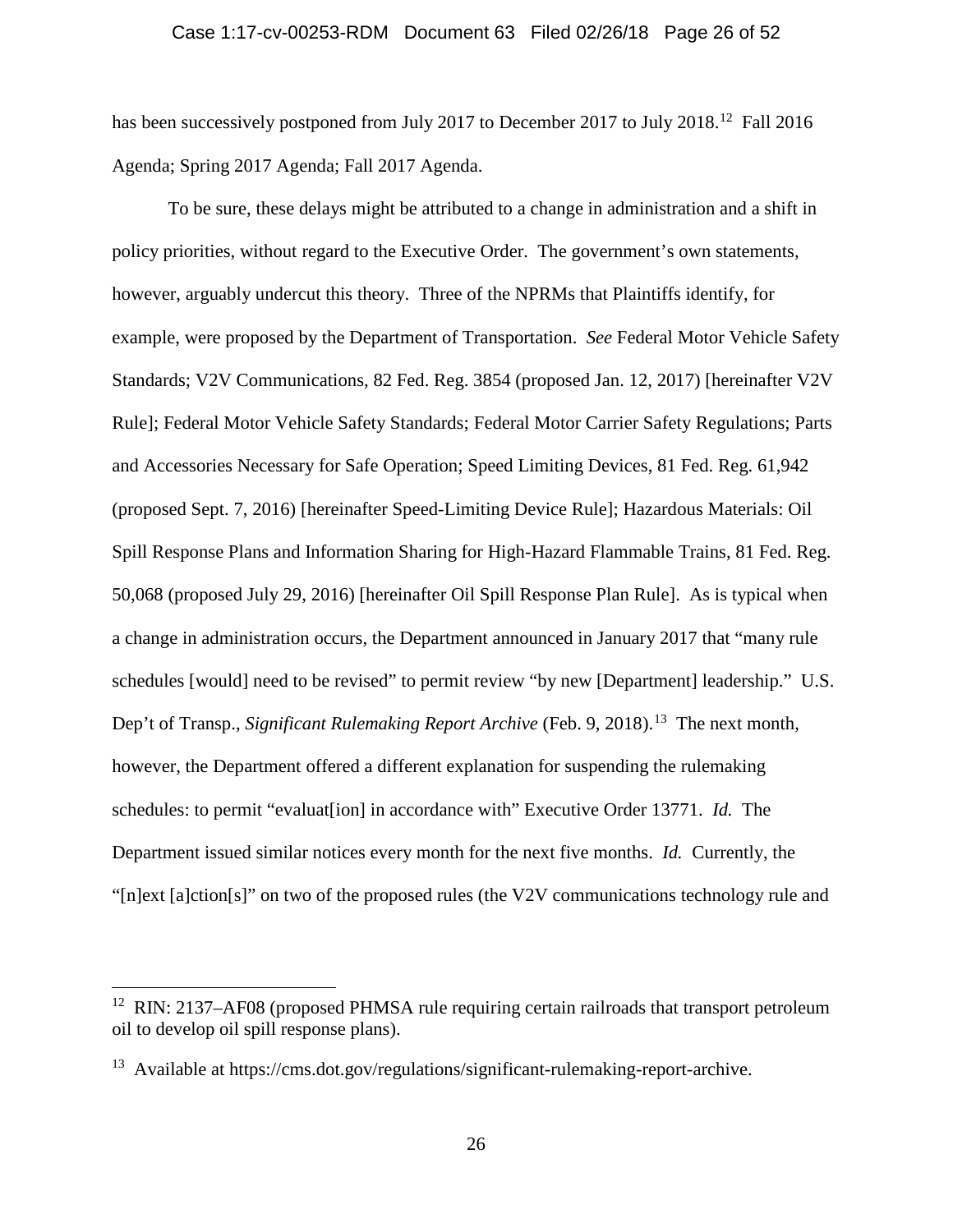#### Case 1:17-cv-00253-RDM Document 63 Filed 02/26/18 Page 27 of 52

the speed-limiting device rule) are listed as "[u]ndetermined," and the third rule has been pushed back to July 2018 (the railroad oil spill response plan rule).<sup>[14](#page-26-0)</sup> Fall 2017 Agenda.

The likelihood that the Executive Order will cause delay, moreover, is highlighted by information provided by the White House regarding implementation of the Executive Order. In fiscal year 2017, 635 planned regulatory actions were "withdrawn," 244 were "made inactive," and 700 were "delayed." White House, *Fact Sheet: President Donald J. Trump Is Delivering on Deregulation* (Dec. 14, 2017) [hereinafter *Deregulation Fact Sheet*].<sup>[15](#page-26-1)</sup> Over that same period, federal "[a]gencies issued 67 deregulatory actions and only 3 regulatory actions," yielding a ratio of 22 deregulatory actions for each regulatory action. *Two-for-One Report* at 1. The 67 deregulatory actions taken in 2017 yielded regulatory cost savings of \$570 million per year (\$8.1 billion in lifetime cost savings) across all agencies. *Id.* For fiscal year 2018, the Executive Branch has "committed to cutting" \$686.6 million per year (\$9.8 billion in lifetime cost savings) across all agencies. *Deregulation Fact Sheet*.

Although these statistics would appear to leave room for new regulatory actions, the numbers must be considered in light of the fact that the Executive Order requires an offset for the *costs* of a new rule, without regard to the *benefits* of that rule. Although undoubtedly costly, NHTSA's proposed rule on V2V communications technology illustrates the obstacle posed by the Executive Order. The proposed rule would "require all new light vehicles to be capable of [V2V] communications, such that they [can] send and receive Basic Safety Messages to and

<span id="page-26-0"></span><sup>&</sup>lt;sup>14</sup> RINs: 2127–AL55 (proposed NHTSA rule mandating V2V communications technology on light vehicles); 2127–AK92 (proposed NHTSA rule mandating speed-limiting devices on certain commercial vehicles); 2137–AF08 (proposed PHMSA rule requiring certain railroads that transport petroleum oil to develop oil spill response plans).

<span id="page-26-1"></span><sup>&</sup>lt;sup>15</sup> Available at https://www.whitehouse.gov/briefings-statements/president-donald-j-trumpdelivering-deregulation.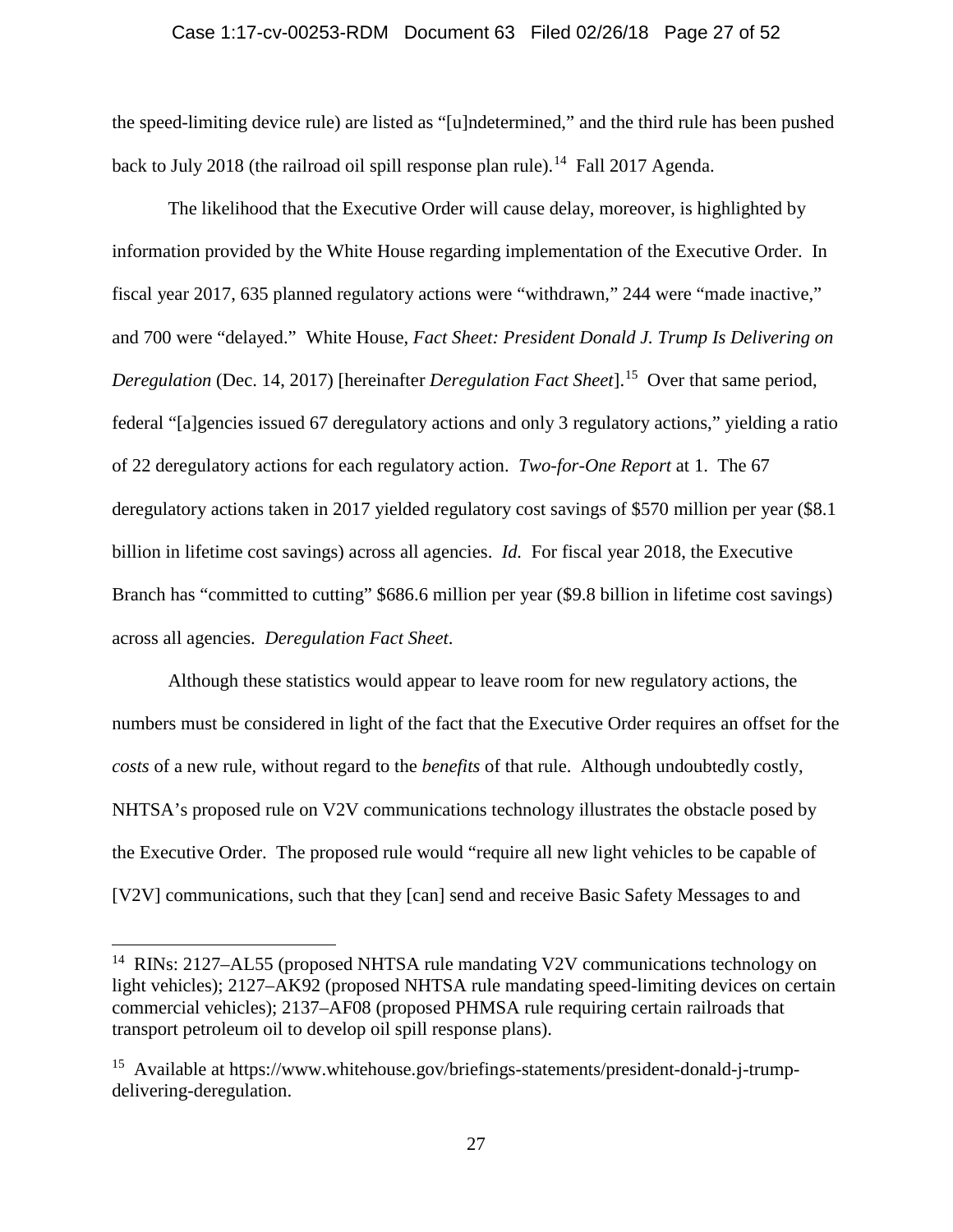#### Case 1:17-cv-00253-RDM Document 63 Filed 02/26/18 Page 28 of 52

from other vehicles." V2V Rule, 82 Fed. Reg. at 3854. When it proposed the rule, NHTSA asserted that V2V technology "has the potential to revolutionize motor vehicle safety . . . [and to] reduce the number and severity of motor vehicle crashes." *Id.* at 3855. The agency estimated that the proposed rule would, on an annual basis, save \$54.7 to \$73.9 billion, *id.* at 3996, while costing \$2.2 to \$5 billion, *id.* at 3981. Under the Executive Order, however, only the costs are relevant. As noted above, the sum of the annual cost savings generated by *all* deregulatory actions across *all* agencies in the eight months from the end of January (when the Executive Order issued) through the end of September (when the fiscal year ended) tallied only \$570 million. *See Two-for-One Report* at 1. At that rate, agencies would have achieved \$855 million in cost savings had the Executive Order been in effect for a full year. Comparing the estimated costs of the V2V rule (\$2.2 to \$5 billion annually) with the estimated cost savings from *all* deregulatory actions taken in one fiscal year (\$855 million annually) suggests that it would take the Executive Branch as a whole *two or three years* to accumulate cost savings sufficient to offset even the most conservative estimated cost of the V2V rule.<sup>[16](#page-27-0)</sup> The time needed to accumulate the necessary cost savings would grow by an order of magnitude, moreover, if the Department of Transportation were left to fend for itself: at its current rate of cutting costs, the Department would need almost seven decades to offset the costs of the V2V rule. *See Two-for-One Report* at 2 (noting that the Department generated \$21.8 million in annual cost savings in

<span id="page-27-0"></span><sup>&</sup>lt;sup>16</sup> The actual calculations are more complicated than this. *See, e.g.*, Final Guidance, Q&A 25 (requiring agencies to calculate the present value of regulatory and deregulatory actions "over the full duration of [their] expected effects" using appropriate discount rates). These estimates, however, are close enough to illustrate that the Executive Order curtails the ability of agencies to adopt significant new rules, even when the benefits of the new rules would vastly outweigh the costs.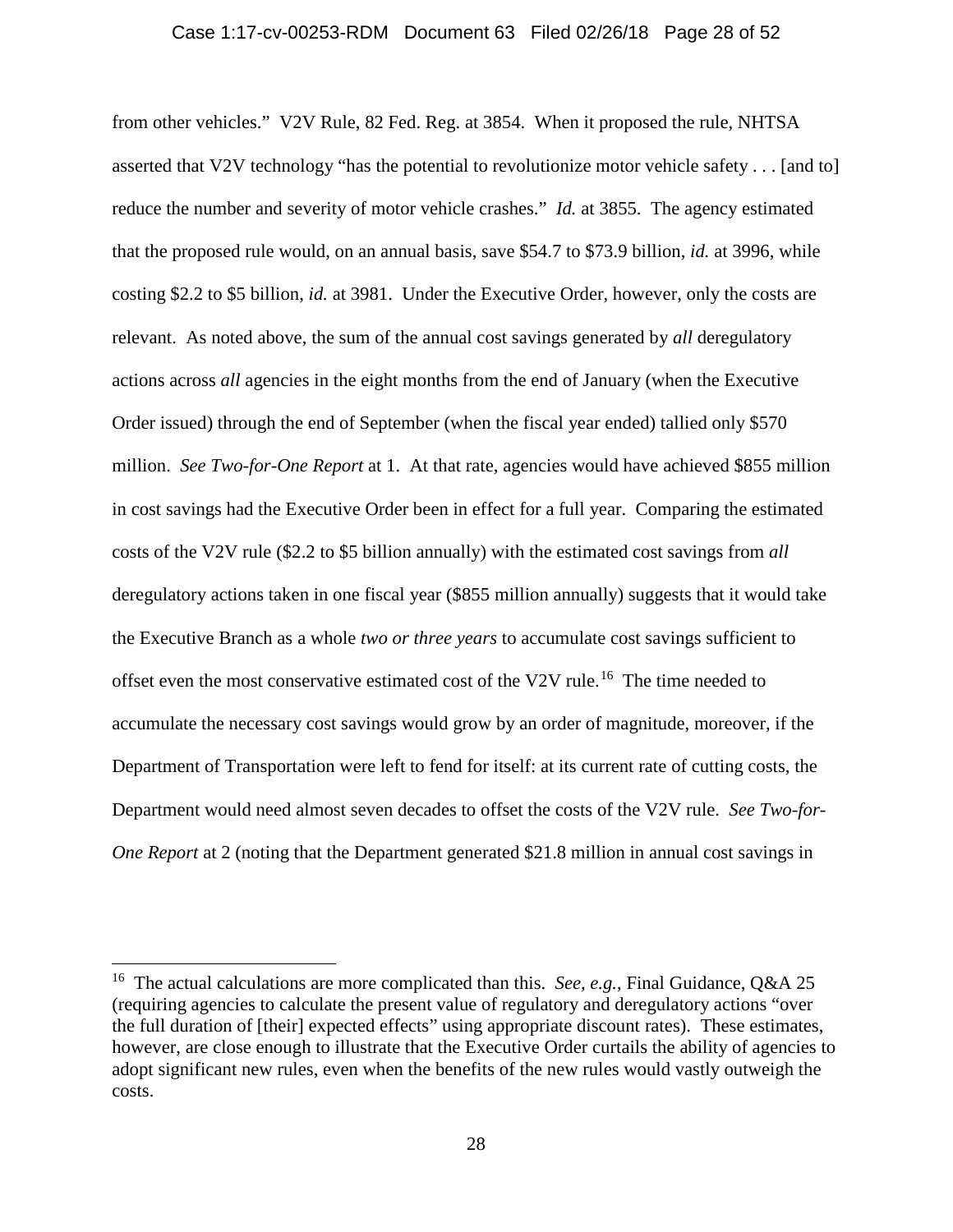### Case 1:17-cv-00253-RDM Document 63 Filed 02/26/18 Page 29 of 52

the final eight months of fiscal year 2017, which equates to \$32.7 million if the Executive Order had been in effect for a full fiscal year).

Although this may be an extreme example, it shows that the Executive Order meaningfully restricts agencies' latitude to issue rules and, absent waivers, is likely to delay "significant regulatory actions." Nor is the Court convinced that the authority of the Director of OMB to grant waivers adequately answers this concern. To be sure, that authority does introduce some uncertainty, but, at least to date, there is no indication that the Director has exercised his waiver authority with respect to the six regulatory actions Plaintiffs have identified, none of which has moved forward since the Executive Order took effect.

One might reasonably argue that Plaintiffs can only speculate that the delay in issuance of the identified rules has been caused by the Executive Order. It is conceivable, for example, that the delay stems from greater scrutiny of regulatory action or skepticism that the federal government should try to fix every problem. That, however, is not what the government has said. No one has said, for example, that the V2V rule is a bad idea or that it is too costly. Executive Order 13771, in contrast, speaks directly to the issue and says that agencies may not take new regulatory actions without first identifying deregulatory actions sufficient to offset the relevant cost. Exec. Order No. 13771 § 2(c). And "experience and common sense" suggest that compliance with that mandate will, in fact, cause delay. *Attias*, 865 F.3d at 628 (quoting *Iqbal*, 556 U.S. at 679).

Finally, statements from Executive Branch officials corroborate Plaintiffs' theory that the offset requirement will likely cause delay. After the Executive Branch released statistics on the Executive Order's implementation in fiscal year 2017, the Administrator of the Office of Information and Regulatory Affairs delivered a press briefing on the results. *See* White House,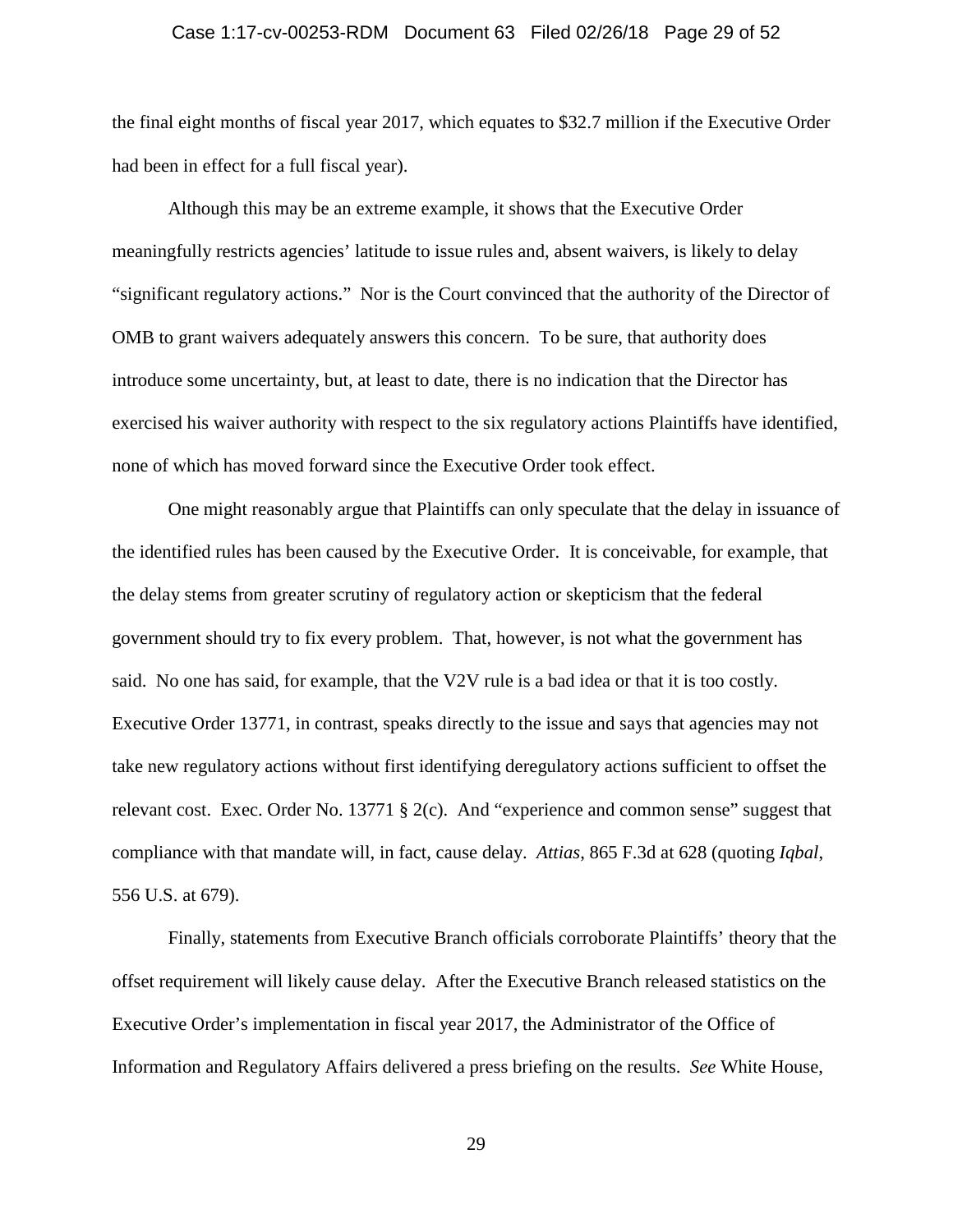# Case 1:17-cv-00253-RDM Document 63 Filed 02/26/18 Page 30 of 52

*Press Briefing by Office of Information and Regulatory Affairs Administrator Neomi Rao on the* 

*Unified Agenda of Regulatory and Deregulatory Actions* (Dec. 14, 20[17](#page-29-0)).<sup>17</sup> When asked why

the number of deregulatory actions (67) was "so small," the Administrator replied:

[D]eregulation . . . takes time . . . . [I]f we're doing things in a way that is careful and consistent with law, it takes time to undo the [existing regulations]. Because for many rules that are undone, you need a new rule, and then you need a new regulatory impact assessment, and you need to create a rule that then can pass through the [procedural] standards.

*Id.* In other words, identifying offsetting deregulatory actions and executing those actions "takes" time."

This combination of factors—Executive Branch statements regarding the Executive

Order, a common-sense understanding of the effect of the offset requirement, *see Iqbal*, 556 U.S.

at 679, and the actual delay of the six regulatory actions at issue here—belie the government's

suggestion that Plaintiffs' concerns about delay are too speculative to survive a motion to

dismiss, *see* Dkt. 15-1 at 30. It is at least plausible to conclude that the Executive Order has

resulted in *some* measure of delay with respect to the six regulatory actions that Plaintiffs have

identified.

# c. Whether Plaintiffs' Members Face a Substantial—and Substantially Increased—Risk of Harm

Although Plaintiffs have plausibly alleged delay, they devote scant attention to the core of the injury-in-fact requirement: actual or imminent harm. *See Lujan*, 504 U.S. at 560. Plaintiffs do not allege that any of their members have suffered an actual injury but, instead, premise their claim of associational standing on the theory that at least one member faces an

<span id="page-29-0"></span> $17$  Available at https://www.whitehouse.gov/briefings-statements/press-briefing-officeinformation-regulatory-affairs-administrator-neomi-rao-unified-agenda-regulatory-deregulatoryactions.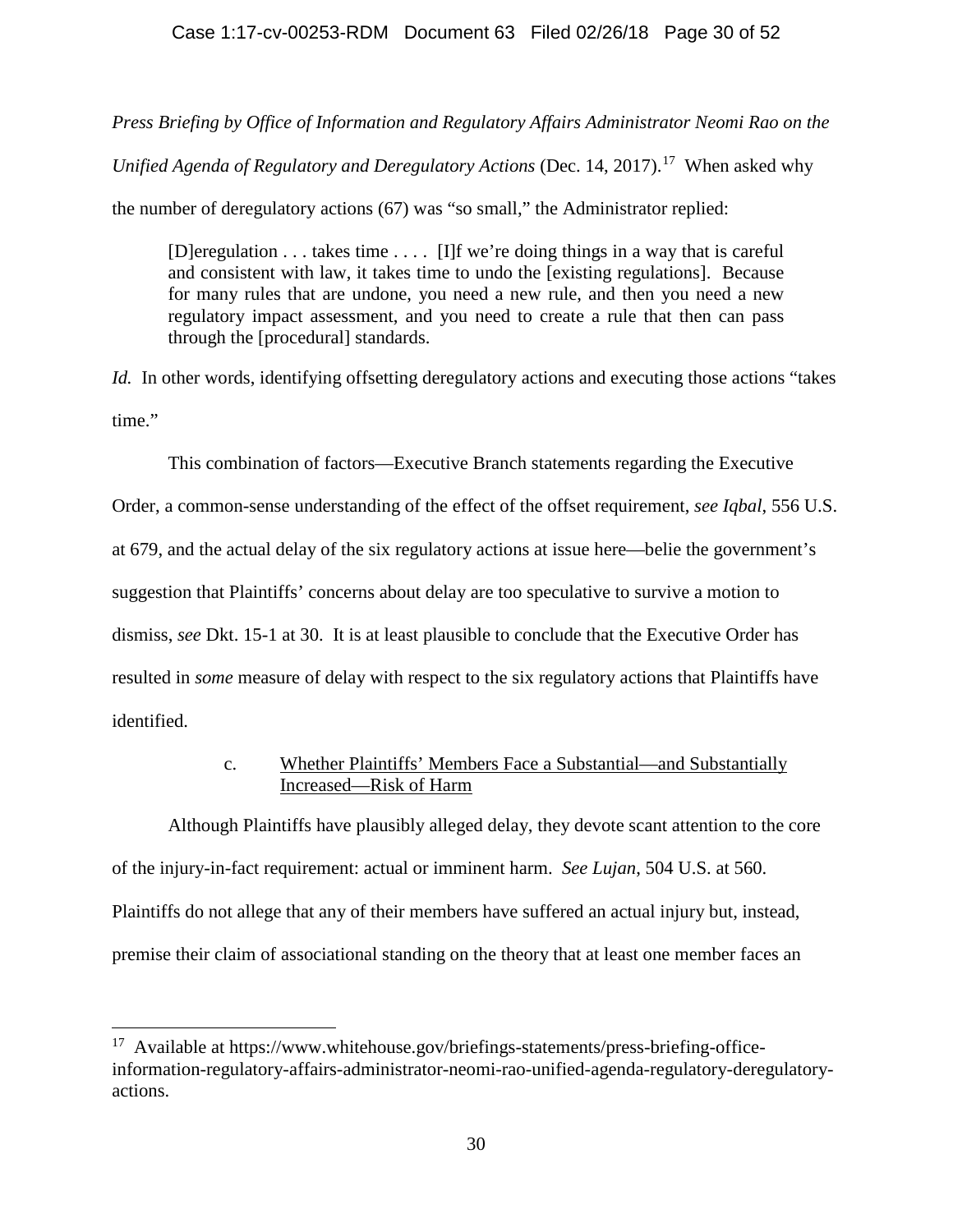### Case 1:17-cv-00253-RDM Document 63 Filed 02/26/18 Page 31 of 52

increased risk of harm—such as death, bodily injury, or financial loss—due to the delay caused by the Executive Order. Increased-risk-of-harm theories are often difficult to substantiate, given uncertainty about future events and uncertainty about the "degree" of risk the law demands. *Va. State Corp. Comm'n v. FERC*, 468 F.3d 845, 848 (D.C. Cir. 2006). Here, the challenge that Plaintiffs face is particularly daunting because they seek to set aside the Executive Order to facilitate the adoption of regulations by agencies in the hopes of compelling third parties to act in a manner that might mitigate risks posed to their members. *Cf. Lujan*, 504 U.S. at 562.

Although the standard is a demanding one, the D.C. Circuit "has not closed the door to all increased-risk-of-harm cases." *Pub. Citizen*, 489 F.3d at 1295. As noted above, the Court of Appeals "ha[s] allowed standing when there was at least *both* (i) a *substantially* increased risk of harm and (ii) a *substantial* probability of harm with that increase taken into account." *Id.* Precedent provides no definitive guidance about the meaning of "substantial" in this context. *Food & Water Watch*, 808 F.3d at 914–15. "In applying the . . . standard," however, courts must remain "mindful . . . that the constitutional requirement of imminence . . . necessarily compels a very strict understanding of what increases in risk and overall risk levels can count as 'substantial.'" *Pub. Citizen*, 489 F.3d at 1296. As explained below, the Court concludes that Plaintiffs have not plausibly alleged or shown that the government's delay in finalizing the six regulatory actions has given, or is likely to give, rise to the type of injury required to satisfy the increased-risk-of-harm standard. The Court will address each of the six putative regulatory actions in turn.

# OSHA Infectious Disease Standard

The Occupational Safety and Health Act of 1970, 29 U.S.C. § 651 *et seq.*, authorizes the Secretary of Labor to issue occupational safety or health standards. 29 U.S.C. § 655(b). Once the Secretary has identified a "significant risk," he has a "duty to . . . add[] measures so long as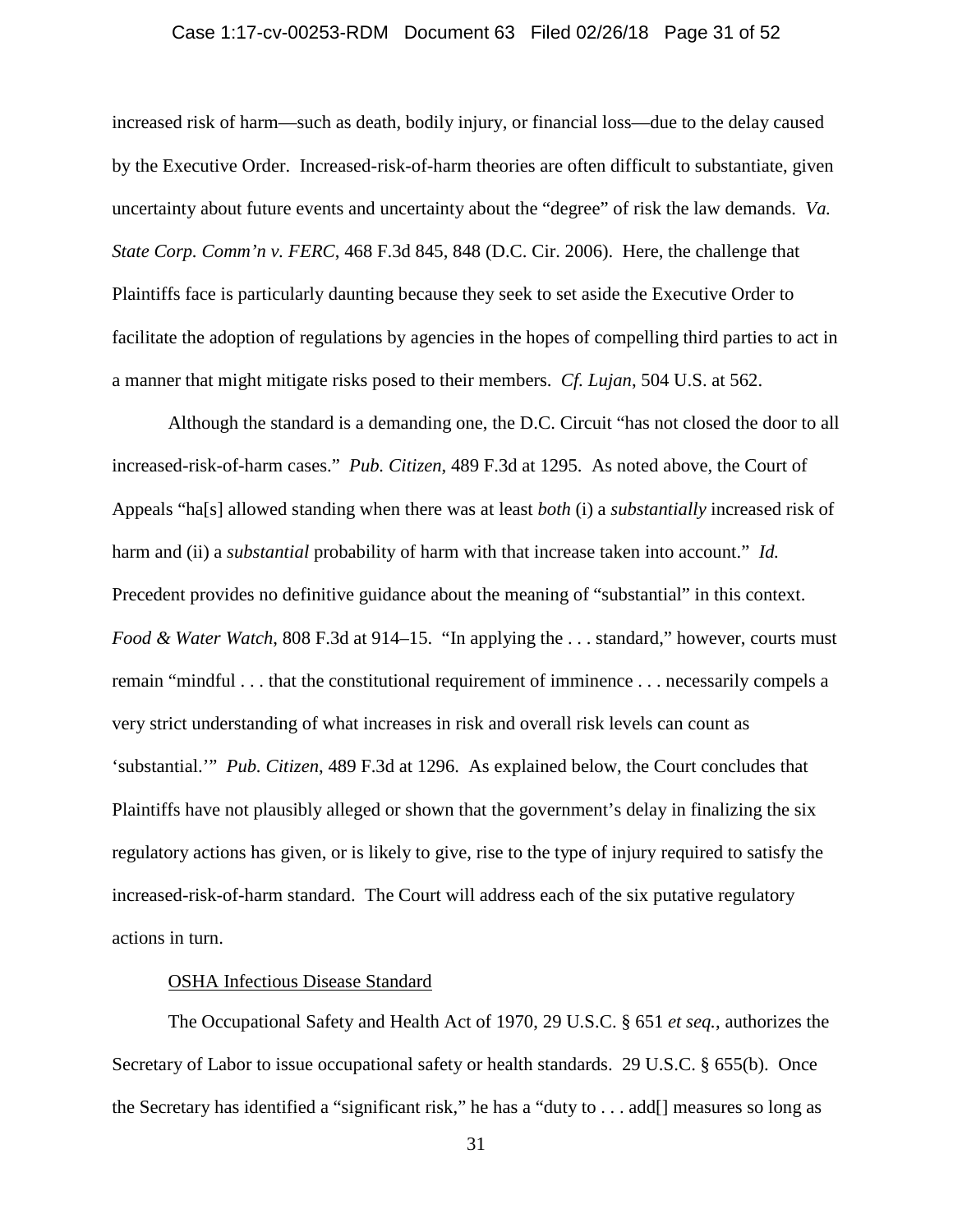### Case 1:17-cv-00253-RDM Document 63 Filed 02/26/18 Page 32 of 52

they afford [a] benefit and are feasible." *Bldg. & Constr. Trades Dep't, AFL-CIO v. Brock*, 838 F.2d 1258, 1269 (D.C. Cir. 1988). In light of this responsibility, OSHA requested information in May 2010 regarding "occupational exposure to infectious agents in settings where healthcare is provided . . . and [in other] healthcare-related settings." Request for Information on Infectious Diseases, 75 Fed. Reg. at 24,835. By Spring 2016, OSHA announced that it was "developing a standard to ensure that employers establish . . . comprehensive infection control program[s] and control measures to protect employees from . . . exposure[] to pathogens that can cause significant disease."<sup>[18](#page-31-0)</sup> Spring 2016 Agenda. The agency specified that it anticipated issuing an NPRM in March 2017, *id.*, although that date was later pushed back to October 2017, Fall 2016 Agenda. After the Executive Order issued, however, the proposed regulatory action was reclassified from the "Proposed Rule Stage" to "Long-Term Actions," and issuance of the NPRM was postponed indefinitely. Spring 2017 Agenda; Fall 2017 Agenda.

Plaintiffs contend that at least two of their members face an increased risk of harm as a result of this delay. Denise Abbott is a member of the CWA and is employed as a registered nurse in an emergency department. Dkt. 16-5 at 1–2 (Abbott Decl. ¶¶ 1, 4). She attests that her work "involves exposure to many and varied infectious diseases;" that adoption of "the proposed OSHA Infectious Disease Standard" would "minimize risks associated with the introduction of and exposure to such infectious diseases;" and, finally, that "by delaying . . . a new standard for workplace exposure to infectious diseases, Executive Order 13771 will negatively impact [her] ability to avoid such exposure." *Id.* at 2 (Abbott Decl. ¶¶ 6–7). Dr. Jonathan Soverow, in turn, attests that he is a member of Public Citizen; that he works as a cardiologist at a hospital; that his work exposes him "to many and varied infectious agents that can cause disease;" that adoption of

<span id="page-31-0"></span> <sup>18</sup> RIN: 1218–AC46.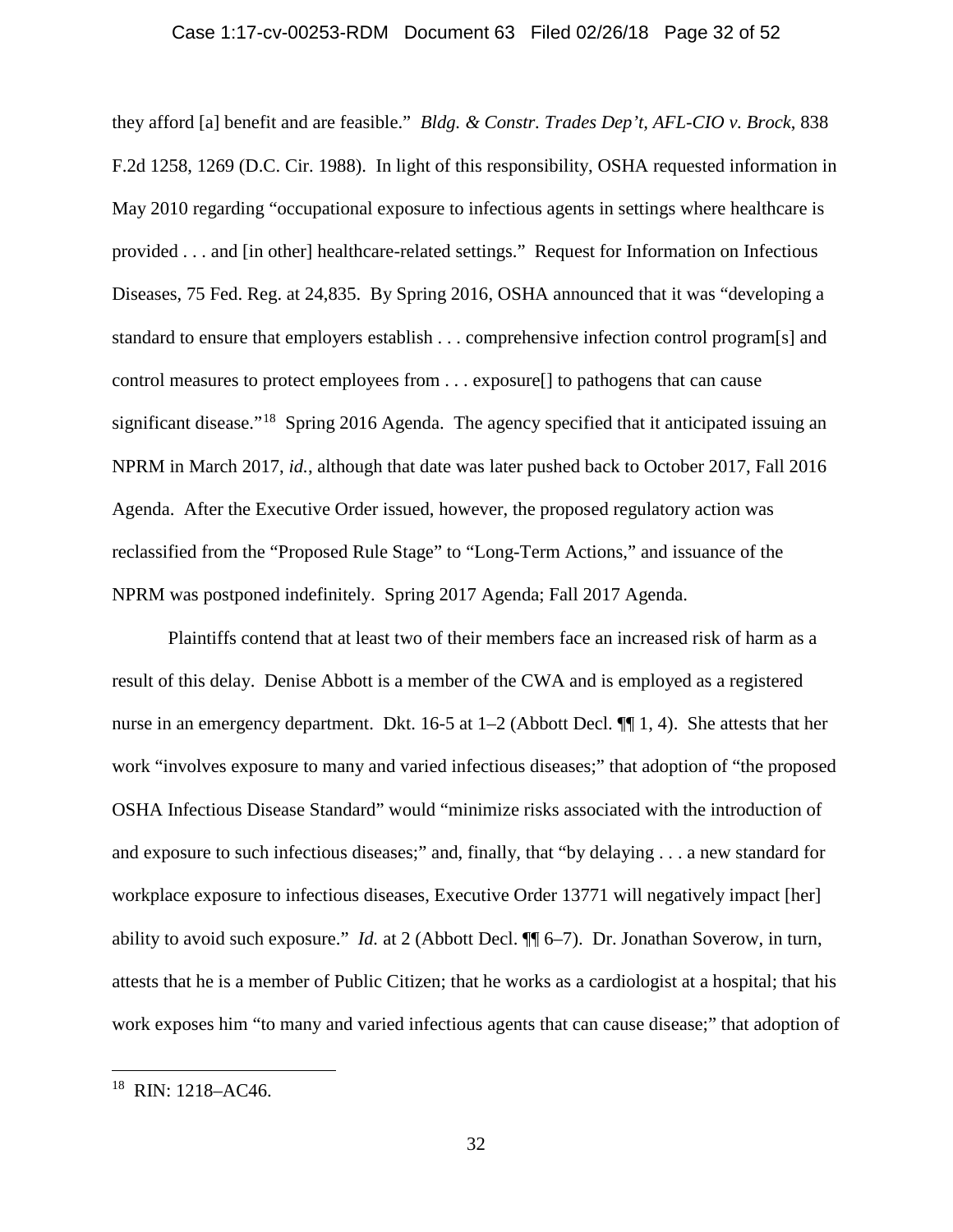### Case 1:17-cv-00253-RDM Document 63 Filed 02/26/18 Page 33 of 52

"the proposed OSHA Infectious Disease Standard" would "minimize" his risk; and that the Executive Order, "by delaying . . . a new standard for workplace infectious diseases, . . . will negatively impact [his] ability to avoid such exposure." Dkt. 16-9 at 1–2 (Soverow Decl. ¶¶ 1,  $3-5$ ).

Although "experience and common sense," *Iqbal*, 556 U.S. at 679, along with evidence cited by OSHA, 75 Fed. Reg. at 24,836, support the conclusion that hospital workers face a greater risk of exposure to infectious agents than other members of the public, that premise is insufficient to satisfy the increased-risk-of-harm test. Plaintiffs must plausibly aver (and must eventually prove) that the delay of the OSHA standard occasioned by the Executive Order however long that delay may last—will substantially increase the risk that Abbott or Soverow will contract an infectious disease and that, after that increased risk is taken into account, Abbott or Soverow will face a substantial probability of contracting an infectious disease. That undertaking is never an easy one, but it borders on the impossible in the present context, where the Court does not have the text of a proposed rule before it. The Court, as a result, does not know what the putative NPRM would say and, even if an earlier draft of the NPRM might be produced, the Court has no way of knowing whether the Department of Labor would have modified the draft before it issued. Speculating about whether and how the draft might have been modified, moreover, constitutes the type of judicial intrusion into the policymaking process that the Supreme Court and the D.C. Circuit have counseled federal courts to avoid. *See Allen*, 468 U.S. at 759–61; *Pub. Citizen*, 489 F.3d at 1291–92.

Even if the Court could know what the NPRM would have said, Plaintiffs' current showing still fails to meet the two-part test for increased-risk-of-harm standing. Plaintiffs have not averred or offered any evidence about Abbott or Soverow's current risk of exposure or about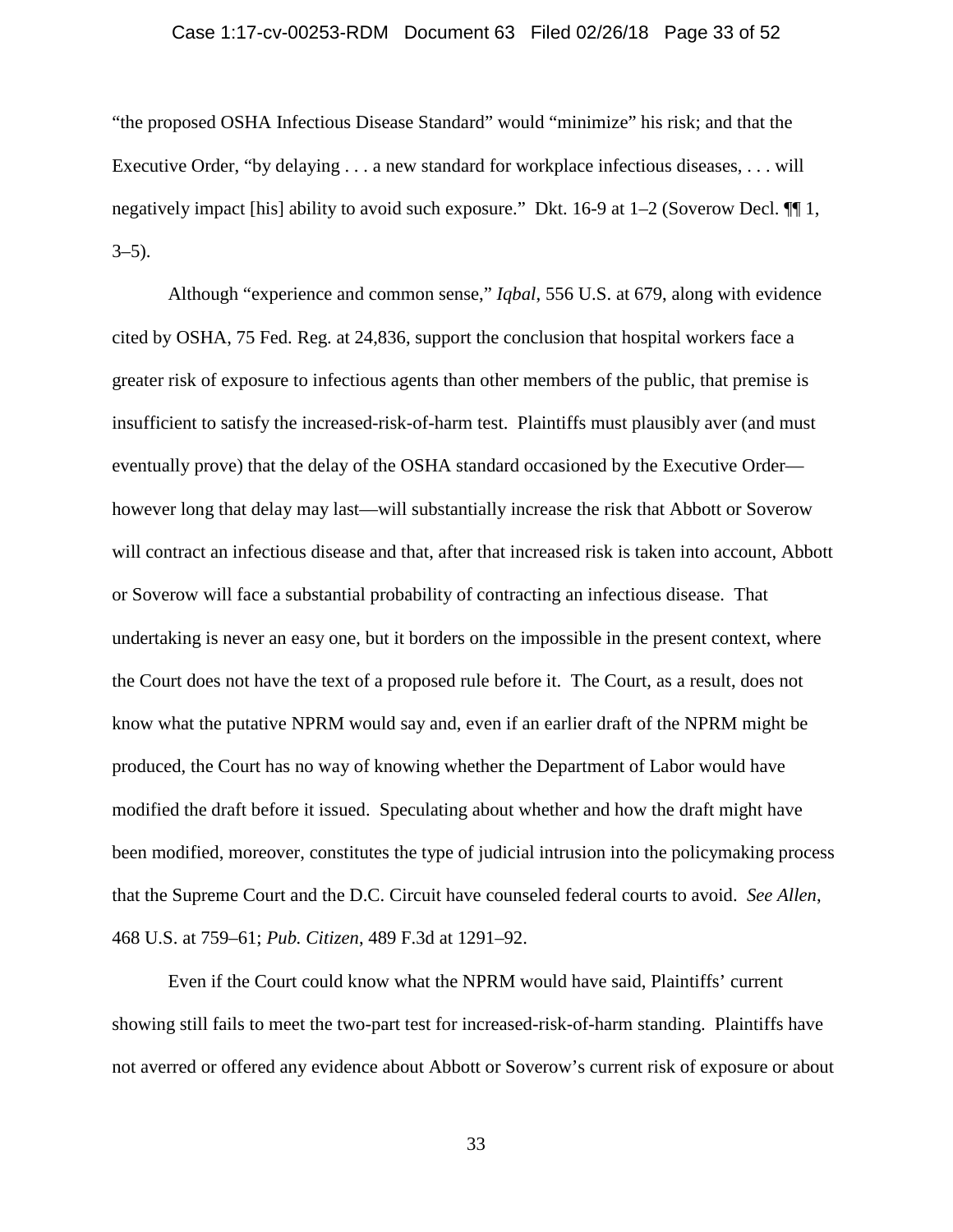### Case 1:17-cv-00253-RDM Document 63 Filed 02/26/18 Page 34 of 52

the degree to which the OSHA standard would decrease that risk. To take just one issue, the OSHA request for information suggested that voluntary standards currently exist and that the problem may lie, at least in part, in noncompliance by certain hospitals with those standards. *See*  75 Fed. Reg. at 24,837 ("The lack of adherence to voluntary infection control procedures is of particular interest to OSHA."). As a result, even if the Court knew what the NPRM might have provided, and even if the Court assumed that the OSHA standard would have compelled compliance with the existing voluntary standards, Plaintiffs would still need to aver (and eventually to show) that the hospitals where Abbott and Soverow work do not already satisfy those standards. *Cf. Pub. Citizen*, 489 F.3d at 1297 n.3 ("[Plaintiffs] thus must demonstrate a 'substantial probability' . . . that (i) automakers would not adopt safety standards more stringent than the minimum specified in the NHTSA regulation, (ii) consumers on their own would not check their tires so as to prevent injuries to others, and (iii) consumers would pay attention to the warning lights." (citation omitted)).

The Court, accordingly, concludes that Plaintiffs' allegations regarding the OSHA standard are insufficient to establish associational standing.

### EPA Proposed Rule on Paint Removers

Plaintiffs' reliance on the EPA's proposed rule on paint removers fares no better. Under the Toxic Substances Control Act ("TSCA"), 15 U.S.C. § 2601 *et seq.*, if the EPA determines that a chemical substance "presents an unreasonable risk of injury to health or the environment," it must issue a regulation imposing appropriate restrictions relating to the manufacture, processing, distribution, use, disposal, or marking of that substance. 15 U.S.C. § 2605(a). In conducting the risk evaluation, the EPA may not consider "costs or other nonrisk factors." 15 U.S.C. § 2605(b)(4).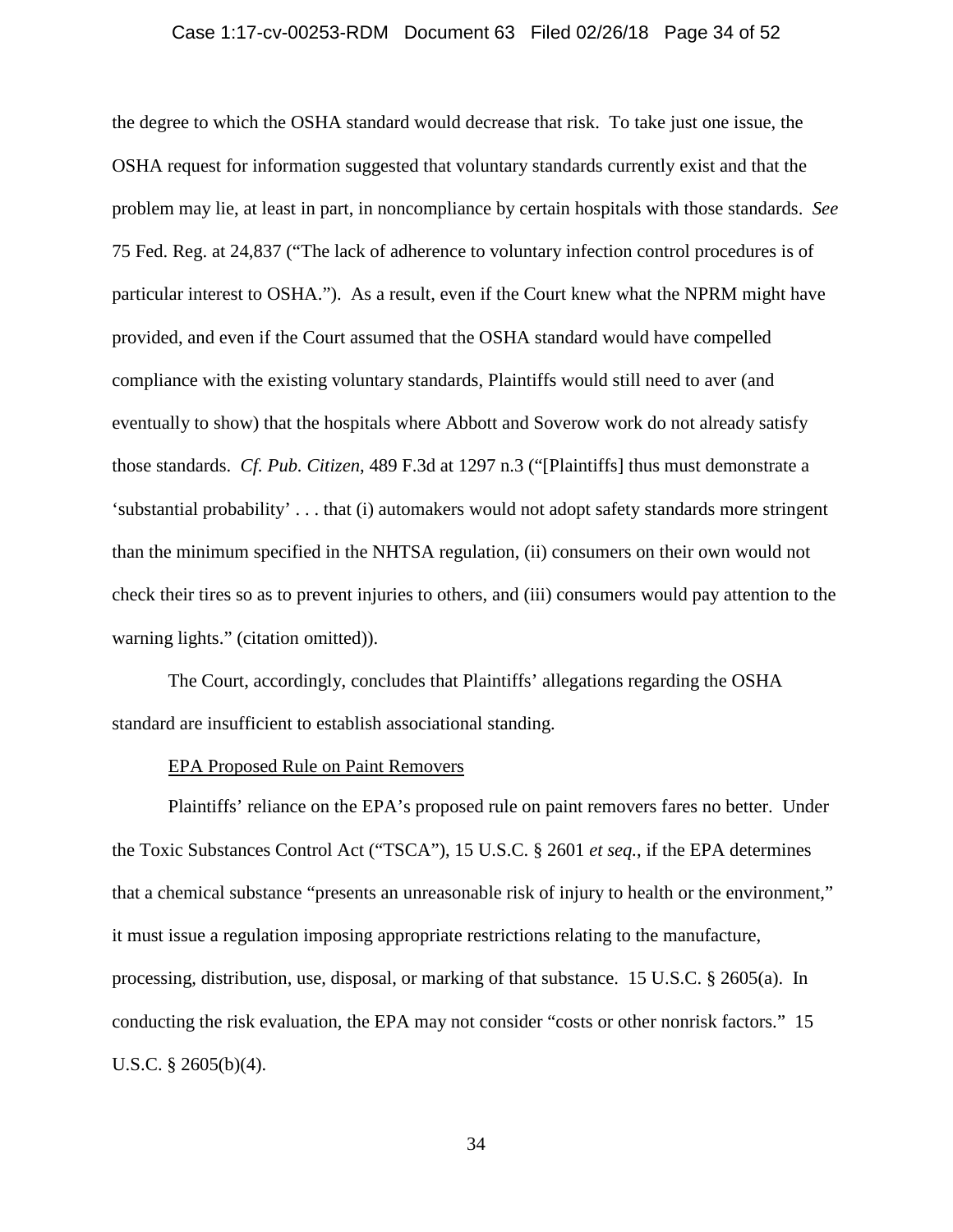Applying the TSCA, the EPA proposed a rule on January 19, 2017, that would prohibit or restrict the use of methylene chloride and N-methylpyrrolidone ("NMP") in paint and coating removers. *See* Methylene Chloride and N-Methylpyrrolidone; Regulation of Certain Uses Under TSCA Section 6(a), 82 Fed. Reg. 7464 [hereinafter Paint Remover Rule]. Plaintiffs allege that their members "are and will be exposed" to methylene chloride and NMP and that those chemicals pose "serious health risks." Dkt. 14 at 29–30 (Am. Compl. ¶ 95). They, however, offer a declaration from only one member, Amanda Fleming, who explains how delay of the rule might affect her:

One of my hobbies is oil painting, and I use paint remover in connection with that work. In addition, I paint around my house, which also sometimes requires me to use paint remover. For example, I recently used paint remover to remove semigloss paint from a wall that needed flat paint, because painting over the semi-gloss would not work in that situation. In addition, my husband and I are hoping to buy a fixer-upper in the next year or two, which will likely require us to use a variety of painting products, including paint thinner. I am aware that, in January 2017, the [EPA] proposed a rule to regulate certain toxic chemicals in paint removers. When finalized, the rule would either prohibit those chemicals for consumer paint removal or impose a series of restrictions, such as limitations on the amount of the substances in paint removal products and a requirement of warning labels for consumers. My family and I would directly benefit from such a rule, which would help us avoid exposure to dangerous chemicals. Because of [the Executive Order], however, ... my family and I will lose the protections proposed and be subjected to a higher risk of harm . . . .

Dkt. 16-7 at 2–3 (Fleming Decl. ¶ 6).

For present purposes, the negative health consequences of exposure to methylene chloride and NMP constitute the "the ultimate alleged harm." *Food & Water Watch*, 808 F.3d at 915 (internal quotation marks and citation omitted). The question, accordingly, is whether Plaintiffs have averred or shown that Fleming and her family face a substantially increased risk of suffering those negative health consequences and, if so, whether they face a substantial probability of suffering negative health consequences once that increased risk is taken into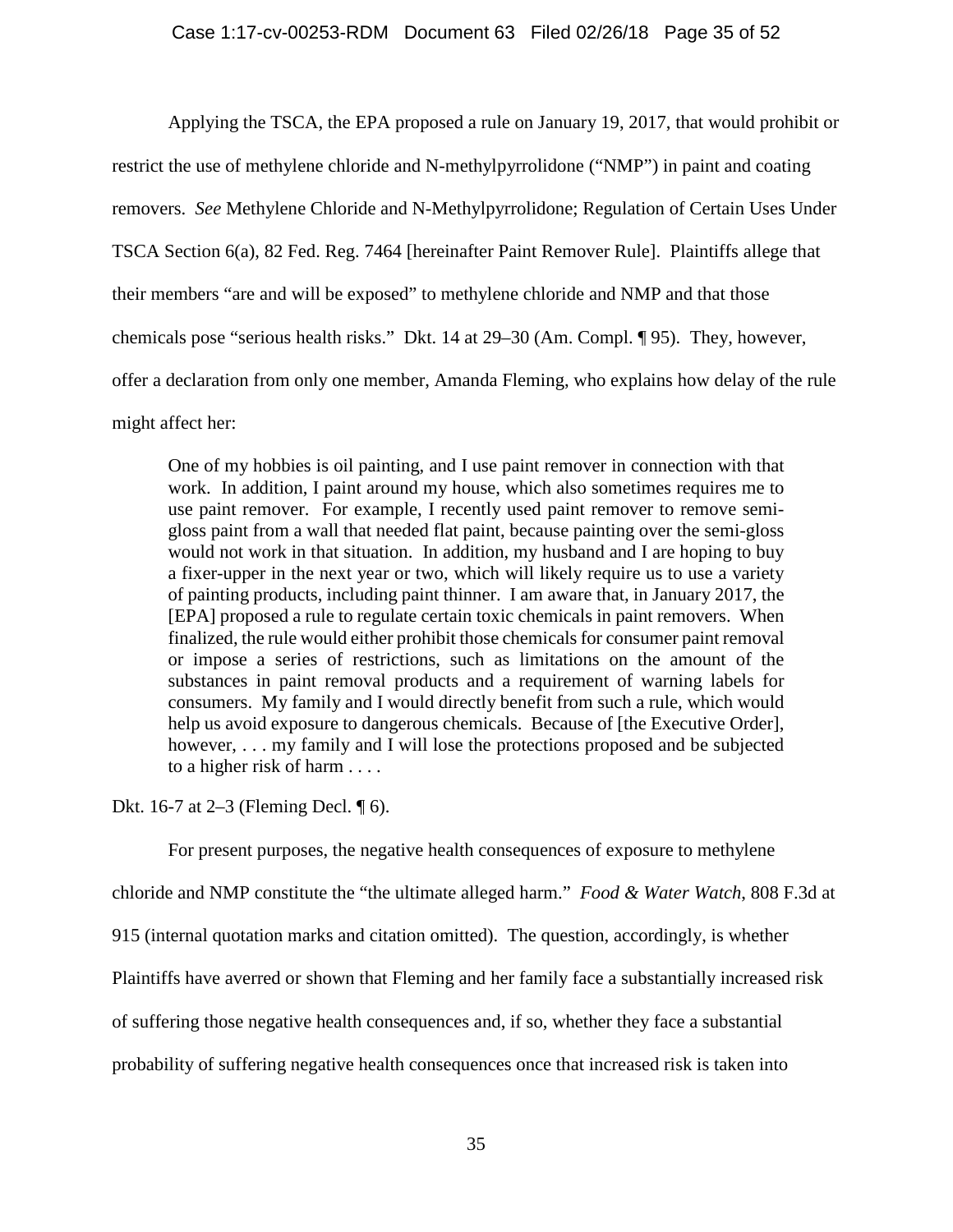### Case 1:17-cv-00253-RDM Document 63 Filed 02/26/18 Page 36 of 52

account. *See Pub. Citizen*, 489 F.3d at 1295; *Food & Water Watch*, 808 F.3d at 914. The answer to that question is "no."

Plaintiffs make no allegations about the extent of the risk posed by occasional consumer use of paint remover containing methylene chloride or NMP. *See Pub. Citizen*, 489 F.3d at 1296 (no estimate of how many accidents would be avoided). They say nothing about how often Fleming uses or will use "painting products" *that contain methylene chloride or NMP* and, indeed, do not indicate whether Fleming has *ever* used such a product. And, perhaps most significantly, they say nothing about whether consumer products are already available to Fleming that do not contain methylene chloride or NMP. This omission is especially problematic given that, "[f]or almost every situation in which methylene chloride is used to remove paints or coatings, [the] EPA is aware of technically and economically feasible chemical substitutes or alternative methods that are reasonably available." Paint Remover Rule, 82 Fed. Reg. at 7485. As a result, Plaintiffs have failed to plausibly allege that Fleming satisfies the increased-risk-of-harm standard.

# Department of Energy Proposed Energy Efficiency Standards for Residential Conventional Cooking Products

Plaintiffs' claim of standing based on delay in finalizing energy efficiency standards suffers from similar flaws. The Energy Policy and Conservation Act of 1975, 42 U.S.C. § 6201 *et seq*., established energy conservation standards for various consumer products and for certain commercial products, but also authorizes the Department of Energy to impose more stringent standards that are technologically feasible and economically justified and that would result in significant energy savings. *See, e.g.*, 42 U.S.C. § 6295. In a Supplemental NPRM issued on September 2, 2016, the Department of Energy "propose[d] new and amended energy conservation standards for residential conventional cooking tops and conventional ovens."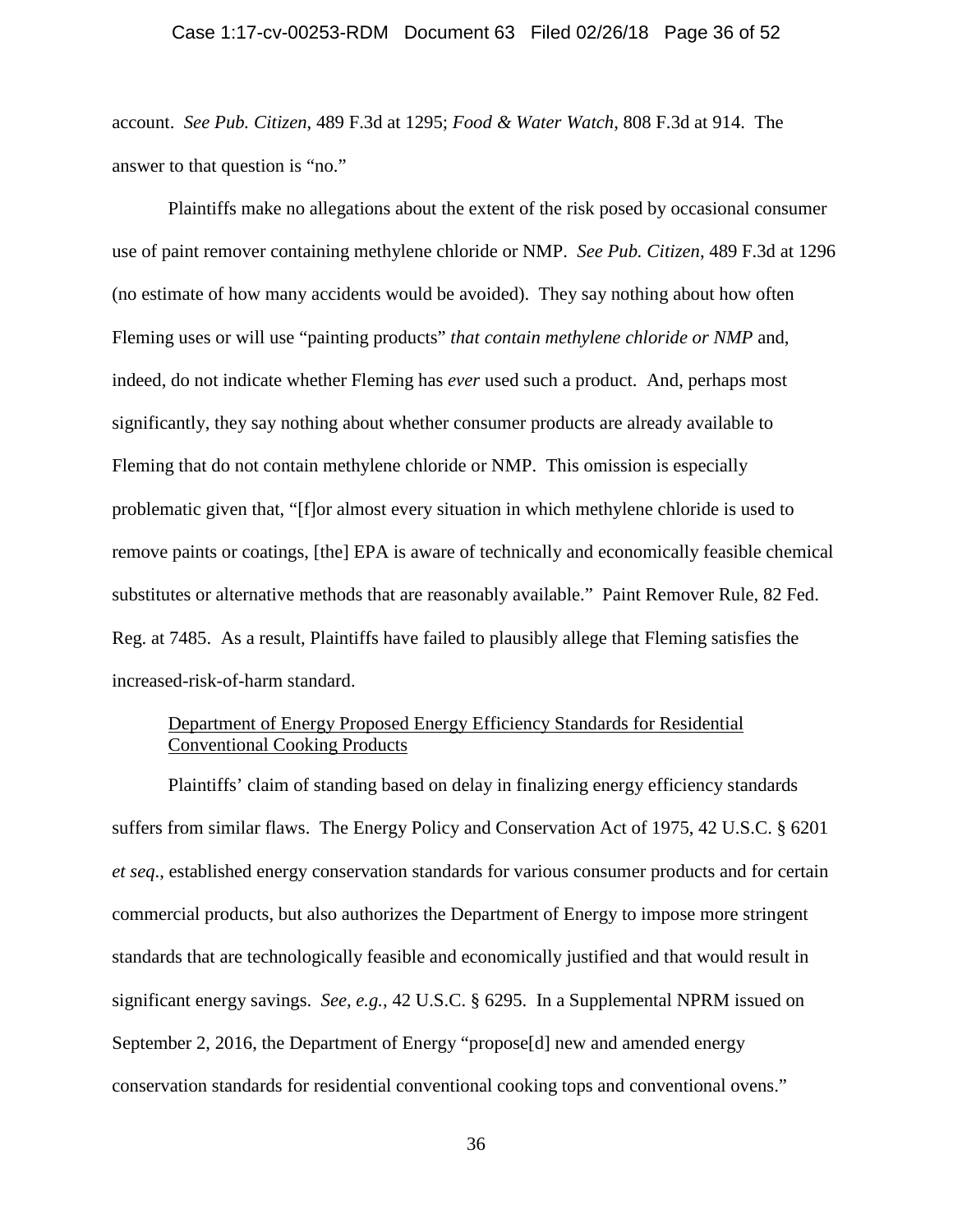### Case 1:17-cv-00253-RDM Document 63 Filed 02/26/18 Page 37 of 52

Energy Conservation Program: Energy Conservation Standards for Residential Conventional Cooking Products, 81 Fed. Reg. 60,784, 60,784.

Plaintiffs allege that Public Citizen, NRDC, and their members "benefit from improved appliance energy efficiency, including improved energy efficiency for residential conventional cooking products;" that they and their "members use these products;" and that "improved energy efficiency standards will reduce [their utility bills and their] members' utility bills" and will "lessen air pollution to which [their] members are exposed and that adversely affects [their] members' health, recreation, aesthetic, and economic interests." Dkt. 14 at 35–36 (Am. Compl. ¶ 109). With respect to pollution-related or environmental harms, Plaintiffs have failed to allege any other facts or to provide any evidence regarding the nature of the harm, let alone the magnitude or imminence of the risk.

Plaintiffs do, however, offer two declarations on the risk of higher utility bills. First, NRDC Sustainability Manager Eileen Quigley attests that NRDC intends to achieve "net-zero energy use by . . . 2020" in part by "increasing [its] energy efficiency." Dkt. 16-12 at 1–2 (Quigley Decl. ¶ 4). She fears, however, that the Executive Order will "delay much-needed federal energy efficiency standards," thus "forc[ing] NRDC to purchase more renewable energy." *Id.* at 3 (Quigley Decl. ¶ 9). Similarly, Robert Weissman, the President of Public Citizen, asserts that Public Citizen has "residential conventional cooking products" at its office, which are "replaced from time to time." Dkt. 16-3 at 8–9 (R. Weissman Decl. ¶ 17). Like his counterpart from NRDC, Weissman avers that Public Citizen will be harmed by the delay of "energy efficiency regulation[s], including . . . the proposed standard for residential conventional cooking products." *Id.* (R. Weissman Decl. ¶ 17).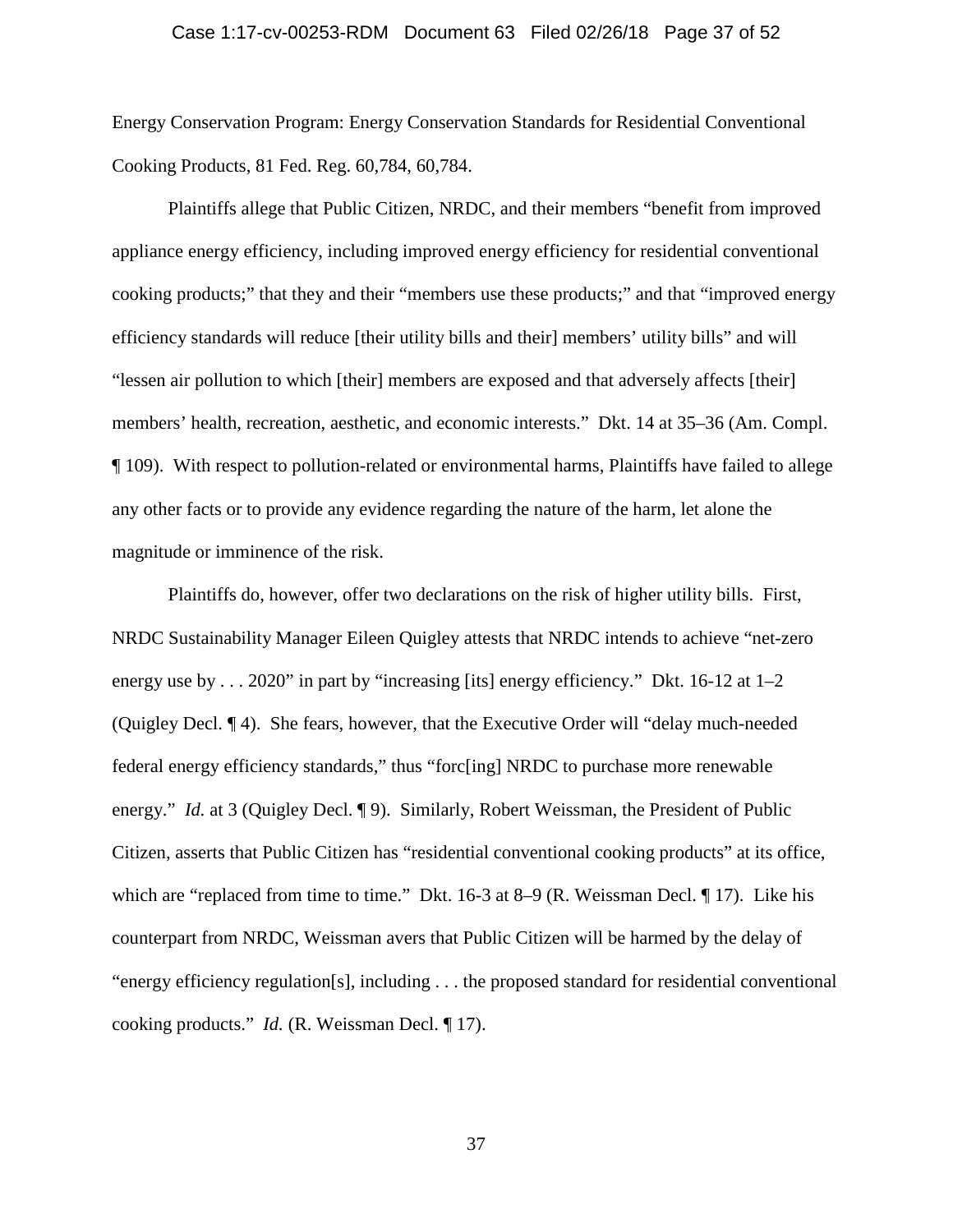#### Case 1:17-cv-00253-RDM Document 63 Filed 02/26/18 Page 38 of 52

It makes no difference to the Court's analysis that these alleged injuries are asserted by the organizations themselves, rather than their members. *See Warth*, 422 U.S. at 511. For at least two reasons, Plaintiffs have failed plausibly to allege or to show that they face a substantial risk of harm. First, neither declaration indicates that NRDC or Public Citizen plans to imminently purchase a covered appliance. Indeed, Plaintiffs indicate only that Public Citizen "replace[s]" its "residential conventional cooking products . . . *from time to time*." Dkt. 16-3 at 8–9 (R. Weissman Decl. ¶ 17) (emphasis added). A "profession of an intent" to purchase new appliances *at some point*, however, "is simply not enough." *Lujan*, 504 U.S. at 564 (internal quotation marks and alterations omitted). As the Supreme Court has explained, "[s]uch 'some day' intentions—without any description of concrete plans, or . . . of *when* the some day will be—do not support a finding of the 'actual or imminent' injury" that Article III requires. *Id.* Second, as with the proposed rule on paint removers, Plaintiffs say nothing about whether energy-efficient cooking products that already meet the proposed standards are currently available in the marketplace.<sup>[19](#page-37-0)</sup>

<span id="page-37-0"></span><sup>&</sup>lt;sup>19</sup> NRDC member Gerald Winegrad avers that he has "several electric appliances in [his] home, including an oven, an electric water heater, and an electric heat pump" and that "[s]ome of these appliances are very old . . . and will need to be replaced soon." Dkt. 16-13 at 11 (Winegrad Decl. ¶ 24). "For example," he explains, he "expect[s] that [he] will need to replace [his] heat pump very soon." *Id.* (Winegrad Decl. ¶ 24). Heat pumps and water heaters, however, fall outside the scope of the Department's proposed rule on cooking products, and Plaintiffs have failed plausibly to allege or to show that the Department of Energy was poised to amend the energy efficiency standards applicable to heat pumps or water heaters before the Executive Order issued. With respect to Winegrad's oven, moreover, it is unclear whether he intends to replace the appliance and, if so, whether that purchase is imminent. It is also unclear whether ovens that would satisfy the proposed standards are already available to him.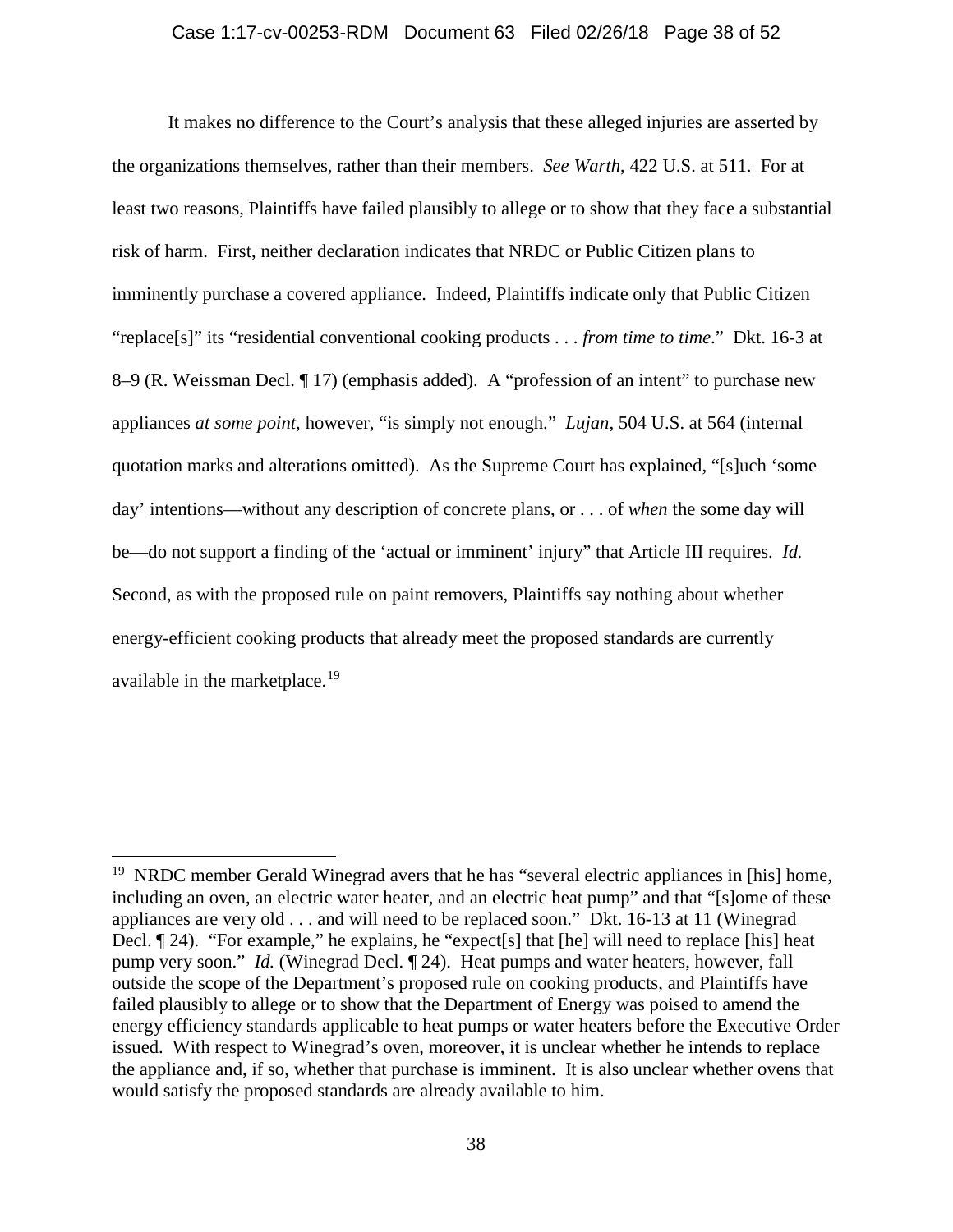### Case 1:17-cv-00253-RDM Document 63 Filed 02/26/18 Page 39 of 52

# Department of Transportation Proposed Rules on V2V Communications Technology, Speed-Limiting Devices, and Railroad Oil Spill Response Plans

Finally, Plaintiffs identify three rules that the Department of Transportation proposed prior to issuance of the Executive Order. The first of these NPRMs was issued in January 2017 by NHTSA pursuant to the National Traffic and Motor Vehicle Safety Act, 49 U.S.C. § 30111(a). The proposed rule would mandate that automobile manufacturers incorporate V2V communications technology in new light vehicles starting two years after the rule becomes final (and phased in over a period of three years) and would standardize the format for V2V communications. *See* 82 Fed. Reg. at 3856–57. Public Citizen member Amanda Fleming asserts that she "plan[s] to buy a new car in the next 5 years or so," and she "would like it to include [V2V] technology." Dkt. 16-7 at 2 (Fleming Decl. ¶ 5). And because she believes that the Executive Order will delay NHTSA's V2V rule, she avers that "[her] ability to purchase a new car with this safety system" will be "negatively affect[ed]" and that, as a result, she will "be subjected to a higher risk of injury or death from auto accidents." *Id.* (Fleming Decl. ¶ 5). Another member of Public Citizen, Terri Weissman, also intends to purchase a new car "in the next 5–7 years" and shares Fleming's preference for a V2V-enabled car and concerns regarding delay. Dkt. 16-10 at 2 (T. Weissman Decl.  $\P$ 4).

The second Department of Transportation NPRM was issued by NHTSA and the Federal Motor Carrier Safety Administration, another component of the Department, on September 7, 2016, pursuant to the National Traffic and Motor Vehicle Safety Act, 49 U.S.C. § 30111(a), the Motor Carrier Act of 1935, 49 U.S.C. § 31502(b), and the Motor Carrier Safety Act of 1984, 49 U.S.C. § 31136(a). The proposed rule would "require vehicles with a gross vehicle weight rating" of more than 26,000 pounds "to be equipped with a speed limiting device initially set to a speed no greater than a speed to be specified in a final rule." Speed-Limiting Device Rule, 81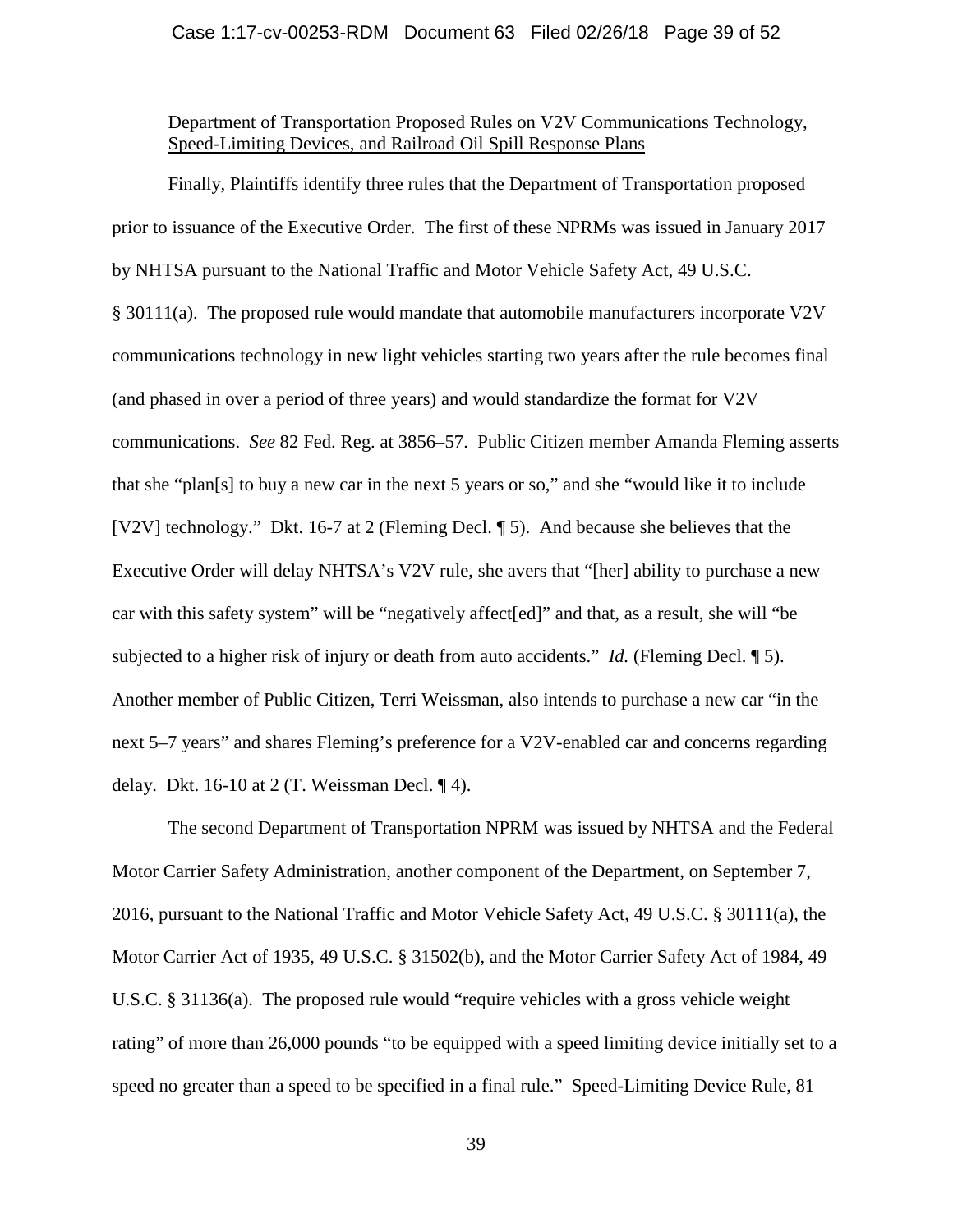### Case 1:17-cv-00253-RDM Document 63 Filed 02/26/18 Page 40 of 52

Fed. Reg. at 61,942. According to Public Citizen member Amanda Fleming, the rule "would directly benefit [her] children by ensuring that their commutes to and from school were at safe speeds," and delaying the rule will cause a "greater risk [of] a motor vehicle accident." Dkt. 16-7 at 2 (Fleming Decl. ¶ 4).

The third Department of Transportation NPRM was issued by the PHMSA on July 29, 2016, pursuant to the Clean Water Act, 33 U.S.C. § 1321(j)(1)(C)*.* If finalized, the proposed rule would "expand the applicability of comprehensive oil spill response plans" to "any railroad that transports a single train" carrying a certain amount of "liquid petroleum oil." Oil Spill Response Plan Rule, 81 Fed. Reg. at 50,068. James Coward, a member of NRDC, attests that he lives near "several crude oil rail lines," one of which "passes near [his] house." Dkt. 16-11 at 2 (Coward Decl.  $\P$  7). He is "worried" that "disasters" involving crude oil explosions could "caus[e] a major conflagration that would harm" him and his family, *id.* at 2–3 (Coward Decl. ¶ 8), or that a train might derail where "oil rail lines run" by the shores of a nearby lake, causing an "environmental disaster" and harming his ability to recreate in the area. *Id.* at 3 (Coward Decl.  $\P$  9).

Each of these NPRMs seeks to mitigate risks to public safety, health, or the environment, and Plaintiffs plausibly aver that at least one of their members (or their children) falls within the zone of risk to which the NPRMs are directed. But, again, establishing standing based on an increased risk of harm requires more. The injury or loss that one might suffer in a car accident, for example, is a cognizable harm; the difficulty lies in demonstrating that the risk of such an event is sufficiently imminent to satisfy Article III and that the government's failure to regulate (or its delay in regulating) has significantly increased that risk. *Pub. Citizen*, 489 F.3d at 1293. In making the requisite showing, Plaintiffs need not provide "a quantitative analysis" or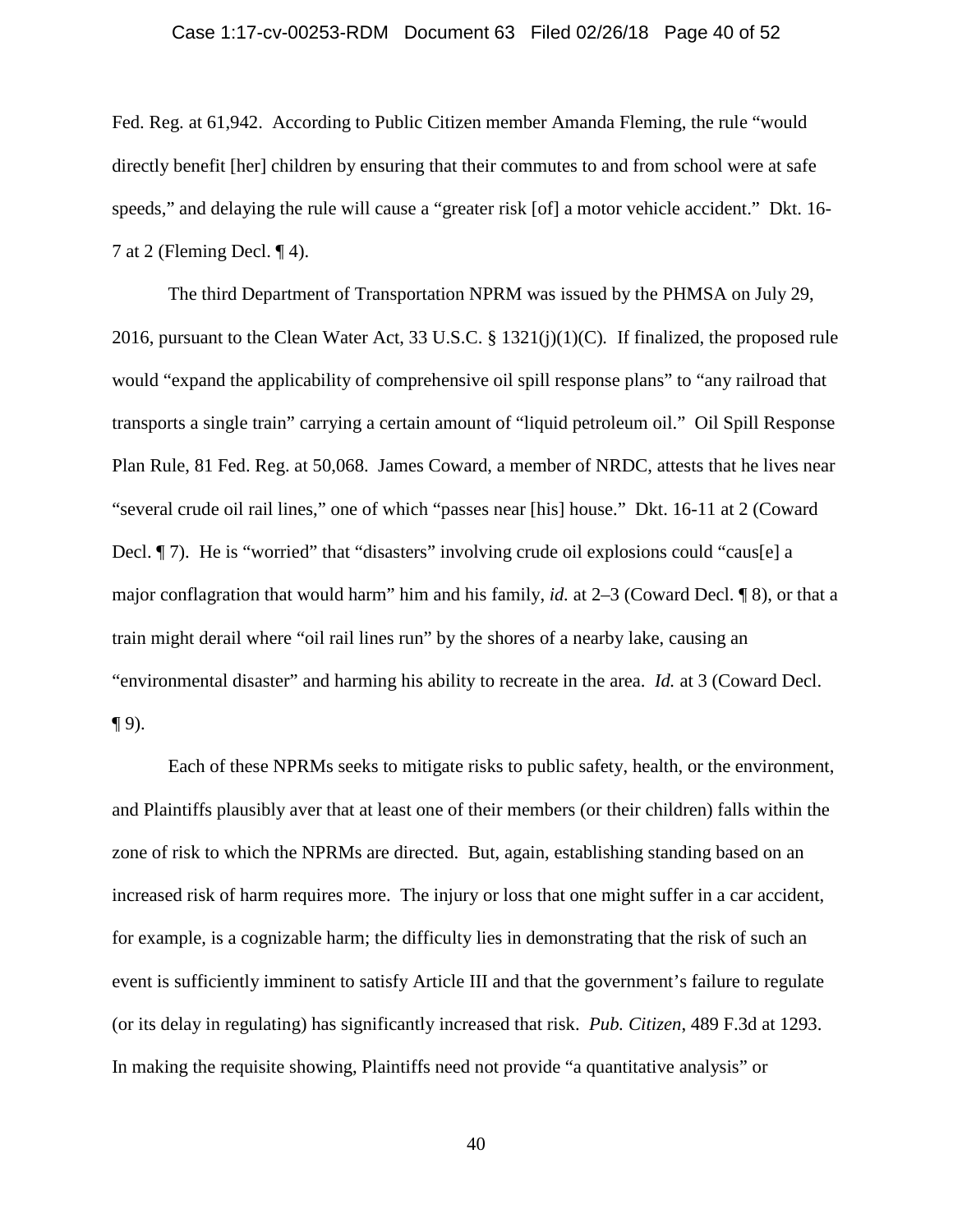### Case 1:17-cv-00253-RDM Document 63 Filed 02/26/18 Page 41 of 52

"statistics." *Food & Water Watch*, 808 F.3d at 917. But they cannot rely on "vague generalities," *Sierra Club v. EPA*, 754 F.3d 995, 1001 (D.C. Cir. 2014), or "subjective apprehensions," *City of Los Angeles v. Lyons*, 461 U.S. 95, 107 n.8 (1983).

Starting with the V2V rule, the Court does not doubt that this innovation offers a promising means of reducing traffic accidents. It is far from clear, however, how delay of the rule is likely to affect Fleming or Weissman. Both say that they are likely to purchase a new car in the next 5 years (or so), and, perhaps, if the final rule was issued in 2019—as NHTSA initially anticipated—the new technology would be available to them. But, at least as the Court understands it, the technology's value in reducing accidents is dependent on the number of other cars equipped with the technology. Plaintiffs, however, say nothing about how long it will take before there is a "substantial" decrease in the risk of accidents, how that risk will decline over time, "how many accidents would be avoided by" finalizing the proposed rule, *Pub. Citizen*, 489 F.3d at 1296, how V2V technology compares to other safety technologies that are likely to develop over the next several years, and whether Fleming or Weissman face a "substantial probability of harm" taking into account the increased risk posed by the delay in finalizing the V2V rule, *id.* at 1295.

The same can be said of Fleming's concern about delay of the speed-limiting device regulation and Coward's concern about the risk of a crude oil rail accident. Plaintiffs offer no specific allegations or evidence addressing whether any delay caused by the Executive Order has substantially increased or will substantially increase Fleming's or Coward's risk of harm, nor do they address whether either Fleming or Coward ultimately faces a substantial probability of harm when that increased risk is taken into consideration. Plaintiffs say nothing, for example, about the risk posed to Fleming's children and, more importantly, about the extent to which the delay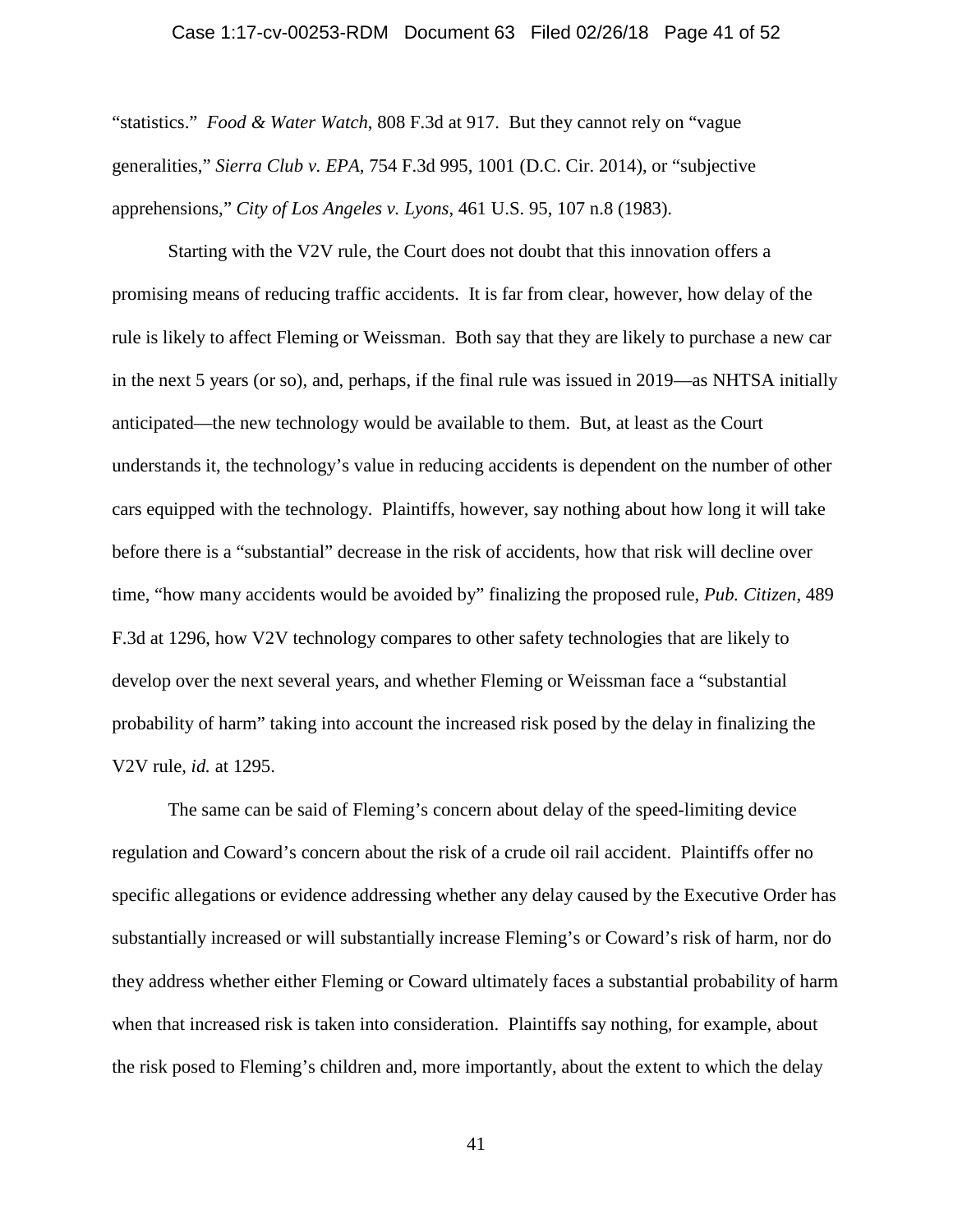#### Case 1:17-cv-00253-RDM Document 63 Filed 02/26/18 Page 42 of 52

in finalizing the speed-limiting device rule might increase that risk. Indeed, they say nothing about whether the school bus that Fleming's son currently rides weighs 26,000 pounds or more (which would trigger application of the proposed speed-limiting device requirement), or whether there is any basis to believe that without the device, her son's bus driver is likely to drive at an excessive or dangerous speed. Similarly, Plaintiffs say nothing about how often rail-related oil spills occur, about the likelihood that Coward might be affected by such a spill, or about the extent to which delay of the oil spill response plan rule might increase the risk of harm to Coward. *See id*. at 1296. At most, the Coward and Fleming declarations indicate that they *might* suffer *some* increased risk of harm. But the D.C. Circuit has routinely rejected claims of standing based on these types of "equivocal" predictions. *See Chamber of Commerce*, 642 F.3d at 201–02; *Ctr. for Biological Diversity v. Dep't of the Interior*, 563 F.3d 466, 478 (D.C. Cir. 2009).

\* \* \*

Having separately considered each link in Plaintiffs' theory of associational standing, it is worth stepping back to consider the ramifications of this theory as a whole. As the D.C. Circuit observed in *Public Citizen v. National Highway Traffic Safety Administration*,

[m]uch government regulation slightly increases a citizen's risk of injury—or insufficiently decreases the risk compared to what some citizens might prefer. Under [Plaintiffs'] theory of probabilistic injury, after an agency takes virtually *any* action, virtually *any* citizen—because of a fractional chance of benefit from alternative action—would have standing to obtain judicial review of the agency's choice. Opening the courthouse to these kinds of increased-risk claims would drain the "actual or imminent" requirement of meaning in cases involving consumer challenges to an agency's regulation (or lack of regulation); would expand the "proper—and properly limited"—constitutional role of the Judicial Branch beyond deciding actual cases or controversies; and would entail the Judiciary exercising some part of the Executive's responsibility to take care that the law be faithfully executed.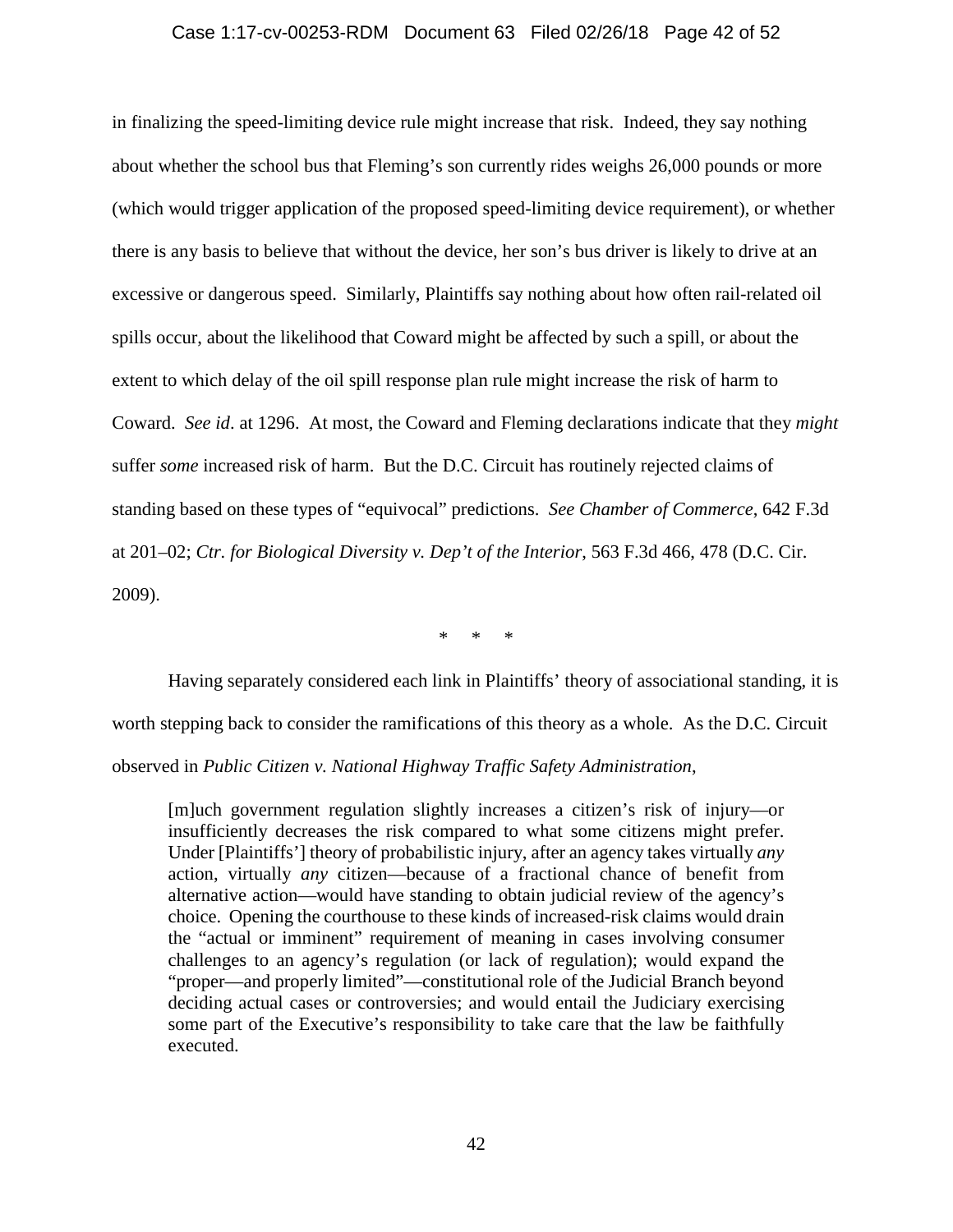### Case 1:17-cv-00253-RDM Document 63 Filed 02/26/18 Page 43 of 52

489 F.3d at 1295 (quoting *DaimlerChrysler*, 547 U.S. at 341). That observation is an apt one in the present context. This does not mean that the door is "closed . . . to all increased-risk-of-harm cases," *id.* at 1295, but Article III requires more than Plaintiffs have mustered.

The Court, accordingly, concludes that Plaintiffs have failed plausibly to allege that they meet the essential elements of associational standing.

## **B. Organizational Standing**

Plaintiffs also allege that they have standing to sue in their own right. They contend, in particular, that the Executive Order is causing them harm because it chills their advocacy activities. That is, because the Executive Order requires a trade-off—at least two offsetting deregulatory actions for every new regulatory action—it forces Plaintiffs to choose between "advocating for new regulations, at the cost of potential loss of other beneficial regulations, and refraining from advocating for necessary new public protections." Dkt. 14 at 4–5 (Am. Compl. ¶ 12); *see also id*. at 6–7 (Am. Compl. ¶¶ 13–14). In support of this theory of standing, Plaintiffs offer declarations from officers from each of the Plaintiffs. Robert Weissman, the President of Public Citizen, attests that the Executive Order

forc[es] Public Citizen to choose between urging agencies to adopt new regulations, which would trigger the requirement to repeal existing regulatory safeguards, or refraining from advocating for new public protections to avoid triggering the need to repeal existing ones.

Dkt. 16-3 at 4 (R. Weissman Decl. ¶ 8). Andrew Wetzler, NRDC's Deputy Chief Program Officer, attests that "NRDC does not know what deregulatory actions an agency will take if NRDC's advocacy for a new rule is successful" and that, as a result, it cannot determine "whether its advocacy might end up doing more harm than good to health and the environment." Dkt. 16-4 at 6 (Wetzler Decl. ¶ 11). This conundrum, Wetzler adds, transforms NRDC's "constitutionally protected" right to petition the government or to sue an agency to compel action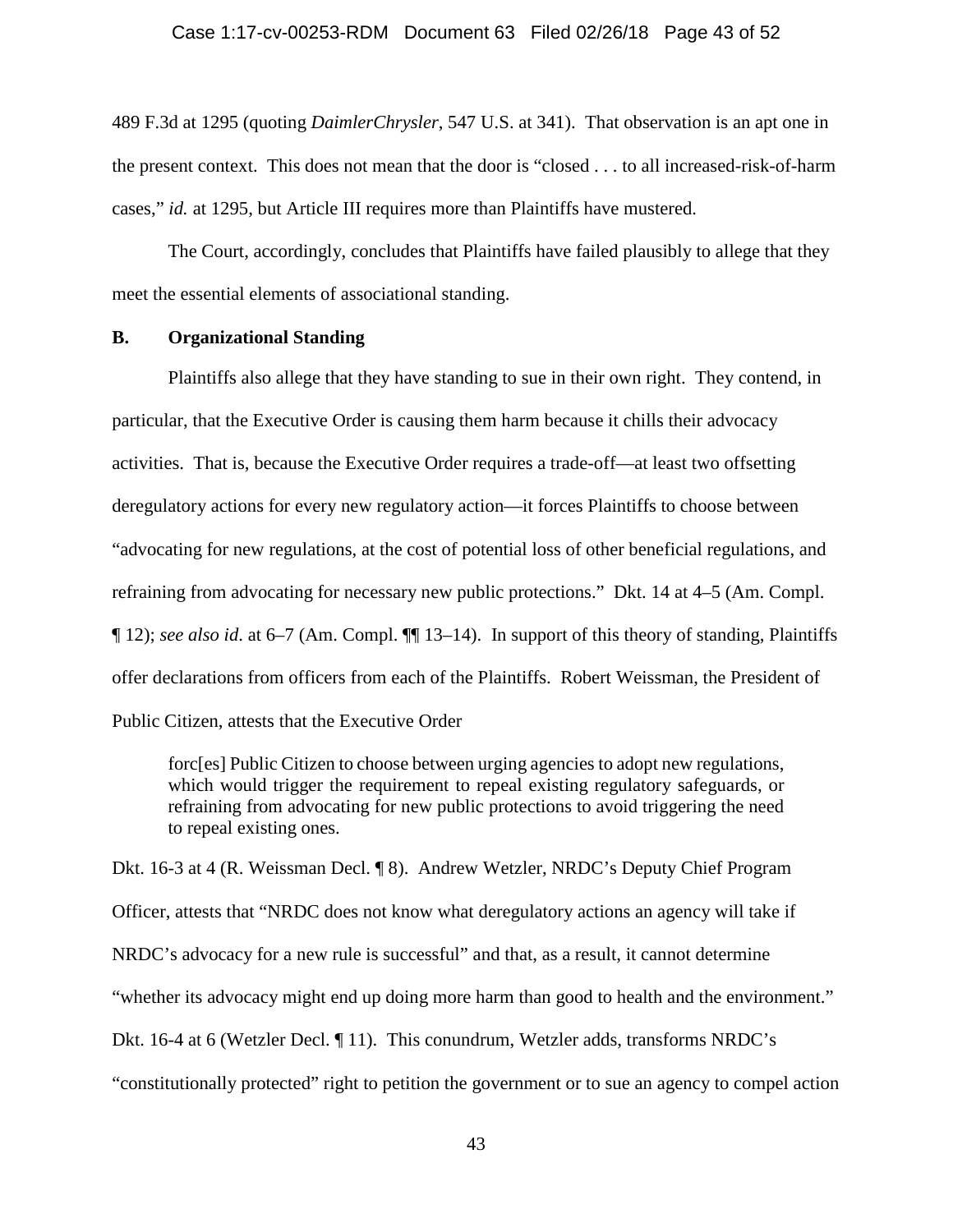### Case 1:17-cv-00253-RDM Document 63 Filed 02/26/18 Page 44 of 52

"into a game of regulatory Russian roulette." *Id.* (Wetzler Decl. ¶ 11). Like Weissman, he avers that the risk posed by trade-offs embodied in the Executive Order "will require NRDC to think twice, and even more carefully, before suing an agency for its failure to act." *Id.* at 10 (Wetzler Decl. ¶ 19). David LeGrande, the Occupational Safety and Health Director of CWA, sounds the same theme, averring that "[t]he Executive Order puts CWA in a lose-lose situation, and forces it to make an untenable choice whether to advocate in favor of a new workplace safety and health regulation without knowing what existing protection would be revoked if the new one were issued."<sup>[20](#page-43-0)</sup> Dkt. 16-2 at 6 (LeGrande Decl.  $\P$  17).

Article III requires an organization, just "like an individual plaintiff, to show actual or threatened injury in fact that is fairly traceable to the alleged illegal action and likely to be redressed by a favorable court decision." *Equal Rights Ctr. v. Post Props., Inc*., 633 F.3d 1136, 1138 (D.C. Cir. 2011) (internal quotation marks omitted). As explained below, the Court concludes that Plaintiffs have failed plausibly to allege, or otherwise to show, that they have suffered or are likely to suffer an injury in fact and that any such injury would be fairly traceable to the Executive Order.

# 1. *Injury in Fact*

According to Plaintiffs, Executive Order 13771 not only conflicts with their missions, it also imperils their ability to advocate on behalf of their members and chills their First

<span id="page-43-0"></span><sup>&</sup>lt;sup>20</sup> LeGrande also attests that CWA suffers another injury to its advocacy efforts: if a health or safety standard "is not set by the federal rulemaking process" due to the Executive Order, "CWA must expend its own resources" on obtaining "protections for represented workers in a particular workplace" or on "establish[ing] violations under the Occupational Safety and Health Act's general duty clause." Dkt. 16-2 at 5–6 (LeGrande Decl. ¶ 16). Plaintiffs, however, do not press (or even mention) this point in their briefs, *see* Dkt. 51 at 10 n.1, and, in any event, LeGrande's assertion, which fails to identify any expenditures, is too abstract and too hypothetical to support Plaintiffs' standing, *see Food & Water Watch*, 808 F.3d at 919.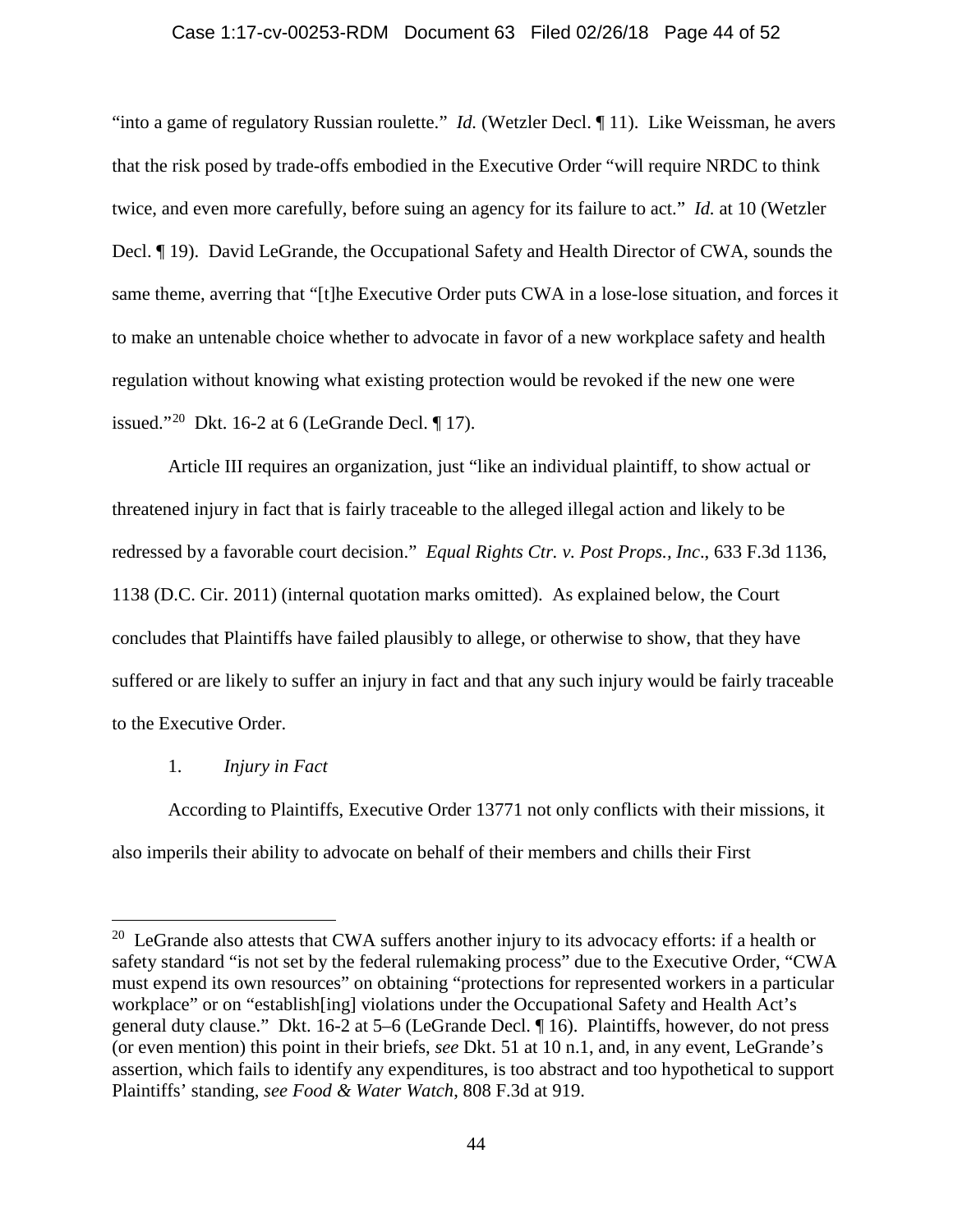## Case 1:17-cv-00253-RDM Document 63 Filed 02/26/18 Page 45 of 52

Amendment right to petition the government. Dkt. 47 at 16–19. To satisfy the injury-in-fact requirement, an organization must establish that it "has suffered a 'concrete and demonstrable injury to [its] activities.'" *PETA*, 797 F.3d at 1093 (quoting *Equal Rights Ctr.*, 633 F.3d at 1138). It is not enough for the organization to show that its "mission has been compromised," *Food & Water Watch*, 808 F.3d at 919, or that it has experienced a "setback to its abstract social interests," *Equal Rights Ctr.*, 633 F.3d at 1138.

In *Havens Realty Corp. v. Coleman*, the Supreme Court held that a "concrete and demonstrable injury to [an] organization's activities"—there, providing "counseling and referral services"—can support Article III standing if the organization can show a "consequent drain on [its] resources" and "more than simply a setback to the organization's abstract social interests." 455 U.S. 363, 379 (1982). D.C. Circuit "case law, however, establishes two important limitations on the scope of standing under *Havens*." *Am. Soc'y for the Prevention of Cruelty to Animals v. Feld Entm't, Inc.*, 659 F.3d 13, 25 (D.C. Cir. 2011) [hereinafter *ASPCA*]. First, the plaintiff "must show a 'direct conflict between the defendant's conduct and the organization's mission.'" *Id.* (quoting *Nat'l Treasury Emps. Union v. United States*, 101 F.3d 1423, 1430 (D.C. Cir. 1996)). Second, the plaintiff must show that it has "used its resources to counteract [the asserted] harm." *PETA*, 797 F.3d at 1094. That harm, moreover, cannot be "self-inflicted" by, for example, diverting resources to the "very suit" challenging the defendant's conduct, *ASPCA*, 659 F.3d at 25, and cannot result from "expend[ing] resources to educate [the organization's] members and others unless doing so subjects the organization to operational costs beyond those normally expended," *Food & Water Watch*, 808 F.3d at 920 (internal quotation marks and citation omitted).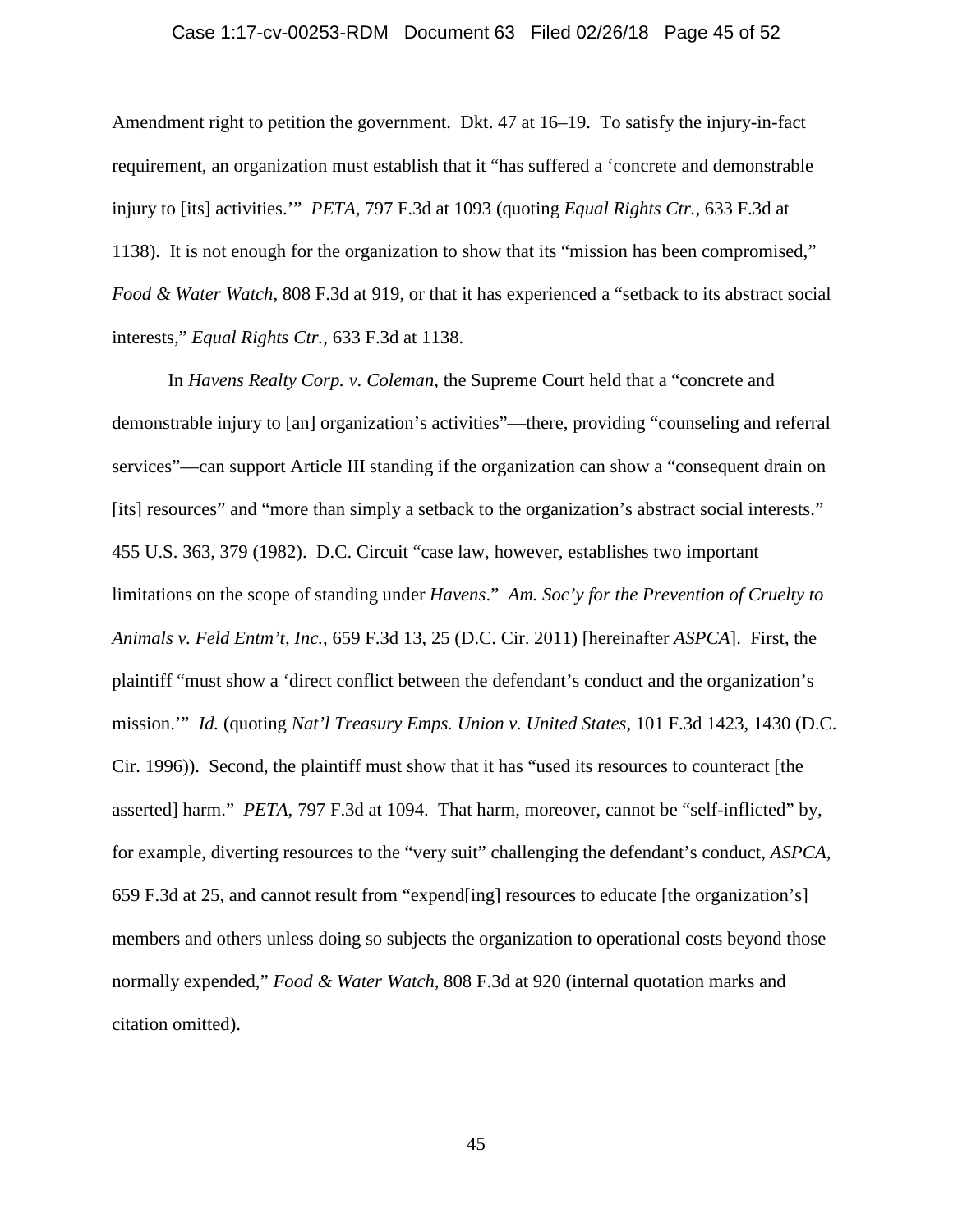#### Case 1:17-cv-00253-RDM Document 63 Filed 02/26/18 Page 46 of 52

It is unsettled, however, how these principles apply to "issue-advocacy injuries," like the injuries that Plaintiffs assert here. In *People for the Ethical Treatment of Animals v. U.S.* 

*Department of Agriculture*, the D.C. Circuit explained that standing is not found "when the only

'injury' arises from the effect of the [challenged act] on the organization['s] lobbying activities,"

797 F.3d at 1093 (quoting *Ams. for Safe Access v. DEA*, 706 F.3d 438, 457 (D.C. Cir. 2013)), or

"when the 'service impaired is pure issue-advocacy,'" *id.* at 1093–94 (quoting *Ctr. for Law &* 

*Educ. v. Dep't of Educ.*, 396 F.3d 1152, 1162 (D.C. Cir. 2005)); *see also Food & Water Watch*,

808 F.3d at 919 ("[A]n organization's use of resources . . . for advocacy is not sufficient to give

rise to an Article III injury."); *id.* at 922 (Henderson, J., concurring in the judgment) (explaining

that the organizational plaintiff lacked standing "because its only expenditures [were] made for

'pure issue-advocacy,' an . . . injury [insufficient] to support standing under our precedent"). As

the Court of Appeals observed in *Center for Law & Education v. Department of Education*,

[t]his Court has not found standing when the only "injury" arises from the effect of the regulations on the organization['s] lobbying activities (as opposed to the effect on non-lobbying activities): "[C]onflict between a defendant's conduct and an organization's mission . . . alone [is] insufficient to establish Article III standing. Frustration of an organization's objectives is the type of abstract concern that does not impart standing."

396 F.3d at 1161–62 (quoting *Nat'l Treasury Emps. Union*, 101 F.3d at 1429); *see also Turlock Irrigation Dist. v. FERC*, 786 F.3d 18, 24 (D.C. Cir. 2015) (noting that "impairment" of an organization's "advocacy . . . will not suffice" and that "the expenditure of resources on advocacy is not a cognizable Article III injury").

The D.C. Circuit has acknowledged, however, that it has, at times, taken a less definitive view about whether injury to "pure issue-advocacy" can support standing. *PETA*, 797 F.3d at 1094 & n.4. In *American Society for the Prevention of Cruelty to Animals v. Feld Entertainment, Inc.*, the defendant relied on *Center for Law & Education* to support its contention that "injury to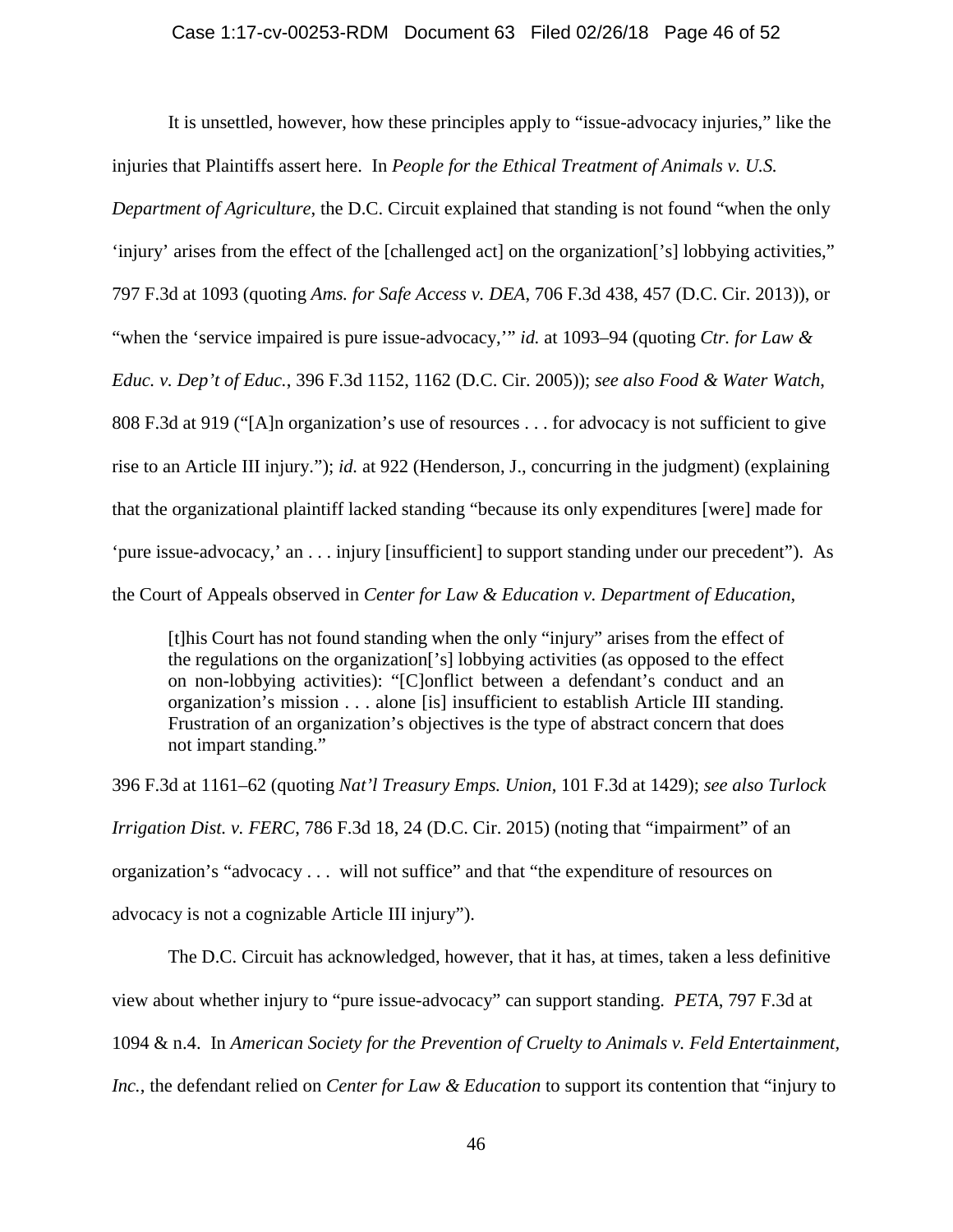### Case 1:17-cv-00253-RDM Document 63 Filed 02/26/18 Page 47 of 52

an organization's 'advocacy,' as opposed to its provision of concrete services or programs, is insufficient to support [organizational] standing." 659 F.3d at 26. The Court of Appeals, however, was "unpersuaded," explaining that "in *Center for Law & Education*, . . . standing failed for lack of a conflict between the challenged conduct and the plaintiffs' stated mission." *Id.* That case, the court continued, "sa[id] nothing about the situation" the *ASPCA* court faced, in which "the defendant's conduct [was] both clearly 'at loggerheads' with the organization's mission . . . *and* allegedly injure[d] the organization's advocacy activities." *Id.* at 26–27 (emphasis added) (quoting *Nat'l Treasury Emps. Union*, 101 F.3d at 1429). The *ASPCA* court further noted that "many" D.C. Circuit cases finding organizational standing "involved activities that could . . . easily be characterized as advocacy—and, indeed, sometimes are." *Id.* at 27 (citing *Equal Rights Ctr.*, 633 F.3d at 1140; *Abigail All. for Better Access to Developmental Drugs v. Eschenbach*, 469 F.3d 129, 133 (D.C. Cir. 2006); *Spann v. Colonial Vill., Inc.*, 899 F.2d 24, 29 (D.C. Cir. 1990)). The *ASPCA* court ultimately declined to resolve the "open question" of whether "injury to an organization's advocacy" can support organizational standing and decided the issue of standing on other grounds. *Id.*

This Court, likewise, need not resolve that issue. Although Plaintiffs stress the "untenable choice" that they face in deciding whether to advocate for new regulations, they have neither alleged nor offered any evidence that any of them have, in fact, declined—or are imminently likely to decline—to advocate for a new rule out of fear that the Executive Order would compel the repeal of existing rules. Instead, they merely assert that they have been forced to consider the issue. Dkt. 14 at 4–7 (Am. Compl. ¶¶ 12–14); Dkt. 47 at 16; Dkt. 16-2 at 6 (LeGrande Decl. ¶ 17); Dkt. 16-3 at 4 (R. Weissman Decl. ¶ 8); Dkt. 16-4 at 6 (Wetzler Decl.  $\P$  11). As counsel explained at oral argument, all that Plaintiffs can say at this point is that they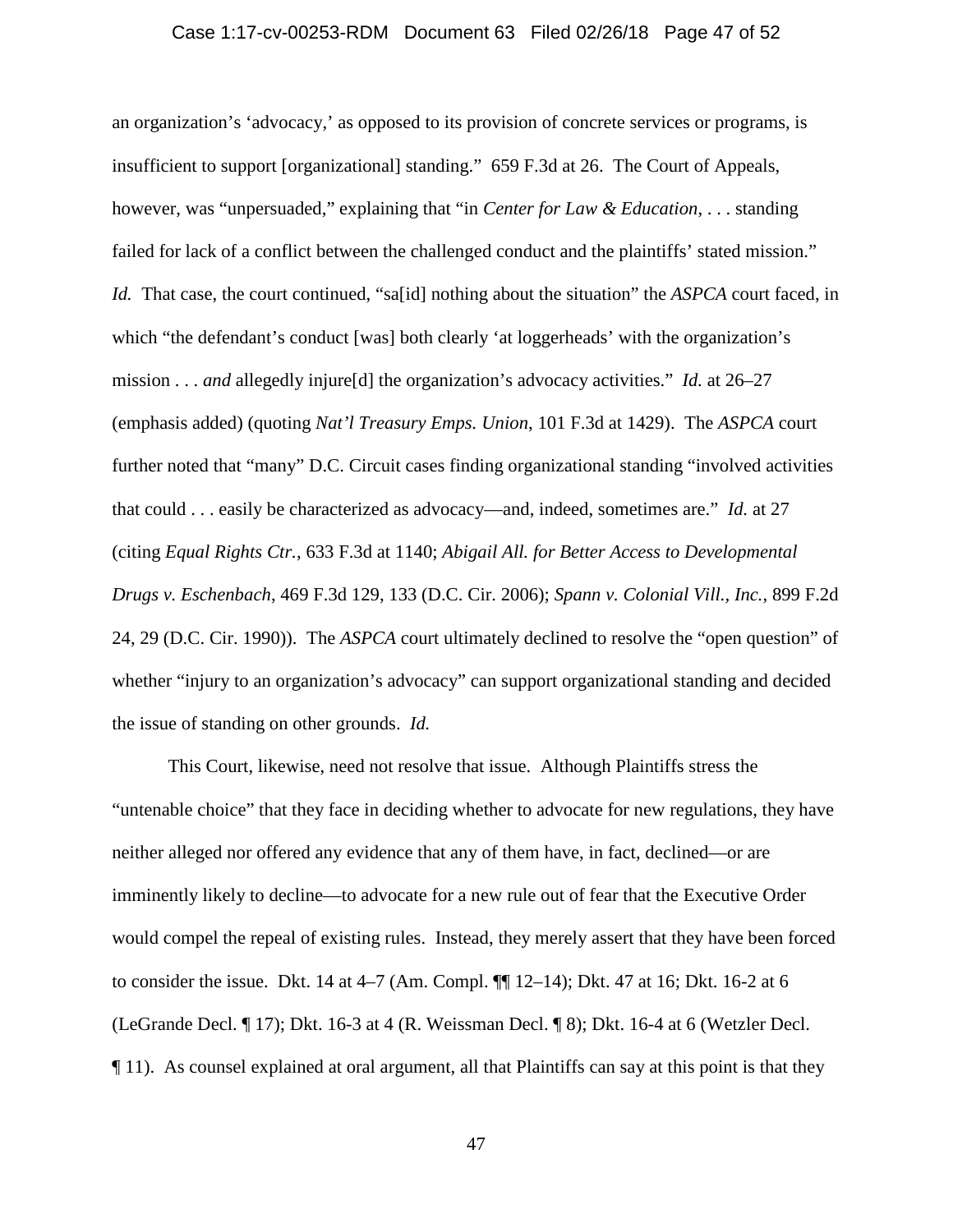# Case 1:17-cv-00253-RDM Document 63 Filed 02/26/18 Page 48 of 52

"discuss the [E]xecutive [O]rder and take it into account when they're thinking about what to do." Dkt. 56 at 33 (Tr. Oral Arg. 33:12–13). But merely having "to think twice" before engaging in advocacy, Dkt. 16-4 at 10 (Wetzler Decl. ¶ 19), does not constitute a cognizable injury in fact.

## 2. *Causation*

Plaintiffs have also failed plausibly to allege causation. In *Clapper v. Amnesty International USA*, the plaintiffs claimed that "the risk of surveillance" by the government "require[d] them to take costly and burdensome measures to protect the confidentiality of their communications" and that these expenditures were fairly traceable to the statute authorizing the surveillance of which they complained. 568 U.S. at 415. The Supreme Court rejected this argument. Emphasizing that the threat of "potential future surveillance" was not "certainly impending," *id.* at 414, the Court concluded that plaintiffs "cannot manufacture standing merely by inflicting harm on themselves based on their fears of hypothetical future harm that is not [imminent]," *id.* at 416.

For present purposes, the Court will assume that Plaintiffs have alleged that they are presently suffering an injury (namely, the chilling of their advocacy) out of the fear that, by advocating for a particular rule, they may contribute to the rescission of unidentified rules. According to Plaintiffs, a chill of that type is distinguishable from the chill in *Clapper.* They assert that their underlying fear, unlike the fear of surveillance in *Clapper*, is not "speculative" or subjective;" rather, they assert, their concern about causing the repeal of beneficial regulations "necessarily" flows from the Executive Order. Dkt. 47 at 19; *see also Lyons*, 461 U.S. at 107 n.8 ("It is the *reality* of the threat of . . . injury that is relevant to the standing inquiry, not the plaintiff's subjective apprehensions."). The Court is not convinced.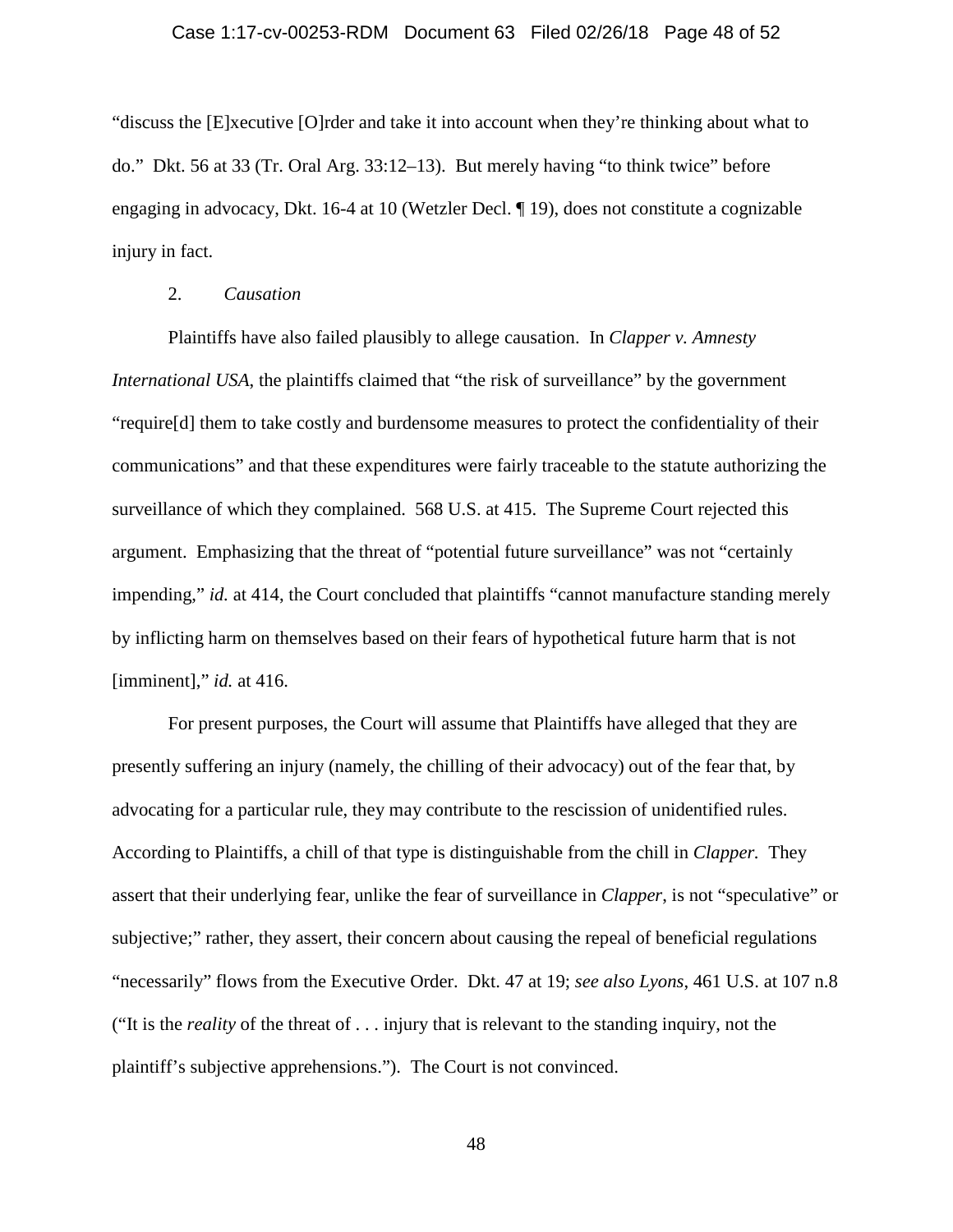### Case 1:17-cv-00253-RDM Document 63 Filed 02/26/18 Page 49 of 52

The principal takeaway from *Clapper* is that plaintiffs may not turn an unduly speculative or hypothetical injury into a concrete injury "by inflicting harm on themselves based on their fears of [the] hypothetical future harm." *Clapper*, 568 U.S. at 416. According to *Clapper*, allowing plaintiffs to do so would nullify the causation requirement. Yet, Plaintiffs' argument for causation tracks the theory that the Supreme Court rejected in *Clapper*. Assuming that Plaintiffs encouraged an agency to take some regulatory action, one could only speculate about whether the relevant agency would agree to issue the rule, about which rules might be repealed in response, about whether those rules would not have otherwise been repealed, and about whether an identifiable member of one of the plaintiff-associations would suffer a cognizable injury-in-fact as a result. And because this theory of harm is too uncertain to support standing, Plaintiffs' self-inflicted injury—sustained in order to avoid that speculative harm—must also fail. *Clapper*'s teaching is clear: Plaintiffs cannot establish standing by chilling their own advocacy based on "their fears of [a] hypothetical future harm." *Id.*

Finally, Plaintiffs suggest that the chill at issue here is particularly troublesome because it implicates their First Amendment right to petition government. Dkt. 47 at 17–18. That argument, however, carries little force in the face of the Supreme Court's decisions in *Clapper* and *Laird v. Tatum*, both of which also involved First Amendment activities. In *Clapper*, the plaintiffs alleged that the fear of surveillance "compel[led] them to avoid certain e-mail and phone conversations" and "to tal[k] in generalities rather than specifics." *Clapper*, 568 U.S. at 415 (internal quotation marks and citation omitted). And in *Laird*, the plaintiffs alleged that the government's activities impermissibly burdened their "full expression and utilization of their First Amendment rights." 408 U.S. 1, 10 (1972) (internal quotation marks and citation omitted).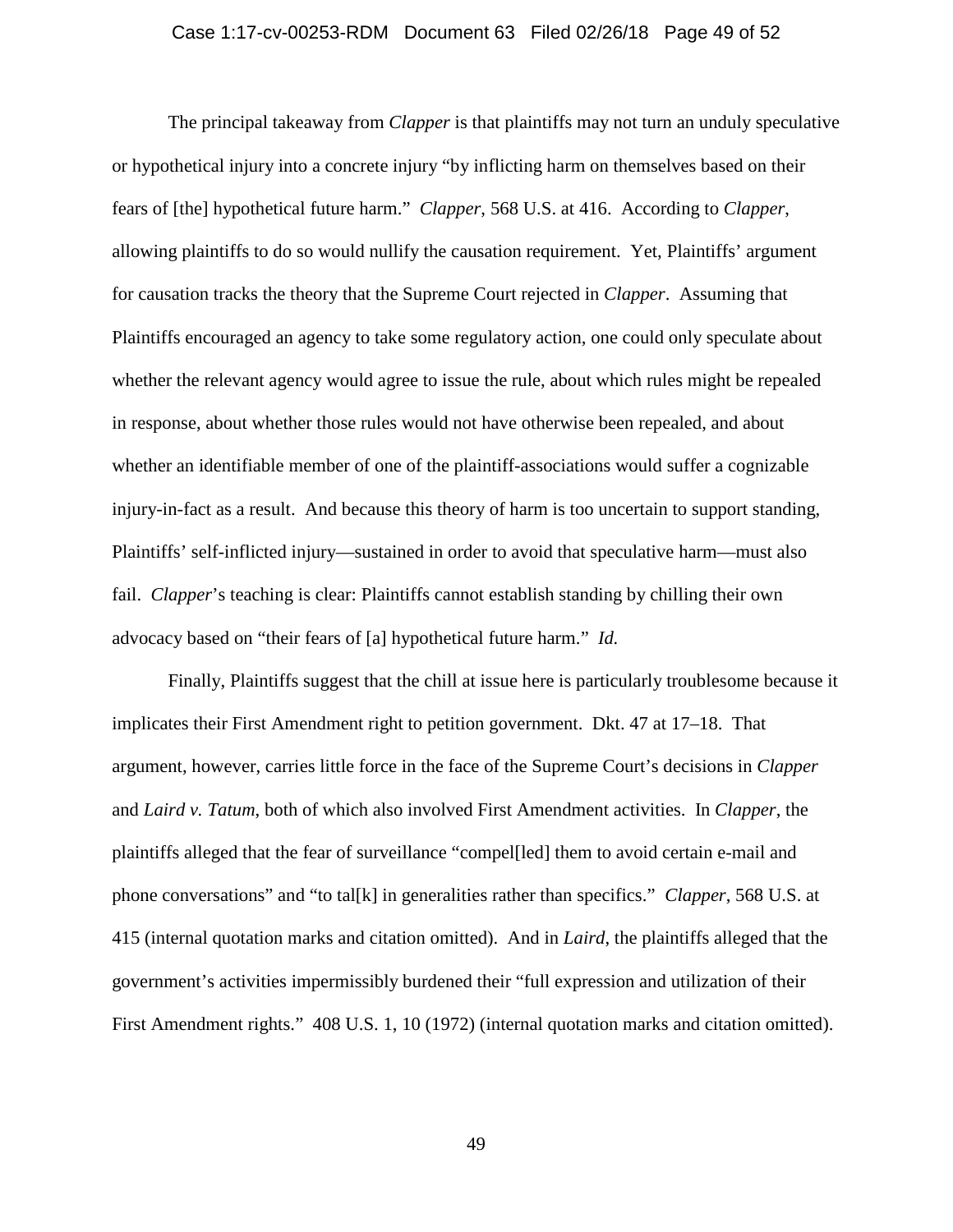### Case 1:17-cv-00253-RDM Document 63 Filed 02/26/18 Page 50 of 52

The two cases that Plaintiffs cite in support of their contention, moreover, involved very different circumstances. *Arizona Free Enterprise Club's Freedom Club PAC v. Bennett* considered an Arizona campaign finance system under which, if a privately financed candidate exceeded "a set spending limit," her publicly financed opponent would receive "roughly one dollar for every dollar [she] spent." 564 U.S. 721, 728 (2011). The Supreme Court struck down this scheme under the First Amendment. *Id.* at 754–55. The Court's decision addressed the merits and not standing. But, to the extent that its logic is relevant here, it cuts against Plaintiffs. In *Arizona Free Enterprise*, the privately financed candidate's decision to expend personal funds beyond a certain point would, with complete certainty, trigger an identifiable injury, the matching public funding. *Id.* at 730. Here, in contrast, no such direct causal link ties Plaintiffs' advocacy to such an identifiable injury.

Plaintiffs rely on *Virginia v. American Booksellers Association, Inc.*, 484 U.S. 383 (1988), for the proposition that "self-censorship is a harm that can support standing," Dkt. 47 at 17. The plaintiffs in *American Booksellers* challenged a Virginia law making it a crime to "knowingly display" sexually explicit materials "for [a] commercial purpose in a manner whereby juveniles may examine and peruse" the materials, "even if these materials are not actually sold to any juvenile." 484 U.S. at 386–87 (quoting Virginia statute). The plaintiffs were "organizations with memberships consisting of national and Virginia booksellers" as well as "two Virginia bookstores." *Id.* at 388 n.3. The Supreme Court explained why the plaintiffs had standing: "the law [was] aimed directly at plaintiffs, who, if their interpretation of the statute [was] correct, [would] have to take significant and costly compliance measures or risk criminal prosecution." *Id.* at 392. Unlike the plaintiffs in *American Booksellers*, Plaintiffs here are not directly regulated by the policy they wish to challenge. This is an important distinction: As the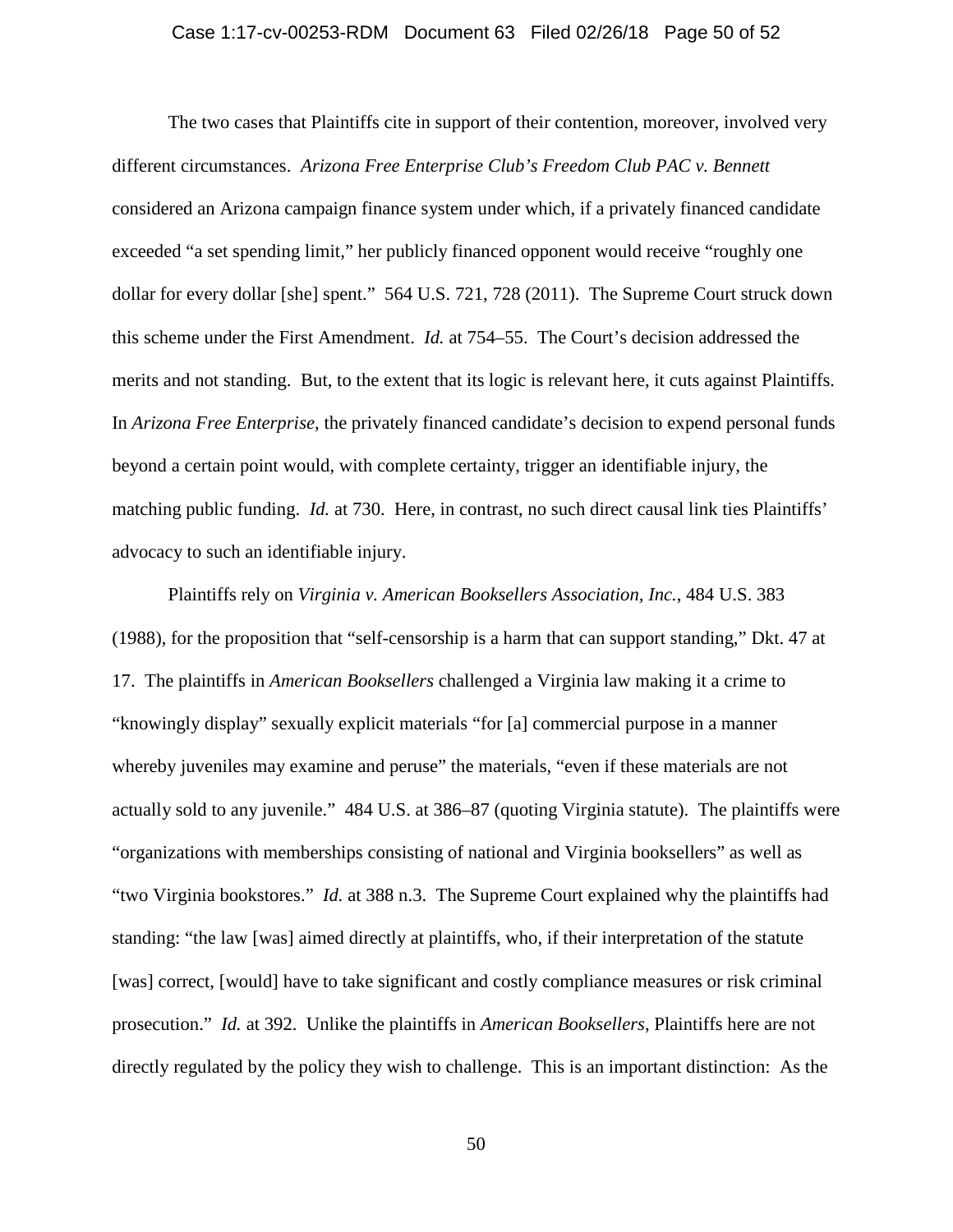### Case 1:17-cv-00253-RDM Document 63 Filed 02/26/18 Page 51 of 52

Supreme Court explained in *Laird*, any number of cases have held that self-censorship may give rise to a constitutional violation. 408 U.S. at 10–11. But in each of those cases, "the complainant was either presently or prospectively subject to the regulations, proscriptions, or compulsions that he was challenging." *Id.* at 11; *cf. United Presbyterian Church in the U.S.A. v. Reagan*, 738 F.2d 1375, 1380 (D.C. Cir. 1984) (explaining that "[t]he [chilling effect] consists of present deterrence from First Amendment conduct because of the difficulty of determining the application of a regulatory provision *to that conduct*" (emphasis added)). Plaintiffs here, in contrast, are not directly regulated by the Executive Order nor by any of the regulations they have identified.

The Court, accordingly, concludes that Plaintiffs have failed plausibly to allege or otherwise show that they meet the essential elements of organizational standing.

### **C. Disposition**

Having concluded that Plaintiffs have failed to carry their burden of plausibly alleging or otherwise demonstrating that they have standing to sue, the Court must determine the proper disposition of the matter. The Court, of course, cannot consider the merits of the dispute without first concluding that it has jurisdiction. *Steel Co.*, 523 U.S. at 94–95. As a result, the Court must grant the government's motion to dismiss and must deny Plaintiffs' motion for summary judgment. "[I]n the ordinary case," moreover, "a dismissal for lack of subject-matter jurisdiction ends the litigation and leaves nothing more for the Court to do." *Attias*, 865 F.3d at 624. But "[w]here subject-matter jurisdiction depends on the factual allegations in the complaint," the district court may conclude "that [the] dismissal . . . is not final" and may provide the plaintiff with "leave to amend the complaint." *Id.* Because the parties have not addressed whether the